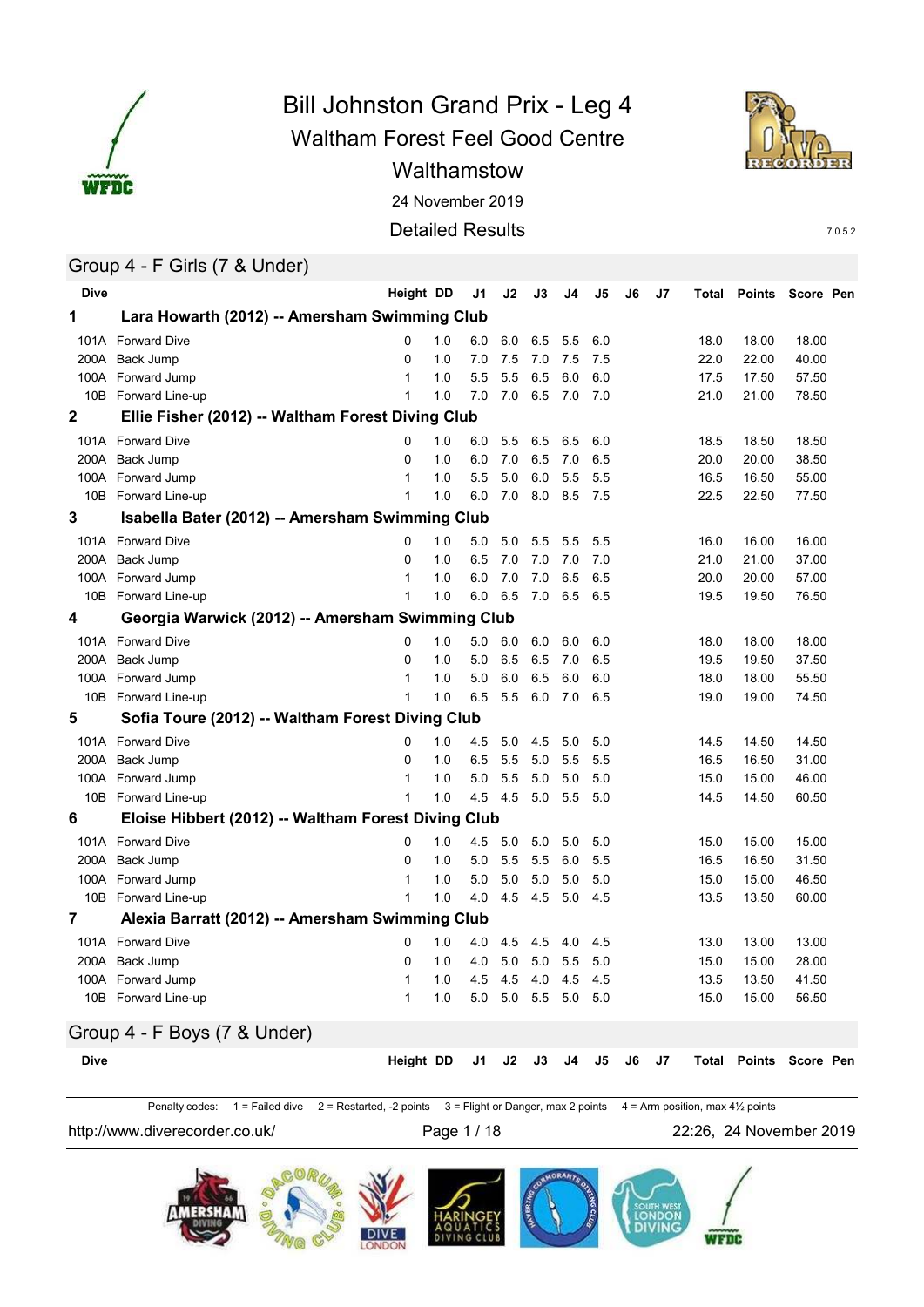### Group 4 - F Boys (7 & Under)

| <b>Dive</b> |                                                                                                                                 | Height DD      |     | J1  | J2              | J3    | J4                  | J5  | J6 | J7 | Total |       | Points Score Pen              |
|-------------|---------------------------------------------------------------------------------------------------------------------------------|----------------|-----|-----|-----------------|-------|---------------------|-----|----|----|-------|-------|-------------------------------|
| 1           | Shakai Nanton (2012) -- Haringey Aquatics                                                                                       |                |     |     |                 |       |                     |     |    |    |       |       |                               |
| 101A        | <b>Forward Dive</b>                                                                                                             | 0              | 1.0 | 5.0 | 5.0             | 4.5   | 4.5                 | 5.0 |    |    | 14.5  | 14.50 | 14.50                         |
| 200A        | Back Jump                                                                                                                       | 0              | 1.0 | 6.0 | 6.5             | 5.5   | 5.0                 | 6.0 |    |    | 17.5  | 17.50 | 32.00                         |
|             | 100A Forward Jump                                                                                                               | 1              | 1.0 | 6.0 | 6.5             | 5.5   | 6.0                 | 6.0 |    |    | 18.0  | 18.00 | 50.00                         |
|             | 10B Forward Line-up                                                                                                             | 1              | 1.0 | 6.5 | 5.5             | 5.0   | 6.0                 | 6.0 |    |    | 17.5  | 17.50 | 67.50                         |
| 2           | Arthur Murduck (2013) -- Amersham Swimming Club                                                                                 |                |     |     |                 |       |                     |     |    |    |       |       |                               |
|             | 101A Forward Dive                                                                                                               | 0              | 1.0 | 5.0 | 6.0             | 4.5   | 6.0                 | 5.5 |    |    | 16.5  | 16.50 | 16.50                         |
|             | 200A Back Jump                                                                                                                  | 0              | 1.0 | 7.0 | 6.0             | 6.0   | 6.0                 | 6.5 |    |    | 18.5  | 18.50 | 35.00                         |
|             | 100A Forward Jump                                                                                                               | 1              | 1.0 | 4.0 | 4.0             | 4.5   | 4.5                 | 4.5 |    |    | 13.0  | 13.00 | 48.00                         |
|             | 10B Forward Line-up                                                                                                             | $\mathbf 1$    | 1.0 | 5.0 | 5.0 5.5         |       | 6.0                 | 5.5 |    |    | 16.0  | 16.00 | 64.00                         |
| 3           | Malakai Litchmore (2012) -- Waltham Forest Diving Club                                                                          |                |     |     |                 |       |                     |     |    |    |       |       |                               |
|             | 101A Forward Dive                                                                                                               | 0              | 1.0 | 4.5 | 4.5             | - 4.5 | 4.5                 | 4.5 |    |    | 13.5  | 13.50 | 13.50                         |
|             | 200A Back Jump                                                                                                                  | $\Omega$       | 1.0 | 6.5 | 6.0             | 5.5   | 6.0                 | 6.0 |    |    | 18.0  | 18.00 | 31.50                         |
|             | 100A Forward Jump                                                                                                               | 1              | 1.0 | 5.0 | 6.0             | 5.0   | 5.0                 | 5.5 |    |    | 15.5  | 15.50 | 47.00                         |
| 10B         | Forward Line-up                                                                                                                 | 1              | 1.0 | 5.5 | 5.5             | 5.5   | 5.5                 | 5.5 |    |    | 16.5  | 16.50 | 63.50                         |
| 4           | Cameron Ord (2012) -- Amersham Swimming Club                                                                                    |                |     |     |                 |       |                     |     |    |    |       |       |                               |
|             | 101A Forward Dive                                                                                                               | 0              | 1.0 | 5.0 | 5.0             | 4.5   | 5.5                 | 5.0 |    |    | 15.0  | 15.00 | 15.00                         |
| 200A        | Back Jump                                                                                                                       | 0              | 1.0 | 5.0 | 5.0             | 5.0   | 5.5                 | 5.0 |    |    | 15.0  | 15.00 | 30.00                         |
| 100A        | Forward Jump                                                                                                                    | 1              | 1.0 | 5.0 | 5.5             | 5.0   | 4.5                 | 5.0 |    |    | 15.0  | 15.00 | 45.00                         |
|             | 10B Forward Line-up                                                                                                             | 1              | 1.0 | 5.0 | 6.0             | 5.0   | 5.5                 | 5.5 |    |    | 16.0  | 16.00 | 61.00                         |
| $5=$        | Georgi Temelkov (2012) -- Waltham Forest Diving Club                                                                            |                |     |     |                 |       |                     |     |    |    |       |       |                               |
|             | 101A Forward Dive                                                                                                               | 0              | 1.0 | 5.0 | 5.0             | 5.0   | 5.0                 | 5.0 |    |    | 15.0  | 15.00 | 15.00                         |
|             | 200A Back Jump                                                                                                                  | 0              | 1.0 | 6.0 | 5.0             | 5.5   | 4.5                 | 5.5 |    |    | 16.0  | 16.00 | 31.00                         |
|             | 100A Forward Jump                                                                                                               | 1              | 1.0 | 4.0 | 5.0             | 4.5   | 4.5                 | 4.5 |    |    | 13.5  | 13.50 | 44.50                         |
| 10B         | Forward Line-up                                                                                                                 | 1              | 1.0 | 5.0 | 4.5             | 5.0   | 5.0                 | 5.0 |    |    | 15.0  | 15.00 | 59.50                         |
| $5=$        | Joseph Mitchell (2012) -- Waltham Forest Diving Club                                                                            |                |     |     |                 |       |                     |     |    |    |       |       |                               |
| 101A        | <b>Forward Dive</b>                                                                                                             | 0              | 1.0 | 4.5 | 4.5             | 4.5   | 4.5                 | 4.5 |    |    | 13.5  | 13.50 | 13.50                         |
| 200A        | Back Jump                                                                                                                       | 0              | 1.0 | 6.0 | 5.5             | 5.0   | 5.0                 | 5.5 |    |    | 16.0  | 16.00 | 29.50                         |
|             | 100A Forward Jump                                                                                                               | 1              | 1.0 | 5.0 | 5.0             | 5.0   | 5.5                 | 5.0 |    |    | 15.0  | 15.00 | 44.50                         |
|             | 10B Forward Line-up                                                                                                             | 1              | 1.0 | 5.0 | 5.0             | 4.5   | 5.0                 | 5.0 |    |    | 15.0  | 15.00 | 59.50                         |
| 7           | Edward Hopkinson (2012) -- Amersham Swimming Club                                                                               |                |     |     |                 |       |                     |     |    |    |       |       |                               |
|             | 101A Forward Dive                                                                                                               | 0              | 1.0 |     | 5.0 4.5 4.5     |       | 4.5                 | 4.5 |    |    | 13.5  | 13.50 | 13.50                         |
|             | 200A Back Jump                                                                                                                  | 0              | 1.0 |     | 5.0 5.5 5.0 4.5 |       |                     | 5.0 |    |    | 15.0  | 15.00 | 28.50                         |
|             | 100A Forward Jump                                                                                                               | $\overline{A}$ | 1.0 |     |                 |       | 4.5 5.5 5.0 5.5 5.0 |     |    |    | 15.5  | 15.50 | 44.00                         |
|             | 10B Forward Line-up                                                                                                             | 1              | 1.0 |     |                 |       | 5.0 4.5 4.5 5.0 5.0 |     |    |    | 14.5  | 14.50 | 58.50                         |
| 8           | Braden Ord (2012) -- Amersham Swimming Club                                                                                     |                |     |     |                 |       |                     |     |    |    |       |       |                               |
|             | 101A Forward Dive                                                                                                               | 0              | 1.0 | 5.0 | 4.5             | 5.0   | 5.0                 | 5.0 |    |    | 15.0  | 15.00 | 15.00                         |
|             | 200A Back Jump                                                                                                                  | 0              | 1.0 | 4.0 |                 |       | 4.5 5.0 4.5         | 4.5 |    |    | 13.5  | 13.50 | 28.50                         |
|             | 100A Forward Jump                                                                                                               | $\mathbf 1$    | 1.0 | 4.5 |                 |       | 4.5 4.5 4.5         | 4.5 |    |    | 13.5  | 13.50 | 42.00                         |
|             | 10B Forward Line-up                                                                                                             | $\mathbf{1}$   | 1.0 |     |                 |       | 5.0 4.5 5.0 4.5 5.0 |     |    |    | 14.5  | 14.50 | 56.50                         |
|             | Group 4 - E Girls (8/9)                                                                                                         |                |     |     |                 |       |                     |     |    |    |       |       |                               |
| <b>Dive</b> |                                                                                                                                 | Height DD      |     | J1  | J2              | J3    | J4                  | J5  | J6 | J7 |       |       | <b>Total Points Score Pen</b> |
| 1           | Carlota Arends (2010) -- Amersham Swimming Club                                                                                 |                |     |     |                 |       |                     |     |    |    |       |       |                               |
|             | 100A Forward Jump                                                                                                               | 1              | 1.0 |     |                 |       | 6.5 7.0 6.5 7.0 7.0 |     |    |    | 20.5  | 20.50 | 20.50                         |
|             | 10B Forward Line-up                                                                                                             | 1              | 1.0 |     |                 |       | 7.0 8.5 7.0 8.5 8.0 |     |    |    | 23.5  | 23.50 | 44.00                         |
|             | 1 = Failed dive 2 = Restarted, -2 points 3 = Flight or Danger, max 2 points 4 = Arm position, max 41/2 points<br>Penalty codes: |                |     |     |                 |       |                     |     |    |    |       |       |                               |

http://www.diverecorder.co.uk/ Page 2 / 18 22:26, 24 November 2019

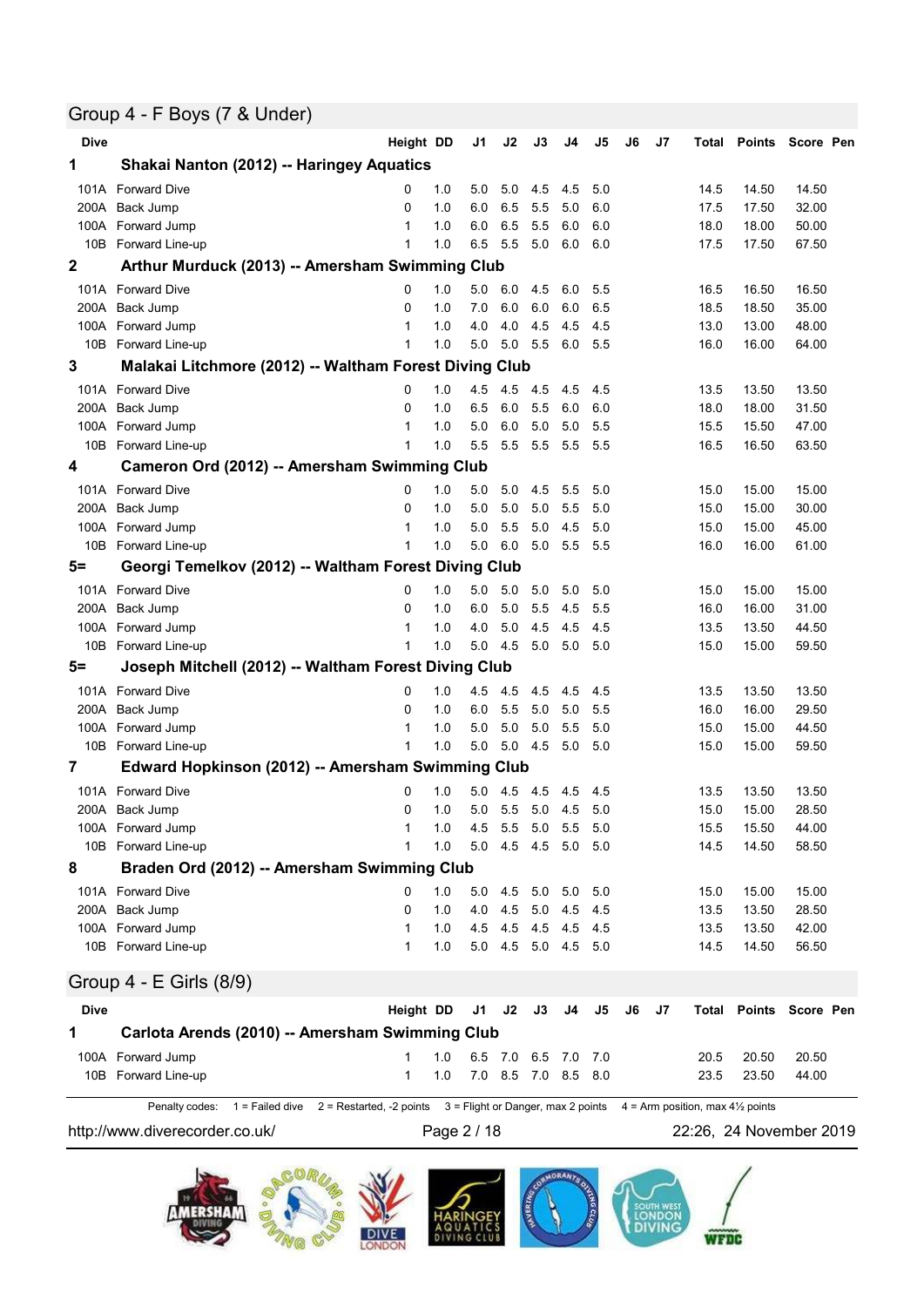### Group 4 - E Girls (8/9)

| <b>Dive</b> |                                                      | Height DD |       | J1      | J2      | J3      | J4      | J5  | J6 | J7 | Total | <b>Points</b> | Score Pen |
|-------------|------------------------------------------------------|-----------|-------|---------|---------|---------|---------|-----|----|----|-------|---------------|-----------|
|             | 101A Forward Dive                                    | 0         | 1.0   | 7.0     | 7.5     | 6.5     | 7.5     | 7.0 |    |    | 21.5  | 21.50         | 65.50     |
| 200A        | Back Jump                                            | 0         | 1.0   | 6.0     | 6.5     | 6.5     | 7.5     | 6.5 |    |    | 19.5  | 19.50         | 85.00     |
| 2           | Ana Jēkabsone (2010) -- Haringey Aquatics            |           |       |         |         |         |         |     |    |    |       |               |           |
|             | 100A Forward Jump                                    | 1         | 1.0   | 6.5     | 8.0     | 7.0     | 8.0     | 7.5 |    |    | 22.5  | 22.50         | 22.50     |
|             | 10B Forward Line-up                                  | 1         | 1.0   | 6.5     | 6.0     | 6.5     | 6.5     | 6.5 |    |    | 19.5  | 19.50         | 42.00     |
|             | 101A Forward Dive                                    | 0         | 1.0   | 5.5     | 6.0     | 6.0     | 6.0     | 6.0 |    |    | 18.0  | 18.00         | 60.00     |
|             | 200A Back Jump                                       | 0         | 1.0   | 6.5     | 7.0 6.5 |         | 7.5     | 7.0 |    |    | 20.5  | 20.50         | 80.50     |
| 3           | Elena Smith-Delgado (2011) -- Amersham Swimming Club |           |       |         |         |         |         |     |    |    |       |               |           |
|             | 100A Forward Jump                                    | 1         | 1.0   | 6.0     | 6.0     | - 7.0   | 8.0     | 7.0 |    |    | 20.0  | 20.00         | 20.00     |
|             | 10B Forward Line-up                                  | 1         | 1.0   | 6.5     | 6.0     | 7.0     | 6.5     | 6.5 |    |    | 19.5  | 19.50         | 39.50     |
|             | 101A Forward Dive                                    | 0         | 1.0   | 6.5     | 6.5     | 7.0     | 6.5     | 6.5 |    |    | 19.5  | 19.50         | 59.00     |
|             | 200A Back Jump                                       | 0         | 1.0   | 5.5     | 7.0     | 6.5     | 6.5     | 6.5 |    |    | 19.5  | 19.50         | 78.50     |
| 4           | Mia Wraight (2011) -- Haringey Aquatics              |           |       |         |         |         |         |     |    |    |       |               |           |
|             | 100A Forward Jump                                    | 1         | 1.0   | 6.0     | 6.0     | 6.0     | 6.0     | 6.0 |    |    | 18.0  | 18.00         | 18.00     |
|             | 10B Forward Line-up                                  | 1         | 1.0   | 6.0     | 6.0     | 6.0     | 6.0     | 6.0 |    |    | 18.0  | 18.00         | 36.00     |
|             | 101A Forward Dive                                    | 0         | 1.0   | 6.5     | 6.0     | 6.5     | 6.0     | 6.5 |    |    | 19.0  | 19.00         | 55.00     |
|             | 200A Back Jump                                       | 0         | 1.0   | 6.0     | 7.0     | 6.5     | 6.5     | 6.5 |    |    | 19.5  | 19.50         | 74.50     |
| 5           | Rose Conday (2010) -- Waltham Forest Diving Club     |           |       |         |         |         |         |     |    |    |       |               |           |
|             | 100A Forward Jump                                    | 1         | 1.0   | 6.5     | 6.0     | 6.0     | 6.0     | 6.0 |    |    | 18.0  | 18.00         | 18.00     |
| 10B         | Forward Line-up                                      | 1         | 1.0   | 6.0     | 6.0     | 6.5     | 5.5     | 6.0 |    |    | 18.0  | 18.00         | 36.00     |
|             | 101A Forward Dive                                    | 0         | 1.0   | 6.5     | 6.0     | 7.0     | 6.5     | 6.5 |    |    | 19.5  | 19.50         | 55.50     |
|             | 200A Back Jump                                       | 0         | 1.0   | 5.5     | 6.0     | 6.5     | 6.0     | 6.0 |    |    | 18.0  | 18.00         | 73.50     |
| 6=          | Francesca James (2011) -- South West London Diving   |           |       |         |         |         |         |     |    |    |       |               |           |
|             | 100A Forward Jump                                    | 1         | 1.0   | 6.0     | 5.5     | 5.5     | 5.5     | 5.5 |    |    | 16.5  | 16.50         | 16.50     |
| 10B         | Forward Line-up                                      | 1         | 1.0   | 5.5     | 5.5     | 5.5     | 5.5     | 5.5 |    |    | 16.5  | 16.50         | 33.00     |
|             | 101A Forward Dive                                    | 0         | 1.0   | 6.0     | 6.0     | 7.0     | 5.5     | 6.0 |    |    | 18.0  | 18.00         | 51.00     |
|             | 200A Back Jump                                       | 0         | 1.0   | 7.5     | 7.0     | 6.5     | 7.5     | 7.0 |    |    | 21.5  | 21.50         | 72.50     |
| 6=          | Evie Kennedy (2011) -- Waltham Forest Diving Club    |           |       |         |         |         |         |     |    |    |       |               |           |
|             | 100A Forward Jump                                    | 1         | 1.0   | 6.5     | 6.5     | 6.0     | 6.5     | 6.5 |    |    | 19.5  | 19.50         | 19.50     |
| 10B         | Forward Line-up                                      | 1         | 1.0   | 6.5     | 5.5     | 6.5     | 5.5     | 6.0 |    |    | 18.0  | 18.00         | 37.50     |
|             | 101A Forward Dive                                    | 0         | 1.0   | 7.0     | 6.0     | 6.0     | 6.0     | 6.5 |    |    | 18.5  | 18.50         | 56.00     |
|             | 200A Back Jump                                       | 0         | 1.0   | 6.0     | 5.5     | 5.5     | 5.5     | 5.5 |    |    | 16.5  | 16.50         | 72.50     |
| 8=          | Anna Arsientiev (2010) -- Haringey Aquatics          |           |       |         |         |         |         |     |    |    |       |               |           |
|             | 100A Forward Jump                                    |           | $1.0$ | $6.0\,$ | 5.5 5.5 |         | 5.0     | 5.5 |    |    | 16.5  | 16.50         | 16.50     |
|             | 10B Forward Line-up                                  | 1         | 1.0   | 7.0     | 7.0     | 7.0     | 7.0     | 7.0 |    |    | 21.0  | 21.00         | 37.50     |
|             | 101A Forward Dive                                    | 0         | 1.0   | 5.5     | 6.0     | 5.5     | $6.0\,$ | 6.0 |    |    | 17.5  | 17.50         | 55.00     |
|             | 200A Back Jump                                       | 0         | 1.0   | 6.0     |         | 5.5 5.5 | 5.5     | 5.5 |    |    | 16.5  | 16.50         | 71.50     |
| $8=$        | Kira Drost (2010) -- Amersham Swimming Club          |           |       |         |         |         |         |     |    |    |       |               |           |
|             | 100A Forward Jump                                    | 1         | 1.0   | 5.5     | 6.0     | 6.0     | 6.0     | 6.0 |    |    | 18.0  | 18.00         | 18.00     |
|             | 10B Forward Line-up                                  | 1         | 1.0   | 5.5     | 6.0     | 6.5     | 5.5     | 6.0 |    |    | 17.5  | 17.50         | 35.50     |
|             | 101A Forward Dive                                    | 0         | 1.0   | 5.5     | 5.5     | 5.5     | 5.5     | 5.5 |    |    | 16.5  | 16.50         | 52.00     |
|             | 200A Back Jump                                       | 0         | 1.0   | 6.0     |         | 7.0 6.5 | 6.5     | 6.5 |    |    | 19.5  | 19.50         | 71.50     |
| 10          | Isobel Ayres (2010) -- Haringey Aquatics             |           |       |         |         |         |         |     |    |    |       |               |           |
|             | 100A Forward Jump                                    | 1         | 1.0   | 6.0     | 5.5     | 5.5     | 5.5     | 5.5 |    |    | 16.5  | 16.50         | 16.50     |
|             | 10B Forward Line-up                                  | 1         | 1.0   | 6.0     | 6.0     | 6.5     | 5.5     | 6.0 |    |    | 18.0  | 18.00         | 34.50     |
|             | 101A Forward Dive                                    | 0         | 1.0   | 6.0     | 6.0     | 6.0     | 5.5     | 6.0 |    |    | 18.0  | 18.00         | 52.50     |
|             | 200A Back Jump                                       | 0         | 1.0   | 6.0     | 6.0     | 6.0     | 6.0     | 6.0 |    |    | 18.0  | 18.00         | 70.50     |

Penalty codes: 1 = Failed dive 2 = Restarted, -2 points 3 = Flight or Danger, max 2 points 4 = Arm position, max 41/2 points

http://www.diverecorder.co.uk/ Page 3 / 18 22:26, 24 November 2019

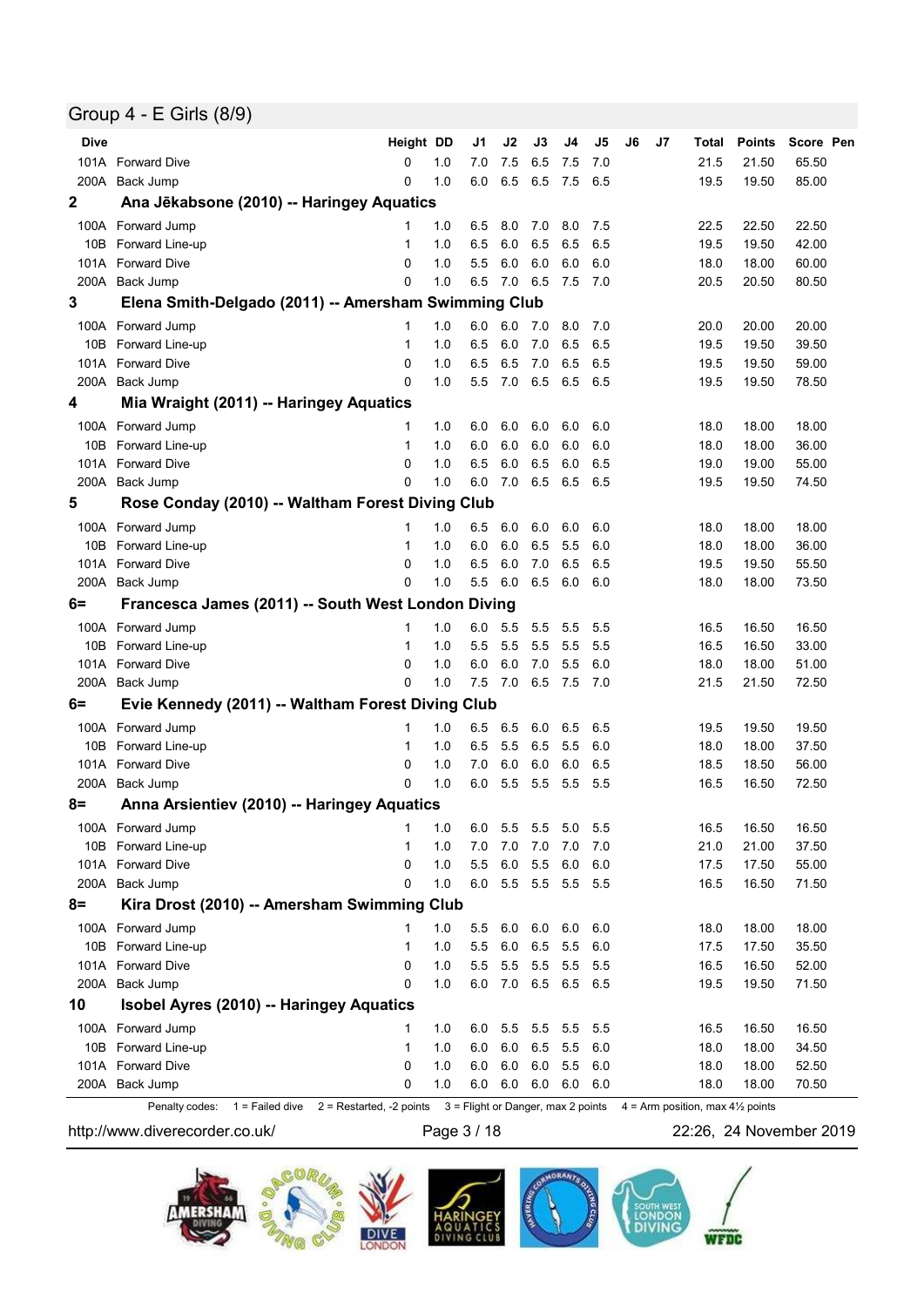### Group 4 - E Girls (8/9)

| <b>Dive</b> |                                                        | Height DD    |     | J1  | J2      | J3             | J4              | J5  | J6 | J7 | Total |               | Points Score Pen |
|-------------|--------------------------------------------------------|--------------|-----|-----|---------|----------------|-----------------|-----|----|----|-------|---------------|------------------|
| 11          | Mae Jones (2011) -- Amersham Swimming Club             |              |     |     |         |                |                 |     |    |    |       |               |                  |
| 100A        | Forward Jump                                           | 1            | 1.0 | 6.0 | 6.0     | 6.0            | 5.5             | 6.0 |    |    | 18.0  | 18.00         | 18.00            |
| 10B         | Forward Line-up                                        | 1            | 1.0 | 5.5 | 5.5     | 5.5            | 5.5             | 5.5 |    |    | 16.5  | 16.50         | 34.50            |
| 101A        | <b>Forward Dive</b>                                    | 0            | 1.0 | 5.5 | 6.0     | 5.5            | 5.5             | 5.5 |    |    | 16.5  | 16.50         | 51.00            |
|             | 200A Back Jump                                         | 0            | 1.0 | 6.5 | 6.0     | 6.0            | 6.0             | 6.0 |    |    | 18.0  | 18.00         | 69.00            |
|             | Group 4 - E Boys (8/9)                                 |              |     |     |         |                |                 |     |    |    |       |               |                  |
| <b>Dive</b> |                                                        | Height DD    |     | J1  | J2      | J3             | J4              | J5  | J6 | J7 | Total | <b>Points</b> | Score Pen        |
| 1           | Jack Bristow (2010) -- Waltham Forest Diving Club      |              |     |     |         |                |                 |     |    |    |       |               |                  |
| 100A        | Forward Jump                                           | 1            | 1.0 | 6.5 | 6.5     | 6.5            | 6.0             | 6.5 |    |    | 19.5  | 19.50         | 19.50            |
| 10B         | Forward Line-up                                        | 1            | 1.0 | 7.5 | 6.5     | 7.5            | 7.0             | 7.0 |    |    | 21.5  | 21.50         | 41.00            |
| 101A        | <b>Forward Dive</b>                                    | 0            | 1.0 | 6.5 | 6.0     | 6.5            | 6.5             | 6.5 |    |    | 19.5  | 19.50         | 60.50            |
| 200A        | Back Jump                                              | 0            | 1.0 | 6.5 | 7.0     | 7.5            | 6.5             | 7.0 |    |    | 20.5  | 20.50         | 81.00            |
| $\mathbf 2$ | Sam Jenner (2011) -- Havering Cormorants               |              |     |     |         |                |                 |     |    |    |       |               |                  |
| 100A        | Forward Jump                                           | 1            | 1.0 | 7.0 | 6.5     | 7.5            | 7.0             | 7.0 |    |    | 21.0  | 21.00         | 21.00            |
| 10B         | Forward Line-up                                        | 1            | 1.0 | 6.0 | 6.0     | 6.0            | 6.0             | 6.0 |    |    | 18.0  | 18.00         | 39.00            |
| 101A        | <b>Forward Dive</b>                                    | 0            | 1.0 | 6.5 | 6.5     | 6.5            | 6.5             | 6.5 |    |    | 19.5  | 19.50         | 58.50            |
| 200A        | Back Jump                                              | 0            | 1.0 | 6.5 | 7.0     | 7.0            | 7.0             | 7.0 |    |    | 21.0  | 21.00         | 79.50            |
| 3           | Joshua Keefe (2011) -- Waltham Forest Diving Club      |              |     |     |         |                |                 |     |    |    |       |               |                  |
|             | 100A Forward Jump                                      | 1            | 1.0 | 6.5 | 6.5     | 6.0            | 6.0             | 6.5 |    |    | 19.0  | 19.00         | 19.00            |
| 10B         | <b>Forward Line-up</b>                                 | 1            | 1.0 | 6.5 | 7.0     | 7.0            | 7.5             | 7.0 |    |    | 21.0  | 21.00         | 40.00            |
| 101A        | <b>Forward Dive</b>                                    | 0            | 1.0 | 6.0 | 5.0     | 5.5            | 6.0             | 5.5 |    |    | 17.0  | 17.00         | 57.00            |
|             | 200A Back Jump                                         | 0            | 1.0 | 6.5 | 6.0     | 6.0            | 6.0             | 6.0 |    |    | 18.0  | 18.00         | 75.00            |
| 4           | Tegveer Sabharwal (2010) -- Waltham Forest Diving Club |              |     |     |         |                |                 |     |    |    |       |               |                  |
| 100A        | Forward Jump                                           | 1            | 1.0 | 6.5 | 7.0     | 6.5            | 6.0             | 6.5 |    |    | 19.5  | 19.50         | 19.50            |
| 10B         | Forward Line-up                                        | 1            | 1.0 | 6.5 | 6.5     | 6.5            | 6.5             | 6.5 |    |    | 19.5  | 19.50         | 39.00            |
| 101A        | <b>Forward Dive</b>                                    | 0            | 1.0 | 6.0 | 5.5     | 5.5            | 6.0             | 6.0 |    |    | 17.5  | 17.50         | 56.50            |
| 200A        | Back Jump                                              | 0            | 1.0 | 5.5 | 5.5     | 6.0            | 6.0             | 6.0 |    |    | 17.5  | 17.50         | 74.00            |
| 5           | Rajvir Saini (2010) -- Amersham Swimming Club          |              |     |     |         |                |                 |     |    |    |       |               |                  |
| 100A        | Forward Jump                                           | 1            | 1.0 | 6.5 | 6.5     | 6.0            | 6.0             | 6.5 |    |    | 19.0  | 19.00         | 19.00            |
| 10B         | Forward Line-up                                        | 1            | 1.0 | 5.5 | 5.0     | 5.5            | 5.0             | 5.5 |    |    | 16.0  | 16.00         | 35.00            |
| 101A        | <b>Forward Dive</b>                                    | 0            | 1.0 | 6.5 | 6.0     | 5.5            | 5.5             | 6.0 |    |    | 17.5  | 17.50         | 52.50            |
|             | 200A Back Jump                                         | 0            | 1.0 | 7.5 | 7.0     | 6.5            | 7.0             | 7.0 |    |    | 21.0  | 21.00         | 73.50            |
| 6           | Andreas Gerondaes (2011) -- Haringey Aquatics          |              |     |     |         |                |                 |     |    |    |       |               |                  |
|             | 100A Forward Jump                                      | 1            | 1.0 | 5.5 | 5.0     | 5.5            | 5.0             | 5.5 |    |    | 16.0  | 16.00         | 16.00            |
|             | 10B Forward Line-up                                    | 1            | 1.0 | 6.5 | 6.5 6.5 |                | 7.0             | 6.5 |    |    | 19.5  | 19.50         | 35.50            |
| 101A        | <b>Forward Dive</b>                                    | 0            | 1.0 | 6.0 | 5.5     | 6.0            | 6.0             | 6.0 |    |    | 18.0  | 18.00         | 53.50            |
| 200A        | Back Jump                                              | 0            | 1.0 | 6.0 |         | 5.5 5.5        | 6.0             | 6.0 |    |    | 17.5  | 17.50         | 71.00            |
| 7           | Billy Bristow (2010) -- Waltham Forest Diving Club     |              |     |     |         |                |                 |     |    |    |       |               |                  |
|             | 100A Forward Jump                                      | 1            | 1.0 | 7.5 | 6.5     | 6.0            | 7.5             | 7.0 |    |    | 21.0  | 21.00         | 21.00            |
|             | 10B Forward Line-up                                    | $\mathbf{1}$ | 1.0 | 5.5 |         | $5.0\quad 5.5$ | 6.0             | 5.5 |    |    | 16.5  | 16.50         | 37.50            |
|             | 101A Forward Dive                                      | 0            | 1.0 | 6.0 |         | 5.5 5.5        | 5.5             | 5.5 |    |    | 16.5  | 16.50         | 54.00            |
|             | 200A Back Jump                                         | 0            | 1.0 | 5.5 |         |                | 6.0 5.5 5.5 5.5 |     |    |    | 16.5  | 16.50         | 70.50            |
|             |                                                        |              |     |     |         |                |                 |     |    |    |       |               |                  |

Penalty codes: 1 = Failed dive 2 = Restarted, -2 points 3 = Flight or Danger, max 2 points 4 = Arm position, max 4½ points

http://www.diverecorder.co.uk/ Page 4 / 18 22:26, 24 November 2019

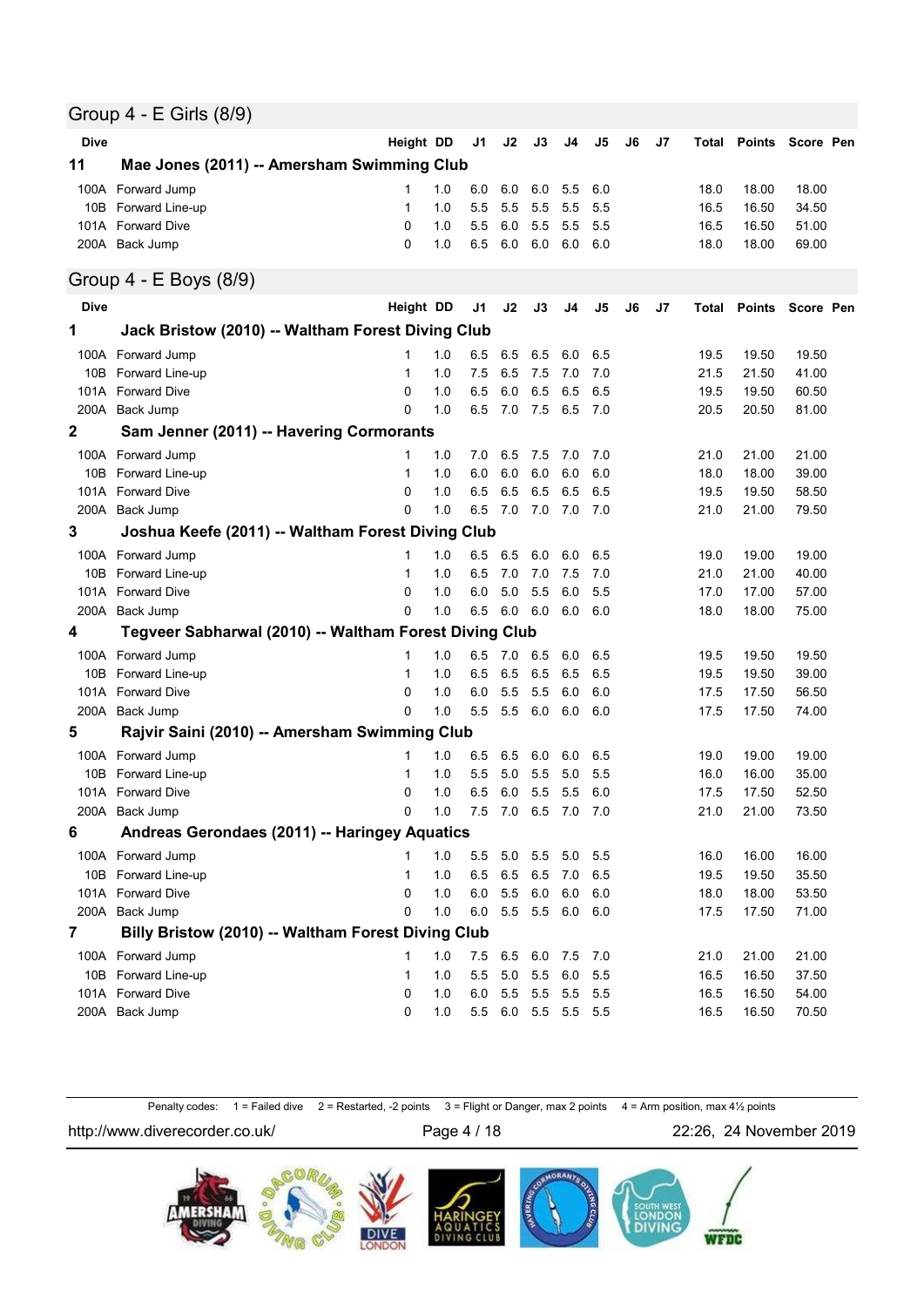#### Group 4 - E Boys (8/9)

| <b>Dive</b> |                                                        | Height DD    |     | J1  | J2      | J3             | J4             | J5             | J6 | J7 | Total | Points        | Score Pen |  |
|-------------|--------------------------------------------------------|--------------|-----|-----|---------|----------------|----------------|----------------|----|----|-------|---------------|-----------|--|
| 8           | Ricardo Itriago (2010) -- South West London Diving     |              |     |     |         |                |                |                |    |    |       |               |           |  |
| 100A        | Forward Jump                                           | 1            | 1.0 | 6.0 | 5.5     | 5.5            | 5.5            | 5.5            |    |    | 16.5  | 16.50         | 16.50     |  |
| 10B         | Forward Line-up                                        | 1            | 1.0 | 5.0 | 5.0     | 5.0            | 5.0            | 5.0            |    |    | 15.0  | 15.00         | 31.50     |  |
|             | 101A Forward Dive                                      | $\mathbf{0}$ | 1.0 | 6.0 | 6.0     | 6.0            | 6.0            | 6.0            |    |    | 18.0  | 18.00         | 49.50     |  |
| 200A        | Back Jump                                              | $\Omega$     | 1.0 | 6.0 | 6.5     | 6.5            | 6.5            | 6.5            |    |    | 19.5  | 19.50         | 69.00     |  |
| 9           | Thomas Hebden (2011) -- Waltham Forest Diving Club     |              |     |     |         |                |                |                |    |    |       |               |           |  |
| 100A        | Forward Jump                                           | 1            | 1.0 | 6.0 | 5.5     | 5.5            | 5.5            | 5.5            |    |    | 16.5  | 16.50         | 16.50     |  |
| 10B         | Forward Line-up                                        | 1            | 1.0 | 6.0 | 5.0     | 6.0            | 5.5            | 5.5            |    |    | 17.0  | 17.00         | 33.50     |  |
| 101A        | <b>Forward Dive</b>                                    | 0            | 1.0 | 6.5 | 5.5     | 6.0            | 6.0            | 6.0            |    |    | 18.0  | 18.00         | 51.50     |  |
| 200A        | Back Jump                                              | 0            | 1.0 | 5.5 | 5.5     | 5.5            | 5.5            | 5.5            |    |    | 16.5  | 16.50         | 68.00     |  |
| 10          | Saxon Pleszko (2010) -- Amersham Swimming Club         |              |     |     |         |                |                |                |    |    |       |               |           |  |
|             | 100A Forward Jump                                      | 1            | 1.0 | 6.0 | 5.5     | 5.5            | 5.5            | 5.5            |    |    | 16.5  | 16.50         | 16.50     |  |
|             | 10B Forward Line-up                                    | 1            | 1.0 | 6.5 | 6.0     | 6.0            | 5.0            | 6.0            |    |    | 18.0  | 18.00         | 34.50     |  |
|             | 101A Forward Dive                                      | $\mathbf 0$  | 1.0 | 5.5 | 5.0     | 5.0            | 5.0            | 5.0            |    |    | 15.0  | 15.00         | 49.50     |  |
|             | 200A Back Jump                                         | $\Omega$     | 1.0 | 6.0 | 6.0     | 6.0            | 6.5            | 6.0            |    |    | 18.0  | 18.00         | 67.50     |  |
|             | Group 4 - D Girls (10/11)                              |              |     |     |         |                |                |                |    |    |       |               |           |  |
| <b>Dive</b> |                                                        | Height DD    |     | J1  | J2      | J3             | J <sub>4</sub> | J <sub>5</sub> | J6 | J7 | Total | <b>Points</b> | Score Pen |  |
| 1           | Betsy Barrington (2009) -- Waltham Forest Diving Club  |              |     |     |         |                |                |                |    |    |       |               |           |  |
|             | 101A Forward Dive                                      | 0            | 1.0 | 7.5 | 7.0     | 7.0            | 7.0            | 7.0            |    |    | 21.0  | 21.00         | 21.00     |  |
| 200A        | Back Jump                                              | 0            | 1.0 | 9.0 | 8.0     | 8.0            | 8.0            | 8.5            |    |    | 24.5  | 24.50         | 45.50     |  |
| 100A        | Forward Jump                                           | 1            | 1.0 | 7.5 | 7.5     | 7.5            | 7.5            | 7.5            |    |    | 22.5  | 22.50         | 68.00     |  |
|             | 10B Forward Line-up                                    | 1            | 1.0 | 6.5 | 6.0     | 6.5            | 6.5            | 6.5            |    |    | 19.5  | 19.50         | 87.50     |  |
| $\mathbf 2$ | Aoife Lacey (2008) -- Haringey Aquatics                |              |     |     |         |                |                |                |    |    |       |               |           |  |
|             | 101A Forward Dive                                      | 0            | 1.0 | 6.5 | 6.5     | 6.5            | 6.0            | 6.5            |    |    | 19.5  | 19.50         | 19.50     |  |
| 200A        | Back Jump                                              | 0            | 1.0 | 7.5 | 8.0     | 7.5            | 7.5            | 7.5            |    |    | 22.5  | 22.50         | 42.00     |  |
|             | 100A Forward Jump                                      | 1            | 1.0 | 6.5 | 6.5     | 7.0            | 6.0            | 6.5            |    |    | 19.5  | 19.50         | 61.50     |  |
| 10B         | Forward Line-up                                        | 1            | 1.0 | 7.0 | 6.0     | 6.5            | 6.0            | 6.5            |    |    | 19.0  | 19.00         | 80.50     |  |
| 3           | Isobelle Hartwell (2008) -- Waltham Forest Diving Club |              |     |     |         |                |                |                |    |    |       |               |           |  |
|             | 101A Forward Dive                                      | 0            | 1.0 | 7.0 | 7.0     | 6.5            | 7.5            | 7.0            |    |    | 21.0  | 21.00         | 21.00     |  |
| 200A        | Back Jump                                              | 0            | 1.0 | 6.0 | 6.0     | 5.5            | 6.0            | 6.0            |    |    | 18.0  | 18.00         | 39.00     |  |
|             | 100A Forward Jump                                      | 1            | 1.0 | 5.0 | 5.5     | 6.5            | 6.5            | 6.0            |    |    | 18.0  | 18.00         | 57.00     |  |
|             | 10B Forward Line-up                                    | 1            | 1.0 | 7.0 | 6.5     | 7.5            | 7.5            | 7.0            |    |    | 21.5  | 21.50         | 78.50     |  |
| 4           | Olivia Villaruel (2008) -- Amersham Swimming Club      |              |     |     |         |                |                |                |    |    |       |               |           |  |
|             | 101A Forward Dive                                      | 0            | 1.0 | 5.5 | 5.5     | 6.0            | 6.5            | 6.0            |    |    | 17.5  | 17.50         | 17.50     |  |
|             | 200A Back Jump                                         | 0            | 1.0 | 7.0 | 7.0     | 6.5            | 6.5            | 7.0            |    |    | 20.5  | 20.50         | 38.00     |  |
|             | 100A Forward Jump                                      | 1            | 1.0 | 6.0 | 6.5     | 6.5            | 6.5            | 6.5            |    |    | 19.5  | 19.50         | 57.50     |  |
|             | 10B Forward Line-up                                    | 1            | 1.0 | 6.5 |         | $5.0\quad 6.0$ | 6.0            | 6.0            |    |    | 18.0  | 18.00         | 75.50     |  |
| 5           | Edith Parker (2009) -- Waltham Forest Diving Club      |              |     |     |         |                |                |                |    |    |       |               |           |  |
|             | 101A Forward Dive                                      | 0            | 1.0 | 7.0 | 6.5     | 6.0            | 6.5            | 6.5            |    |    | 19.5  | 19.50         | 19.50     |  |
|             | 200A Back Jump                                         | 0            | 1.0 | 5.5 | 5.5     | 5.0            | 5.5            | 5.5            |    |    | 16.5  | 16.50         | 36.00     |  |
|             | 100A Forward Jump                                      | 1            | 1.0 | 5.0 | 5.5     | 5.0            | 5.5            | 5.5            |    |    | 16.0  | 16.00         | 52.00     |  |
|             | 10B Forward Line-up                                    | 1            | 1.0 | 7.5 | 7.5 7.0 |                | 8.5            | 7.5            |    |    | 22.5  | 22.50         | 74.50     |  |

Penalty codes: 1 = Failed dive 2 = Restarted, -2 points 3 = Flight or Danger, max 2 points 4 = Arm position, max 41/<sub>2</sub> points

http://www.diverecorder.co.uk/ Page 5 / 18 22:26, 24 November 2019

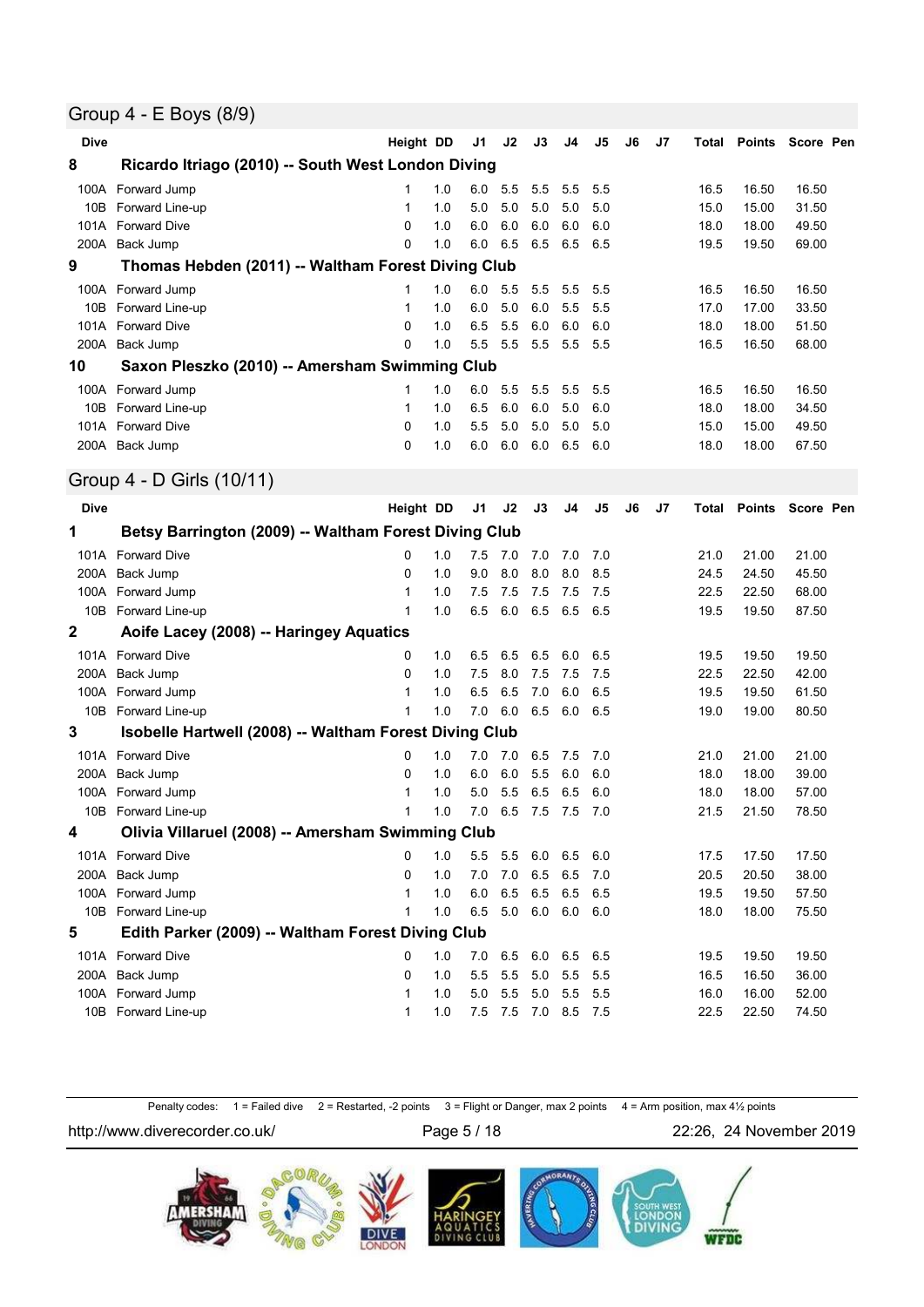## Group 4 - D Girls (10/11)

| <b>Dive</b>    |                                                       | Height DD |     | J1             | J2  | J3              | J4  | J5  | J6 | J7 | Total | Points        | Score Pen        |
|----------------|-------------------------------------------------------|-----------|-----|----------------|-----|-----------------|-----|-----|----|----|-------|---------------|------------------|
| 6              | Kanmi Kribolder (2009) -- Haringey Aquatics           |           |     |                |     |                 |     |     |    |    |       |               |                  |
| 101A           | <b>Forward Dive</b>                                   | 0         | 1.0 | 5.0            | 6.0 | 5.5             | 6.0 | 5.5 |    |    | 17.0  | 17.00         | 17.00            |
| 200A           | Back Jump                                             | $\Omega$  | 1.0 | 6.0            | 7.0 | 6.0             | 7.5 | 6.5 |    |    | 19.5  | 19.50         | 36.50            |
|                | 100A Forward Jump                                     | 1         | 1.0 | 5.5            | 6.0 | 6.0             | 6.0 | 6.0 |    |    | 18.0  | 18.00         | 54.50            |
|                | 10B Forward Line-up                                   | 1         | 1.0 | 6.5            | 6.5 | 6.5             | 6.0 | 6.5 |    |    | 19.5  | 19.50         | 74.00            |
| $\overline{7}$ | Charlotte Harvey (2008) -- Waltham Forest Diving Club |           |     |                |     |                 |     |     |    |    |       |               |                  |
|                | 101A Forward Dive                                     | 0         | 1.0 | 6.0            | 5.5 | 6.5             | 6.5 | 6.0 |    |    | 18.5  | 18.50         | 18.50            |
| 200A           | Back Jump                                             | 0         | 1.0 | 7.5            | 5.5 | 6.5             | 5.5 | 6.5 |    |    | 18.5  | 18.50         | 37.00            |
|                | 100A Forward Jump                                     | 1         | 1.0 | 5.5            | 6.0 | 5.5             | 5.0 | 5.5 |    |    | 16.5  | 16.50         | 53.50            |
|                | 10B Forward Line-up                                   | 1         | 1.0 | 5.5            | 5.0 | 5.5             | 5.0 | 5.5 |    |    | 16.0  | 16.00         | 69.50            |
|                | Group 4 - D Boys (10/11)                              |           |     |                |     |                 |     |     |    |    |       |               |                  |
| <b>Dive</b>    |                                                       | Height DD |     | J <sub>1</sub> | J2  | J3              | J4  | J5  | J6 | J7 | Total | <b>Points</b> | Score Pen        |
| 1              | Liam Keefe (2009) -- Waltham Forest Diving Club       |           |     |                |     |                 |     |     |    |    |       |               |                  |
|                | 101A Forward Dive                                     | 0         | 1.0 | 7.0            | 7.5 | 7.0             | 7.5 | 7.5 |    |    | 22.0  | 22.00         | 22.00            |
|                | 200A Back Jump                                        | 0         | 1.0 | 6.5            | 6.5 | 7.0             | 6.5 | 6.5 |    |    | 19.5  | 19.50         | 41.50            |
|                | 100A Forward Jump                                     | 1         | 1.0 | 8.0            | 8.0 | 6.5             | 8.5 | 8.0 |    |    | 24.0  | 24.00         | 65.50            |
|                | 10B Forward Line-up                                   | 1         | 1.0 | 6.0            | 5.5 | 6.0             | 6.5 | 6.0 |    |    | 18.0  | 18.00         | 83.50            |
| $\mathbf{2}$   | Ben Fisher (2008) -- Waltham Forest Diving Club       |           |     |                |     |                 |     |     |    |    |       |               |                  |
|                | 101A Forward Dive                                     | 0         | 1.0 | 7.0            | 6.5 | 6.0             | 6.5 | 6.5 |    |    | 19.5  | 19.50         | 19.50            |
|                | 200A Back Jump                                        | 0         | 1.0 | 7.0            | 7.0 | 7.0             | 6.0 | 7.0 |    |    | 21.0  | 21.00         | 40.50            |
|                | 100A Forward Jump                                     | 1         | 1.0 | 7.0            | 7.0 | 6.0             | 6.5 | 6.5 |    |    | 20.0  | 20.00         | 60.50            |
|                | 10B Forward Line-up                                   | 1         | 1.0 | 8.0            | 8.0 | 6.5             | 7.0 | 7.5 |    |    | 22.5  | 22.50         | 83.00            |
| 3              | Jayden Kayani (2009) -- Waltham Forest Diving Club    |           |     |                |     |                 |     |     |    |    |       |               |                  |
| 101A           | <b>Forward Dive</b>                                   | 0         | 1.0 | 6.5            | 6.5 | 7.5             | 7.5 | 7.0 |    |    | 21.0  | 21.00         | 21.00            |
| 200A           | Back Jump                                             | 0         | 1.0 | 7.5            | 7.5 | 8.0             | 8.0 | 8.0 |    |    | 23.5  | 23.50         | 44.50            |
|                | 100A Forward Jump                                     | 1         | 1.0 | 6.0            | 6.5 | 5.0             | 6.0 | 6.0 |    |    | 18.0  | 18.00         | 62.50            |
|                | 10B Forward Line-up                                   | 1         | 1.0 | 5.5            | 4.5 | 5.5             | 5.0 | 5.0 |    |    | 15.5  | 15.50         | 78.00            |
| 4              | Caspar Daniels (2009) -- Waltham Forest Diving Club   |           |     |                |     |                 |     |     |    |    |       |               |                  |
|                | 101A Forward Dive                                     | 0         | 1.0 | 5.5            | 5.5 | 5.5             | 5.5 | 5.5 |    |    | 16.5  | 16.50         | 16.50            |
| 200A           | Back Jump                                             | 0         | 1.0 | 6.5            | 6.5 | 7.5             | 6.0 | 6.5 |    |    | 19.5  | 19.50         | 36.00            |
| 100A           | Forward Jump                                          | 1         | 1.0 | 4.5            | 5.5 | 5.0             | 6.0 | 5.5 |    |    | 16.0  | 16.00         | 52.00            |
|                | 10B Forward Line-up                                   | 1         | 1.0 | 7.0            | 8.0 | 7.5             | 7.5 | 7.5 |    |    | 22.5  | 22.50         | 74.50            |
|                | Group 4 - C Boys (12/13)                              |           |     |                |     |                 |     |     |    |    |       |               |                  |
| <b>Dive</b>    |                                                       | Height DD |     | J1             | J2  | J3              | J4  | J5  | J6 | J7 | Total |               | Points Score Pen |
| 1              | Serkan Yurday (2006) -- South West London Diving      |           |     |                |     |                 |     |     |    |    |       |               |                  |
|                | 100A Forward Jump                                     | 1         | 1.0 | 7.5            | 7.0 | 7.0             | 7.0 | 7.0 |    |    | 21.0  | 21.00         | 21.00            |
|                | 10B Forward Line-up                                   | 1         | 1.0 | 7.0            |     | 7.0 7.0 7.0 7.0 |     |     |    |    | 21.0  | 21.00         | 42.00            |

| <b>IUD</b> I UIWAIU LIII <del>C</del> UP  |   | $\mathbf{L}$ |     |     |                     |                         | $\sim$ 1.0 | ZI.UU | <b>HL.UU</b> |  |
|-------------------------------------------|---|--------------|-----|-----|---------------------|-------------------------|------------|-------|--------------|--|
| 101A Forward Dive                         | 0 | 1.0          | 6.0 | 6.0 | 6.0                 | 6.0 6.0                 | 18.0       | 18.00 | 60.00        |  |
| 200A Back Jump                            | 0 | 1.0          |     |     | 6.5 6.5 6.0 7.0 6.5 |                         | 19.5       | 19.50 | 79.50        |  |
| George Barton (2007) -- Haringey Aquatics |   |              |     |     |                     |                         |            |       |              |  |
| 100A Forward Jump                         |   | 1.0          |     |     | 6.0 6.5 6.5 6.5 6.5 |                         | 19.5       | 19.50 | 19.50        |  |
| 10B Forward Line-up                       |   | 1.0          | 6.0 | 5.0 | 5.0 6.0 5.5         |                         | 16.5       | 16.50 | 36.00        |  |
| 101A Forward Dive                         | 0 | 1.0          | 5.0 | 5.0 |                     | $5.0\quad 5.0\quad 5.0$ | 15.0       | 15.00 | 51.00        |  |
| 200A Back Jump                            | 0 | 1.0          |     |     | 7.5 7.0 6.5 7.5 7.0 |                         | 21.5       | 21.50 | 72.50        |  |
|                                           |   |              |     |     |                     |                         |            |       |              |  |

Penalty codes:  $1 =$  Failed dive  $2 =$  Restarted, -2 points  $3 =$  Flight or Danger, max 2 points  $4 =$  Arm position, max 4½ points

http://www.diverecorder.co.uk/ Page 6 / 18 22:26, 24 November 2019

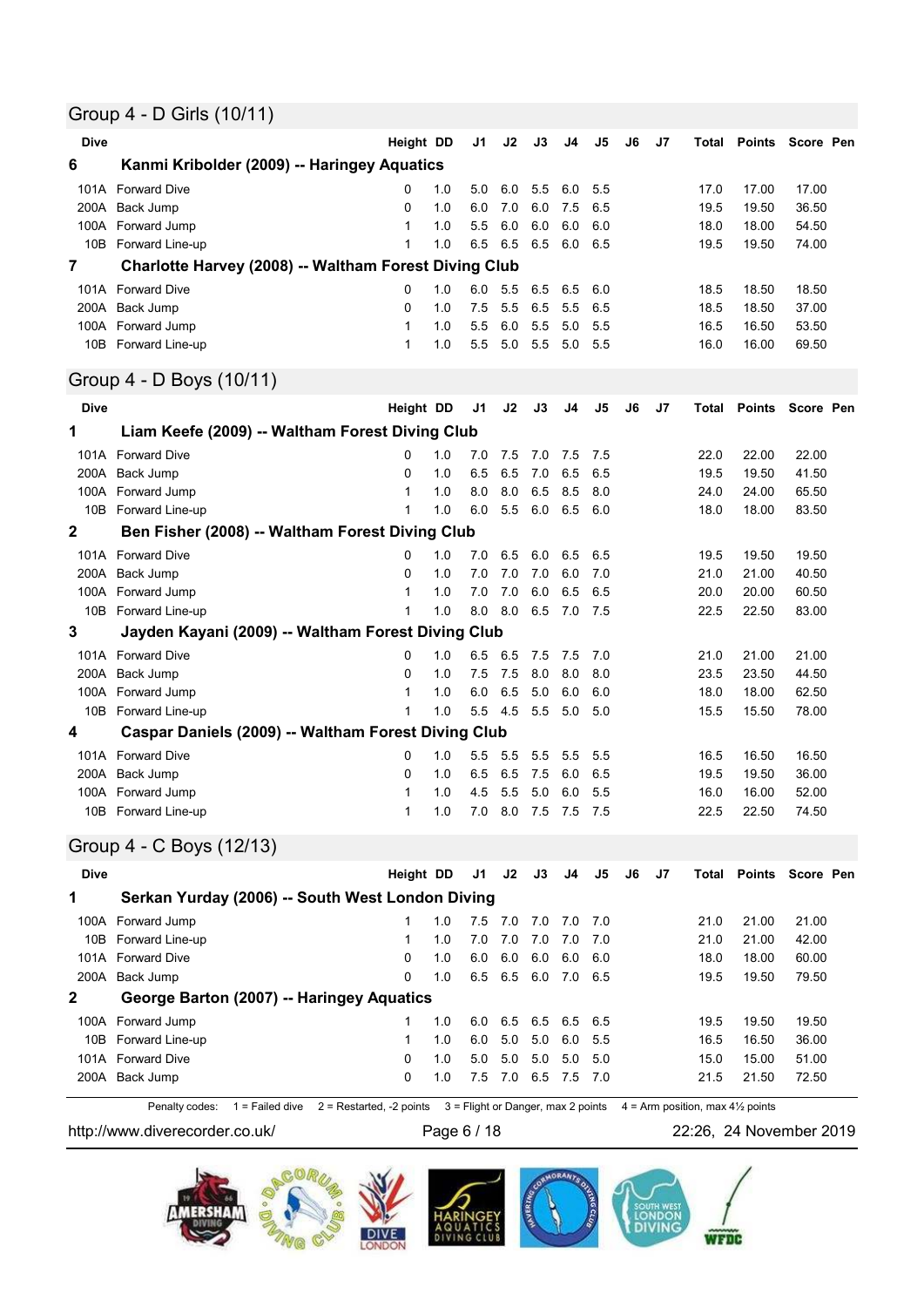### Group 4 - C Boys (12/13)

| <b>Dive</b> |                                                        | Height DD        |            | J1         | J2             | J3          | J4         | J5         | J6 | J7 |              | Total Points Score Pen |                |  |
|-------------|--------------------------------------------------------|------------------|------------|------------|----------------|-------------|------------|------------|----|----|--------------|------------------------|----------------|--|
| 3           | Samuel Perkins (2007) -- Waltham Forest Diving Club    |                  |            |            |                |             |            |            |    |    |              |                        |                |  |
| 100A        | Forward Jump                                           | 1                | 1.0        | 6.0        | 5.0            | 5.5         | 5.5        | 5.5        |    |    | 16.5         | 16.50                  | 16.50          |  |
| 10B         | Forward Line-up                                        | 1                | 1.0        | 6.0        | 5.5            | 6.0         | 6.0        | 6.0        |    |    | 18.0         | 18.00                  | 34.50          |  |
| 101A        | <b>Forward Dive</b>                                    | 0<br>0           | 1.0        | 6.5<br>6.5 | 5.0            | 6.0         | 5.0        | 5.5        |    |    | 16.5         | 16.50                  | 51.00          |  |
| 200A<br>4   | Back Jump                                              |                  | 1.0        |            | 6.0            | 6.0         | 6.5        | 6.5        |    |    | 19.0         | 19.00                  | 70.00          |  |
|             | Jake Abbotts (2007) -- Haringey Aquatics               |                  |            |            |                |             |            |            |    |    |              |                        |                |  |
| 10B         | 100A Forward Jump<br>Forward Line-up                   | 1<br>1           | 1.0<br>1.0 | 5.5<br>5.5 | 5.0<br>5.5     | 5.0<br>5.5  | 5.5<br>5.5 | 5.5<br>5.5 |    |    | 16.0<br>16.5 | 16.00<br>16.50         | 16.00<br>32.50 |  |
| 101A        | <b>Forward Dive</b>                                    | 0                | 1.0        | 5.5        | 4.5            | 5.5         | 5.5        | 5.5        |    |    | 16.5         | 16.50                  | 49.00          |  |
|             | 200A Back Jump                                         | 0                | 1.0        | 6.0        | 5.5            | 6.0         | 6.5        | 6.0        |    |    | 18.0         | 18.00                  | 67.00          |  |
|             |                                                        |                  |            |            |                |             |            |            |    |    |              |                        |                |  |
|             | Group 3 - F Girls (7 & Under)                          |                  |            |            |                |             |            |            |    |    |              |                        |                |  |
| Dive        |                                                        | Height DD        |            | J1         | J2             | J3          | J4         | J5         | J6 | J7 | Total        | Points                 | Score Pen      |  |
| 1           | Alice Morskyj (2012) -- Dive London Aquatics Club      |                  |            |            |                |             |            |            |    |    |              |                        |                |  |
| 101C        | <b>Forward Dive</b>                                    | 0                | 1.0        | 5.0        | 5.0            | 5.5         | 5.5        | 5.5        |    |    | 16.0         | 16.00                  | 16.00          |  |
|             | 100B Forward Jump<br>20A Back Line-up                  | 0<br>1           | 1.0<br>1.0 | 5.0<br>6.0 | 5.0<br>5.0     | 5.0<br>6.0  | 5.5<br>5.0 | 5.0<br>5.5 |    |    | 15.0<br>16.5 | 15.00<br>16.50         | 31.00<br>47.50 |  |
|             | 10A Forward Line-up                                    | 3                | 1.2        | 5.0        | 5.5            | 5.0         | 5.0        | 5.0        |    |    | 15.0         | 18.00                  | 65.50          |  |
|             |                                                        |                  |            |            |                |             |            |            |    |    |              |                        |                |  |
|             | Group 3 - E Girls (8/9)                                |                  |            |            |                |             |            |            |    |    |              |                        |                |  |
| Dive        |                                                        | <b>Height DD</b> |            | J1         | J2             | J3          | J4         | J5         | J6 | J7 | Total        | Points                 | Score Pen      |  |
| 1           | Hester Perkins (2011) -- Waltham Forest Diving Club    |                  |            |            |                |             |            |            |    |    |              |                        |                |  |
| 101C        | <b>Forward Dive</b>                                    | 0                | 1.0        | 6.5        | 6.0            | 6.5         | 7.0        | 6.5        |    |    | 19.5         | 19.50                  | 19.50          |  |
|             | 100B Forward Jump                                      | 0                | 1.0        | 6.5        | 6.0            | 6.5         | 6.5        | 6.5        |    |    | 19.5         | 19.50                  | 39.00          |  |
|             | 20A Back Line-up                                       | 1                | 1.0        | 7.0        | 6.0            | 7.5         | 7.0        | 7.0        |    |    | 21.0         | 21.00                  | 60.00          |  |
|             | 10A Forward Line-up                                    | 3                | 1.2        | 5.0        | 5.0            | 5.0         | 4.5        | 5.0        |    |    | 15.0         | 18.00                  | 78.00          |  |
| $\mathbf 2$ | Ruby Harris (2011) -- Amersham Swimming Club           |                  |            |            |                |             |            |            |    |    |              |                        |                |  |
| 101C        | <b>Forward Dive</b>                                    | 0                | 1.0        | 5.5        | 6.0            | 6.5         | 5.0        | 6.0        |    |    | 17.5         | 17.50                  | 17.50          |  |
| 100B<br>20A | Forward Jump<br>Back Line-up                           | 0<br>1           | 1.0<br>1.0 | 5.5<br>7.0 | 5.0<br>7.0     | 6.0<br>6.5  | 5.0<br>7.5 | 5.5<br>7.0 |    |    | 16.0<br>21.0 | 16.00<br>21.00         | 33.50<br>54.50 |  |
|             | 10A Forward Line-up                                    | 3                | 1.2        | 5.5        | 5.5            | 6.0         | 6.0        | 6.0        |    |    | 17.5         | 21.00                  | 75.50          |  |
| 3           | Isabel Fulberg (2010) -- Haringey Aquatics             |                  |            |            |                |             |            |            |    |    |              |                        |                |  |
|             | 101C Forward Dive                                      | 0                | 1.0        | 6.0        | 6.0            | 6.0         | 5.5        | 6.0        |    |    | 18.0         | 18.00                  | 18.00          |  |
| 100B        | Forward Jump                                           | 0                | 1.0        | 5.5        | 5.0            | 6.0         | 5.5        | 5.5        |    |    | 16.5         | 16.50                  | 34.50          |  |
| 20A         | Back Line-up                                           | 1                | 1.0        | 5.0        | 5.0            | 7.0         | 6.5        | 6.0        |    |    | 17.5         | 17.50                  | 52.00          |  |
|             | 10A Forward Line-up                                    | 3                | 1.2        | 5.5        | 5.5            | 5.5         | 6.0        | 5.5        |    |    | 16.5         | 19.80                  | 71.80          |  |
| 4           | Lara Roddy (2010) -- Haringey Aquatics                 |                  |            |            |                |             |            |            |    |    |              |                        |                |  |
|             | 101C Forward Dive                                      | 0                | 1.0        | 5.0        | 5.0            | 5.0         | 5.0        | 5.0        |    |    | 15.0         | 15.00                  | 15.00          |  |
|             | 100B Forward Jump                                      | 0                | 1.0        | 5.5        | 6.0            | 5.5         | 5.5        | 5.5        |    |    | 16.5         | 16.50                  | 31.50          |  |
|             | 20A Back Line-up                                       | 1                | 1.0        | 5.5        |                | $5.0$ $5.5$ | 5.0        | 5.5        |    |    | 16.0         | 16.00                  | 47.50          |  |
|             | 10A Forward Line-up                                    | 3                | 1.2        | 6.5        | 7.0 6.5        |             | 5.5 6.5    |            |    |    | 19.5         | 23.40                  | 70.90          |  |
| 5           | Nancy Kasperkowicz (2011) -- Dive London Aquatics Club |                  |            |            |                |             |            |            |    |    |              |                        |                |  |
|             | 101C Forward Dive                                      | 0                | 1.0        | 5.5        | 6.0 6.0        |             | 6.0        | 6.0        |    |    | 18.0         | 18.00                  | 18.00          |  |
| 100B<br>20A | Forward Jump<br>Back Line-up                           | 0<br>1           | 1.0<br>1.0 | 6.5<br>4.5 | 6.0 6.5<br>4.5 | 4.0         | 6.5<br>3.5 | 6.5<br>4.0 |    |    | 19.5<br>12.5 | 19.50<br>12.50         | 37.50<br>50.00 |  |
|             | 10A Forward Line-up                                    | 3                | 1.2        | 6.5        |                | 5.0 5.0     | 5.5 5.5    |            |    |    | 16.0         | 19.20                  | 69.20          |  |
|             |                                                        |                  |            |            |                |             |            |            |    |    |              |                        |                |  |

Penalty codes: 1 = Failed dive 2 = Restarted, -2 points 3 = Flight or Danger, max 2 points 4 = Arm position, max 4½ points

http://www.diverecorder.co.uk/ Page 7 / 18 22:26, 24 November 2019

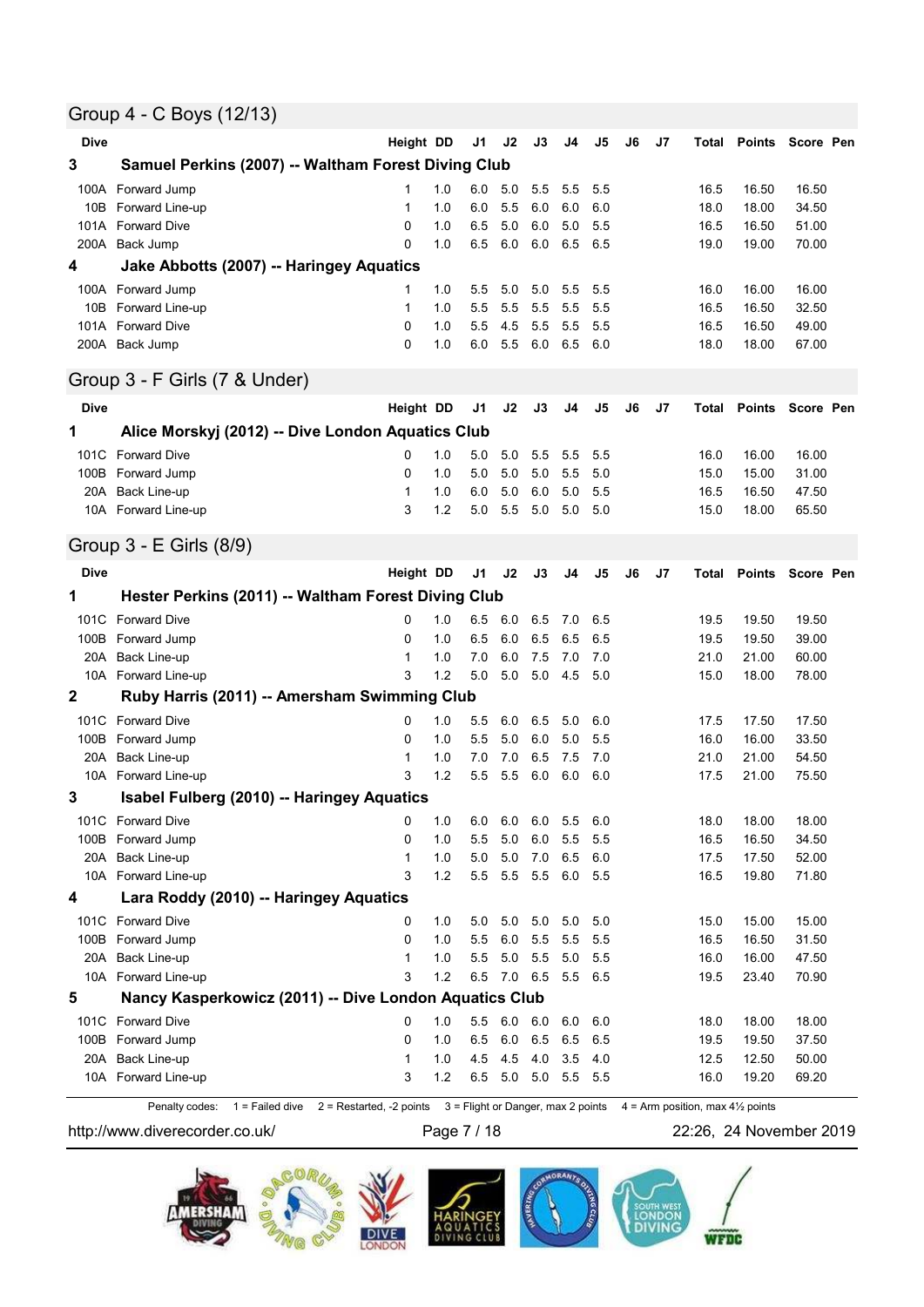### Group 3 - E Girls (8/9)

| <b>Dive</b>    |                                                   | Height DD    |     | J1  | J2  | J3  | J4  | J5             | J <sub>6</sub> | J7             |       | <b>Total Points Score Pen</b> |           |  |
|----------------|---------------------------------------------------|--------------|-----|-----|-----|-----|-----|----------------|----------------|----------------|-------|-------------------------------|-----------|--|
| 6              | Gabrielle Reid (2010) -- Amersham Swimming Club   |              |     |     |     |     |     |                |                |                |       |                               |           |  |
| 101C           | <b>Forward Dive</b>                               | 0            | 1.0 | 5.0 | 4.0 | 6.0 | 5.0 | 5.0            |                |                | 15.0  | 15.00                         | 15.00     |  |
| 100B           | Forward Jump                                      | 0            | 1.0 | 5.5 | 5.0 | 6.0 | 5.5 | 5.5            |                |                | 16.5  | 16.50                         | 31.50     |  |
| 20A            | Back Line-up                                      | 1            | 1.0 | 5.5 | 5.0 | 5.0 | 5.0 | 5.0            |                |                | 15.0  | 15.00                         | 46.50     |  |
|                | 10A Forward Line-up                               | 3            | 1.2 | 6.0 | 6.0 | 6.0 | 7.0 | 6.5            |                |                | 18.5  | 22.20                         | 68.70     |  |
| $\overline{7}$ | Lulu Hurcombe (2011) -- Haringey Aquatics         |              |     |     |     |     |     |                |                |                |       |                               |           |  |
| 101C           | <b>Forward Dive</b>                               | 0            | 1.0 | 4.5 | 5.0 | 4.5 | 4.5 | 4.5            |                |                | 13.5  | 13.50                         | 13.50     |  |
| 100B           | Forward Jump                                      | 0            | 1.0 | 5.0 | 5.0 | 5.0 | 5.0 | 5.0            |                |                | 15.0  | 15.00                         | 28.50     |  |
| 20A            | <b>Back Line-up</b>                               | 1            | 1.0 | 5.5 | 5.0 | 5.5 | 4.5 | 5.0            |                |                | 15.5  | 15.50                         | 44.00     |  |
|                | 10A Forward Line-up                               | 3            | 1.2 | 5.5 | 5.0 | 6.0 | 5.5 | 5.5            |                |                | 16.5  | 19.80                         | 63.80     |  |
| 8              | Grace Allan (2011) -- Haringey Aquatics           |              |     |     |     |     |     |                |                |                |       |                               |           |  |
| 101C           | <b>Forward Dive</b>                               | 0            | 1.0 | 5.0 | 5.0 | 5.5 | 5.0 | 5.0            |                |                | 15.0  | 15.00                         | 15.00     |  |
| 100B           | Forward Jump                                      | 0            | 1.0 | 5.0 | 5.0 | 5.0 | 5.0 | 5.0            |                |                | 15.0  | 15.00                         | 30.00     |  |
| 20A            | Back Line-up                                      | 1            | 1.0 | 5.0 | 5.5 | 4.5 | 5.0 | 5.0            |                |                | 15.0  | 15.00                         | 45.00     |  |
|                | 10A Forward Line-up                               | 3            | 1.2 | 5.0 | 5.5 | 4.5 | 5.0 | 5.0            |                |                | 15.0  | 18.00                         | 63.00     |  |
| 9              | Natalie Zajac (2010) -- South West London Diving  |              |     |     |     |     |     |                |                |                |       |                               |           |  |
| 101C           | <b>Forward Dive</b>                               | 0            | 1.0 | 4.5 | 4.0 | 4.0 | 3.5 | 4.0            |                |                | 12.0  | 12.00                         | 12.00     |  |
| 100B           | Forward Jump                                      | $\Omega$     | 1.0 | 4.5 | 5.0 | 4.5 | 5.0 | 5.0            |                |                | 14.5  | 14.50                         | 26.50     |  |
| 20A            | Back Line-up                                      | 1            | 1.0 | 5.0 | 5.5 | 5.5 | 5.5 | 5.5            |                |                | 16.5  | 16.50                         | 43.00     |  |
|                | 10A Forward Line-up                               | 3            | 1.2 | 5.5 | 5.5 | 5.5 | 5.5 | 5.5            |                |                | 16.5  | 19.80                         | 62.80     |  |
| 10             | Emilie Butler (2011) -- Dive London Aquatics Club |              |     |     |     |     |     |                |                |                |       |                               |           |  |
| 101C           | <b>Forward Dive</b>                               | 0            | 1.0 | 5.0 | 5.0 | 5.0 | 5.0 | 5.0            |                |                | 15.0  | 15.00                         | 15.00     |  |
| 100B           | Forward Jump                                      | 0            | 1.0 | 6.0 | 5.0 | 6.0 | 6.5 | 6.0            |                |                | 18.0  | 18.00                         | 33.00     |  |
| 20A            | Back Line-up                                      | $\mathbf{1}$ | 1.0 | 4.5 | 5.0 | 4.5 | 4.5 | 4.5            |                |                | 13.5  | 13.50                         | 46.50     |  |
|                | 10A Forward Line-up                               | 3            | 1.2 | 4.5 | 4.5 | 5.0 | 4.5 | 4.5            |                |                | 13.5  | 16.20                         | 62.70     |  |
|                | Group 3 - E Boys (8/9)                            |              |     |     |     |     |     |                |                |                |       |                               |           |  |
| <b>Dive</b>    |                                                   | Height DD    |     | J1  | J2  | J3  | J4  | J <sub>5</sub> | J6             | J <sub>7</sub> | Total | <b>Points</b>                 | Score Pen |  |
| 1              | Corbin Pleszko (2011) -- Amersham Swimming Club   |              |     |     |     |     |     |                |                |                |       |                               |           |  |
|                |                                                   |              |     |     |     |     |     |                |                |                |       |                               |           |  |

|              | Gorbin Pieszko (2011) -- Amersham Swimming Club    |   |     |     |     |     |                |     |      |       |       |
|--------------|----------------------------------------------------|---|-----|-----|-----|-----|----------------|-----|------|-------|-------|
|              | 101C Forward Dive                                  | 0 | 1.0 | 5.5 | 6.5 | 5.0 | 5.5 5.5        |     | 16.5 | 16.50 | 16.50 |
| 100B         | Forward Jump                                       | 0 | 1.0 | 5.0 | 5.5 | 6.0 | 6.0            | 5.5 | 17.0 | 17.00 | 33.50 |
| 20A          | Back Line-up                                       |   | 1.0 | 7.0 | 7.5 | 7.0 | 6.5 7.0        |     | 21.0 | 21.00 | 54.50 |
|              | 10A Forward Line-up                                | 3 | 1.2 | 4.0 | 5.0 | 5.0 | 5.0            | 5.0 | 15.0 | 18.00 | 72.50 |
| $\mathbf{2}$ | Max Osman (2010) -- Amersham Swimming Club         |   |     |     |     |     |                |     |      |       |       |
|              | 101C Forward Dive                                  | 0 | 1.0 | 6.0 | 6.5 | 6.0 | 5.5 6.0        |     | 18.0 | 18.00 | 18.00 |
| 100B         | Forward Jump                                       | 0 | 1.0 | 5.5 | 5.0 | 5.0 | 5.0            | 5.0 | 15.0 | 15.00 | 33.00 |
| 20A          | Back Line-up                                       |   | 1.0 | 5.0 | 5.0 | 5.0 | 5.0            | 5.0 | 15.0 | 15.00 | 48.00 |
|              | 10A Forward Line-up                                | 3 | 1.2 | 4.5 | 5.0 | 4.0 | 4.5 4.5        |     | 13.5 | 16.20 | 64.20 |
| 3            | Dylan Lavender (2010) -- Dive London Aquatics Club |   |     |     |     |     |                |     |      |       |       |
| 101C         | <b>Forward Dive</b>                                | 0 | 1.0 | 4.5 | 5.0 | 5.5 | $5.5\quad 5.0$ |     | 15.5 | 15.50 | 15.50 |
| 100B         | Forward Jump                                       | 0 | 1.0 | 4.5 | 4.0 | 5.0 | 4.5 4.5        |     | 13.5 | 13.50 | 29.00 |
| 20A          | Back Line-up                                       |   | 1.0 | 5.0 | 5.0 | 5.0 | 5.0            | 5.0 | 15.0 | 15.00 | 44.00 |
|              | 10A Forward Line-up                                | 3 | 1.2 | 4.5 | 5.5 | 6.0 | 5.0            | 5.5 | 16.0 | 19.20 | 63.20 |
|              |                                                    |   |     |     |     |     |                |     |      |       |       |

Penalty codes: 1 = Failed dive 2 = Restarted, -2 points 3 = Flight or Danger, max 2 points 4 = Arm position, max 4½ points

http://www.diverecorder.co.uk/ Page 8 / 18 22:26, 24 November 2019

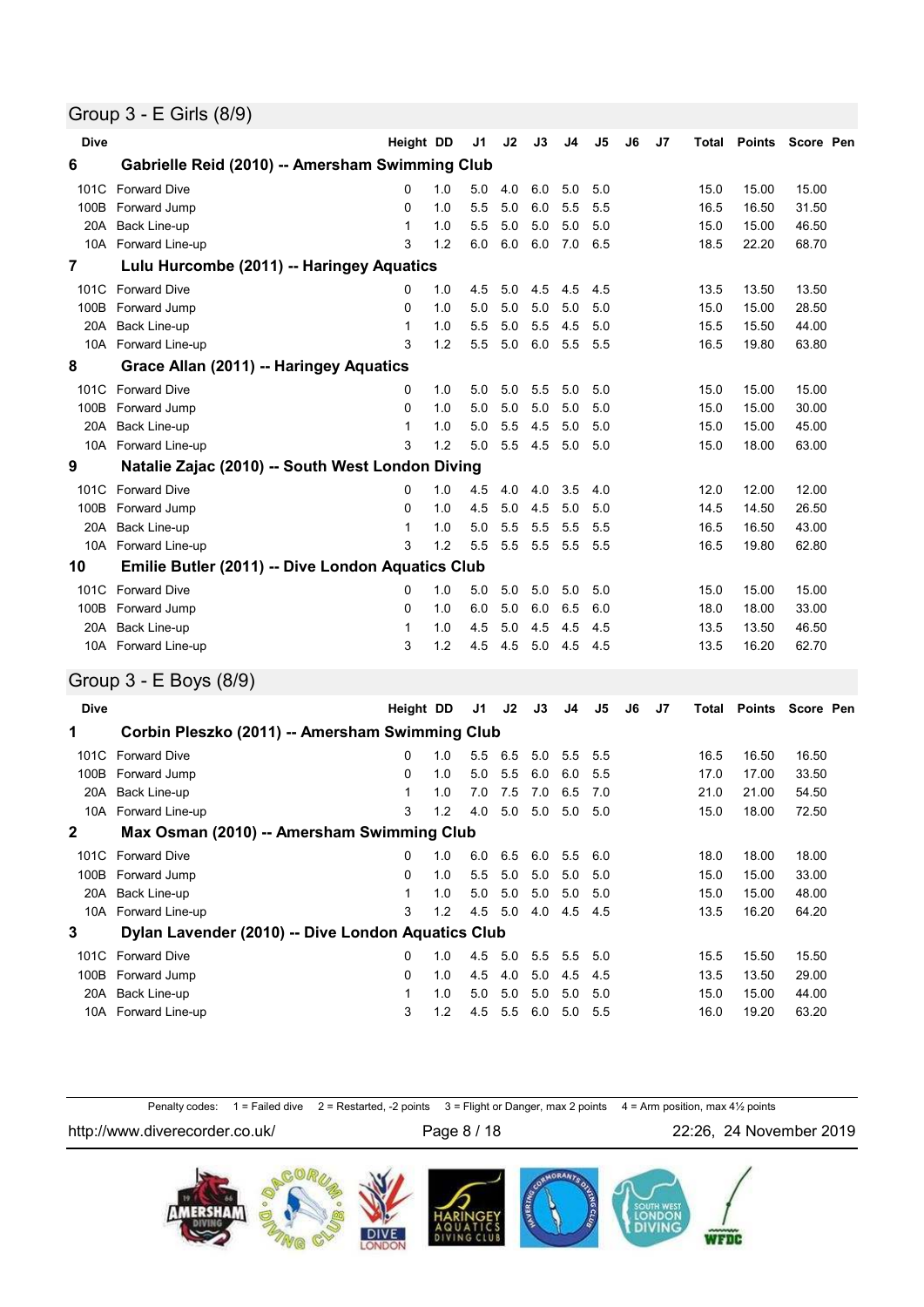### Group 3 - E Boys (8/9)

| <b>Dive</b>    |                                                      | <b>Height DD</b> |       | J1      | J2  | J3        | J4                  | J5  | J6 | J7 | Total |               | Points Score Pen |
|----------------|------------------------------------------------------|------------------|-------|---------|-----|-----------|---------------------|-----|----|----|-------|---------------|------------------|
| 4              | Max Wasserman (2010) -- Haringey Aquatics            |                  |       |         |     |           |                     |     |    |    |       |               |                  |
| 101C           | <b>Forward Dive</b>                                  | 0                | 1.0   | 4.0     | 4.0 | 4.5       | 4.5                 | 4.5 |    |    | 13.0  | 13.00         | 13.00            |
|                | 100B Forward Jump                                    | 0                | 1.0   | 4.5     | 5.0 | 5.0       | 5.0                 | 5.0 |    |    | 15.0  | 15.00         | 28.00            |
|                | 20A Back Line-up                                     | $\mathbf 1$      | 1.0   | 5.0     | 4.0 | 4.5       | 4.5                 | 4.5 |    |    | 13.5  | 13.50         | 41.50            |
|                | 10A Forward Line-up                                  | 3                | 1.2   | 5.0     | 4.5 | 5.5       | 4.5                 | 5.0 |    |    | 14.5  | 17.40         | 58.90            |
|                | Group 3 - D Girls (10/11)                            |                  |       |         |     |           |                     |     |    |    |       |               |                  |
| <b>Dive</b>    |                                                      | Height DD        |       | J1      | J2  | J3        | J4                  | J5  | J6 | J7 | Total | <b>Points</b> | Score Pen        |
| 1              | Hattie Kravetz (2009) -- Haringey Aquatics           |                  |       |         |     |           |                     |     |    |    |       |               |                  |
| 20A            | Back Line-up                                         | 1                | 1.0   | 7.5     | 7.0 | 7.0       | 7.5                 | 7.5 |    |    | 22.0  | 22.00         | 22.00            |
|                | 10A Forward Line-up                                  | 3                | 1.2   | 4.5     | 5.0 | 5.0       | 4.5                 | 5.0 |    |    | 14.5  | 17.40         | 39.40            |
| 101C           | <b>Forward Dive</b>                                  | $\Omega$         | 1.0   | 7.5     | 7.5 | 7.0       | 8.0                 | 7.5 |    |    | 22.5  | 22.50         | 61.90            |
|                | 100B Forward Jump                                    | $\Omega$         | 1.0   | 5.5     | 6.5 | 6.0       | 7.0                 | 6.5 |    |    | 19.0  | 19.00         | 80.90            |
| $\mathbf{2}$   | Charis Crellin (2008) -- Amersham Swimming Club      |                  |       |         |     |           |                     |     |    |    |       |               |                  |
| 20A            | Back Line-up                                         | 1                | 1.0   | 6.0     | 6.0 | 6.5       | 6.5                 | 6.5 |    |    | 19.0  | 19.00         | 19.00            |
|                | 10A Forward Line-up                                  | 3                | 1.2   | 7.0     | 7.0 | 7.0       | 7.0                 | 7.0 |    |    | 21.0  | 25.20         | 44.20            |
|                | 101C Forward Dive                                    | 0                | 1.0   | 6.5     | 6.0 | 6.5       | 7.0                 | 6.5 |    |    | 19.5  | 19.50         | 63.70            |
|                | 100B Forward Jump                                    | 0                | 1.0   | 4.5     | 5.0 | 5.5       | 6.5                 | 5.5 |    |    | 16.0  | 16.00         | 79.70            |
| 3              | <b>Bodie Carley (2008) -- Haringey Aquatics</b>      |                  |       |         |     |           |                     |     |    |    |       |               |                  |
|                | 20A Back Line-up                                     | 1                | 1.0   | 7.0     | 6.0 | 6.5       | 6.5                 | 6.5 |    |    | 19.5  | 19.50         | 19.50            |
|                | 10A Forward Line-up                                  | 3                | 1.2   | 5.5     | 6.0 | 7.0       | 6.5                 | 6.5 |    |    | 19.0  | 22.80         | 42.30            |
| 101C           | <b>Forward Dive</b>                                  | $\Omega$         | 1.0   | 4.0     | 5.0 | 5.5       | 5.0                 | 5.0 |    |    | 15.0  | 15.00         | 57.30            |
|                | 100B Forward Jump                                    | 0                | 1.0   | 7.0     | 7.0 | 6.5       | 8.0                 | 7.0 |    |    | 21.0  | 21.00         | 78.30            |
| 4              | Alexandra Hawtrey (2009) -- South West London Diving |                  |       |         |     |           |                     |     |    |    |       |               |                  |
| 20A            | Back Line-up                                         | 1                | 1.0   | 6.5     | 6.5 | 7.0       | 6.5                 | 6.5 |    |    | 19.5  | 19.50         | 19.50            |
| 10A            | Forward Line-up                                      | 3                | 1.2   | 7.0     | 6.5 | 6.5       | 5.5                 | 6.5 |    |    | 19.5  | 23.40         | 42.90            |
| 101C           | <b>Forward Dive</b>                                  | 0                | 1.0   | 5.0     | 5.5 | 5.5       | 6.0                 | 5.5 |    |    | 16.5  | 16.50         | 59.40            |
|                | 100B Forward Jump                                    | $\Omega$         | 1.0   | 6.5     | 6.0 | 6.0       | 5.5                 | 6.0 |    |    | 18.0  | 18.00         | 77.40            |
| 5              | Sophia Fucilla (2008) -- Haringey Aquatics           |                  |       |         |     |           |                     |     |    |    |       |               |                  |
| 20A            | Back Line-up                                         | 1                | 1.0   | 7.0     | 6.0 | 6.5       | 6.5                 | 6.5 |    |    | 19.5  | 19.50         | 19.50            |
| 10A            | Forward Line-up                                      | 3                | 1.2   | 5.0     | 5.0 | 5.5       | 4.5                 | 5.0 |    |    | 15.0  | 18.00         | 37.50            |
| 101C           | <b>Forward Dive</b>                                  | $\Omega$         | 1.0   | 5.0     | 6.5 | 6.0       | 6.5                 | 6.0 |    |    | 18.5  | 18.50         | 56.00            |
|                | 100B Forward Jump                                    | $\Omega$         | 1.0   | 6.0     | 5.0 | 6.0       | 6.0                 | 6.0 |    |    | 18.0  | 18.00         | 74.00            |
| 6              | Millie Kirk (2009) -- South West London Diving       |                  |       |         |     |           |                     |     |    |    |       |               |                  |
| 20A            | Back Line-up                                         | 1                | 1.0   | 4.5     | 5.0 | 5.5       | 6.0                 | 5.5 |    |    | 16.0  | 16.00         | 16.00            |
|                | 10A Forward Line-up                                  | 3                | $1.2$ | $5.0\,$ | 6.0 | 5.5       | 5.5                 | 5.5 |    |    | 16.5  | 19.80         | 35.80            |
| 101C           | <b>Forward Dive</b>                                  | 0                | 1.0   | 6.5     | 6.5 | 6.5       | 6.5                 | 6.5 |    |    | 19.5  | 19.50         | 55.30            |
|                | 100B Forward Jump                                    | 0                | 1.0   | 5.5     |     | $6.0$ 5.5 | 5.0 5.5             |     |    |    | 16.5  | 16.50         | 71.80            |
| $\overline{7}$ | Luna Cabral (2008) -- Waltham Forest Diving Club     |                  |       |         |     |           |                     |     |    |    |       |               |                  |
|                | 20A Back Line-up                                     | 1                | 1.0   | 6.5     |     | 7.0 7.5   | 6.5                 | 7.0 |    |    | 20.5  | 20.50         | 20.50            |
|                | 10A Forward Line-up                                  | 3                | 1.2   | 5.5     | 5.5 | 5.0       | 4.5                 | 5.0 |    |    | 15.5  | 18.60         | 39.10            |
|                | 101C Forward Dive                                    | 0                | 1.0   | 4.5     |     | 6.0 5.0   | 4.5                 | 5.0 |    |    | 14.5  | 14.50         | 53.60            |
|                | 100B Forward Jump                                    | 0                | 1.0   |         |     |           | 6.0 7.0 5.0 6.0 6.0 |     |    |    | 18.0  | 18.00         | 71.60            |

Penalty codes: 1 = Failed dive 2 = Restarted, -2 points 3 = Flight or Danger, max 2 points 4 = Arm position, max 4½ points

http://www.diverecorder.co.uk/ Page 9 / 18 22:26, 24 November 2019

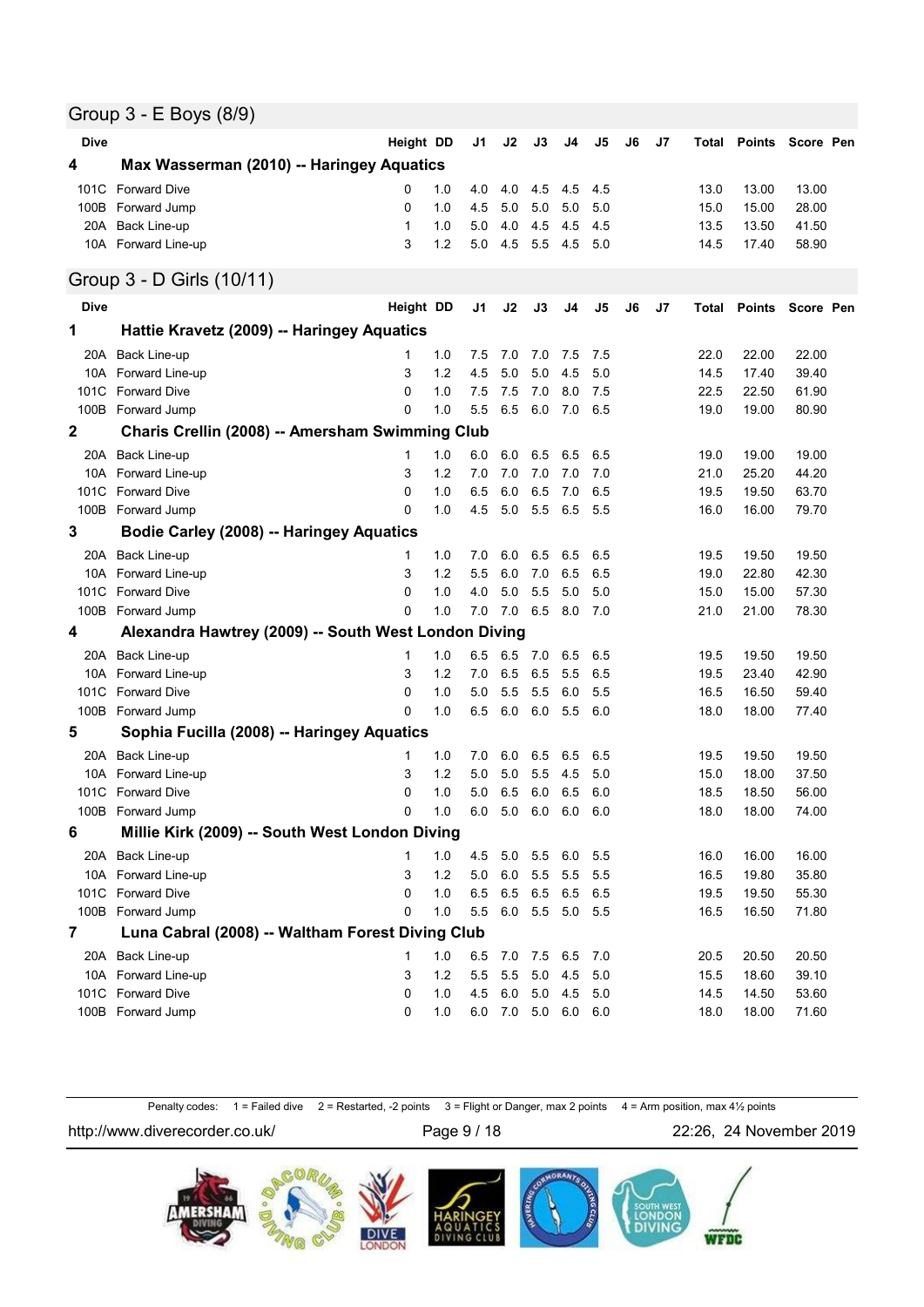## Group 3 - D Girls (10/11)

| <b>Dive</b>             |                                                    | <b>Height DD</b>        |     | J1  | J2   | J3  | J4  | J5             | J6 | J7 | Total | <b>Points</b> | Score Pen         |  |
|-------------------------|----------------------------------------------------|-------------------------|-----|-----|------|-----|-----|----------------|----|----|-------|---------------|-------------------|--|
| 8                       | Xenia Laricheva (2008) -- South West London Diving |                         |     |     |      |     |     |                |    |    |       |               |                   |  |
| 20A                     | Back Line-up                                       | 1                       | 1.0 | 6.0 | -4.5 | 6.5 | 5.0 | 5.5            |    |    | 16.5  | 16.50         | 16.50             |  |
|                         | 10A Forward Line-up                                | 3                       | 1.2 | 6.0 | 5.5  | 6.0 | 6.5 | 6.0            |    |    | 18.0  | 21.60         | 38.10             |  |
|                         | 101C Forward Dive                                  | $\Omega$                | 1.0 | 4.5 | 4.5  | 5.0 | 4.5 | 4.5            |    |    | 13.5  | 13.50         | 51.60             |  |
|                         | 100B Forward Jump                                  | $\Omega$                | 1.0 | 7.0 | 6.0  | 6.0 | 6.5 | 6.5            |    |    | 19.0  | 19.00         | 70.60             |  |
| 9                       | Poppy Cranmer (2008) -- Waltham Forest Diving Club |                         |     |     |      |     |     |                |    |    |       |               |                   |  |
|                         | 20A Back Line-up                                   | 1                       | 1.0 | 5.5 | 5.5  | 5.5 | 5.0 | 5.5            |    |    | 16.5  | 16.50         | 16.50             |  |
|                         | 10A Forward Line-up                                | 3                       | 1.2 | 6.0 | 5.5  | 5.0 | 5.0 | 5.5            |    |    | 16.0  | 19.20         | 35.70             |  |
|                         | 101C Forward Dive                                  | $\Omega$                | 1.0 | 4.5 | 5.0  | 5.0 | 5.5 | 5.0            |    |    | 15.0  | 15.00         | 50.70             |  |
|                         | 100B Forward Jump                                  | $\Omega$                | 1.0 | 5.5 | 6.0  | 6.0 | 6.0 | 6.0            |    |    | 18.0  | 18.00         | 68.70             |  |
|                         | Group 3 - D Boys (10/11)                           |                         |     |     |      |     |     |                |    |    |       |               |                   |  |
| <b>Dive</b>             |                                                    | Height DD               |     | J1  | J2   | J3  | J4  | J5             | J6 | J7 | Total | <b>Points</b> | Score Pen         |  |
| 1                       | Victor Bogunia (2008) -- Amersham Swimming Club    |                         |     |     |      |     |     |                |    |    |       |               |                   |  |
| 101C                    | <b>Forward Dive</b>                                | $\mathbf 0$             | 1.0 | 5.0 | 6.5  | 6.0 | 5.0 | 5.5            |    |    | 16.5  | 16.50         | 16.50             |  |
|                         | 100B Forward Jump                                  | 0                       | 1.0 | 7.0 | 7.0  | 7.0 | 6.5 | 7.0            |    |    | 21.0  | 21.00         | 37.50             |  |
| 20A                     | Back Line-up                                       | 1                       | 1.0 | 7.5 | 7.0  | 7.0 | 6.5 | 7.0            |    |    | 21.0  | 21.00         | 58.50             |  |
|                         | 10A Forward Line-up                                | 3                       | 1.2 | 5.0 | 6.5  | 7.5 | 6.0 | 6.5            |    |    | 19.0  | 22.80         | 81.30             |  |
| $\overline{\mathbf{2}}$ | Sam Kennedy (2009) -- Waltham Forest Diving Club   |                         |     |     |      |     |     |                |    |    |       |               |                   |  |
|                         | 101C Forward Dive                                  | $\mathbf 0$             | 1.0 | 5.5 | 6.0  | 6.0 | 6.0 | 6.0            |    |    | 18.0  | 18.00         | 18.00             |  |
|                         | 100B Forward Jump                                  | $\Omega$                | 1.0 | 6.5 | 5.5  | 5.5 | 6.0 | 6.0            |    |    | 17.5  | 17.50         | 35.50             |  |
| 20A                     | Back Line-up                                       | 1                       | 1.0 | 5.5 | 5.0  | 5.5 | 5.5 | 5.5            |    |    | 16.5  | 16.50         | 52.00             |  |
|                         | 10A Forward Line-up                                | 3                       | 1.2 | 7.0 | 6.5  | 6.0 | 7.0 | 6.5            |    |    | 20.0  | 24.00         | 76.00             |  |
| 3                       | Leon Barc (2008) -- Waltham Forest Diving Club     |                         |     |     |      |     |     |                |    |    |       |               |                   |  |
|                         | 101C Forward Dive                                  | $\Omega$                | 1.0 | 5.0 | 5.5  | 5.0 | 5.5 | 5.5            |    |    | 16.0  | 16.00         | 16.00             |  |
|                         | 100B Forward Jump                                  | $\Omega$                | 1.0 | 5.5 | 5.0  | 6.0 | 6.0 | 5.5            |    |    | 17.0  | 17.00         | 33.00             |  |
| 20A                     | Back Line-up                                       | 1                       | 1.0 | 6.0 | 6.0  | 5.0 | 6.0 | 6.0            |    |    | 18.0  | 18.00         | 51.00             |  |
|                         | 10A Forward Line-up                                | 3                       | 1.2 | 6.5 | 6.5  | 7.0 | 7.5 | 7.0            |    |    | 20.5  | 24.60         | 75.60             |  |
| 4                       | Luke Dant (2009) -- Amersham Swimming Club         |                         |     |     |      |     |     |                |    |    |       |               |                   |  |
|                         | 101C Forward Dive                                  | 0                       | 1.0 | 4.5 | 5.5  | 4.5 | 5.5 | 5.0            |    |    | 15.0  | 15.00         | 15.00             |  |
|                         | 100B Forward Jump                                  | $\Omega$                | 1.0 | 6.0 | 6.5  | 6.0 | 6.0 | 6.0            |    |    | 18.0  | 18.00         | 33.00             |  |
| 20A                     | Back Line-up                                       | 1                       | 1.0 | 6.0 | 6.5  | 6.0 | 4.5 | 6.0            |    |    | 18.0  | 18.00         | 51.00             |  |
|                         | 10A Forward Line-up                                | 3                       | 1.2 | 6.5 | 6.5  | 6.5 | 6.5 | 6.5            |    |    | 19.5  | 23.40         | 74.40             |  |
|                         | Group 3 - C Girls (12/13)                          |                         |     |     |      |     |     |                |    |    |       |               |                   |  |
| <b>Dive</b>             |                                                    | Height DD               |     | J1  | J2   | J3  | J4  | J <sub>5</sub> | J6 | J7 | Total | <b>Points</b> | Score Pen         |  |
| 1                       | Carly Meech Mazumdar (2007) -- Haringey Aquatics   |                         |     |     |      |     |     |                |    |    |       |               |                   |  |
|                         | $200 - 220$                                        | $1$ $10$ $50$ $65$ $60$ |     |     |      |     | 5 Q | 5 F            |    |    | 16E   | 16F           | 16 F <sub>0</sub> |  |

|              | 20A Back Line-up                             |   | 1.0 |     |             |     | 5.0 6.5 6.0 5.0 5.5 |       | 16.5 | 16.50 | 16.50 |
|--------------|----------------------------------------------|---|-----|-----|-------------|-----|---------------------|-------|------|-------|-------|
|              | 10A Forward Line-up                          | 3 | 1.2 |     | 6.5 7.0 7.0 |     | 7.0                 | - 7.0 | 21.0 | 25.20 | 41.70 |
|              | 101C Forward Dive                            | 0 | 1.0 | 7.0 | 7.0         | 7.5 | 7.0                 | - 70  | 21.0 | 21.00 | 62.70 |
|              | 100B Forward Jump                            | 0 | 1.0 |     |             |     | 6.5 6.5 7.5 6.5 7.0 |       | 20.0 | 20.00 | 82.70 |
| $\mathbf{2}$ | Izabella Fucilla (2006) -- Haringey Aquatics |   |     |     |             |     |                     |       |      |       |       |
|              |                                              |   |     |     |             |     |                     |       |      |       |       |
|              | 20A Back Line-up                             |   | 10  |     |             |     | 5.5 5.0 5.5 5.5 5.5 |       | 16.5 | 16.50 | 16.50 |
|              | 10A Forward Line-up                          | 3 | 1.2 |     |             |     | 5.5 6.0 5.5 5.5 5.5 |       | 16.5 | 19.80 | 36.30 |
|              | 101C Forward Dive                            | 0 | 1.0 | 7.0 | 7.0 7.0     |     | 70                  | - 70  | 21.0 | 21.00 | 57.30 |
|              | 100B Forward Jump                            | 0 | 1.0 | 60  | 6.5 6.0     |     | 5.5                 | -6.0  | 18.0 | 18.00 | 75.30 |

Penalty codes:  $1 =$  Failed dive  $2 =$  Restarted, -2 points  $3 =$  Flight or Danger, max 2 points  $4 =$  Arm position, max 4½ points

http://www.diverecorder.co.uk/ Page 10 / 18 22:26, 24 November 2019

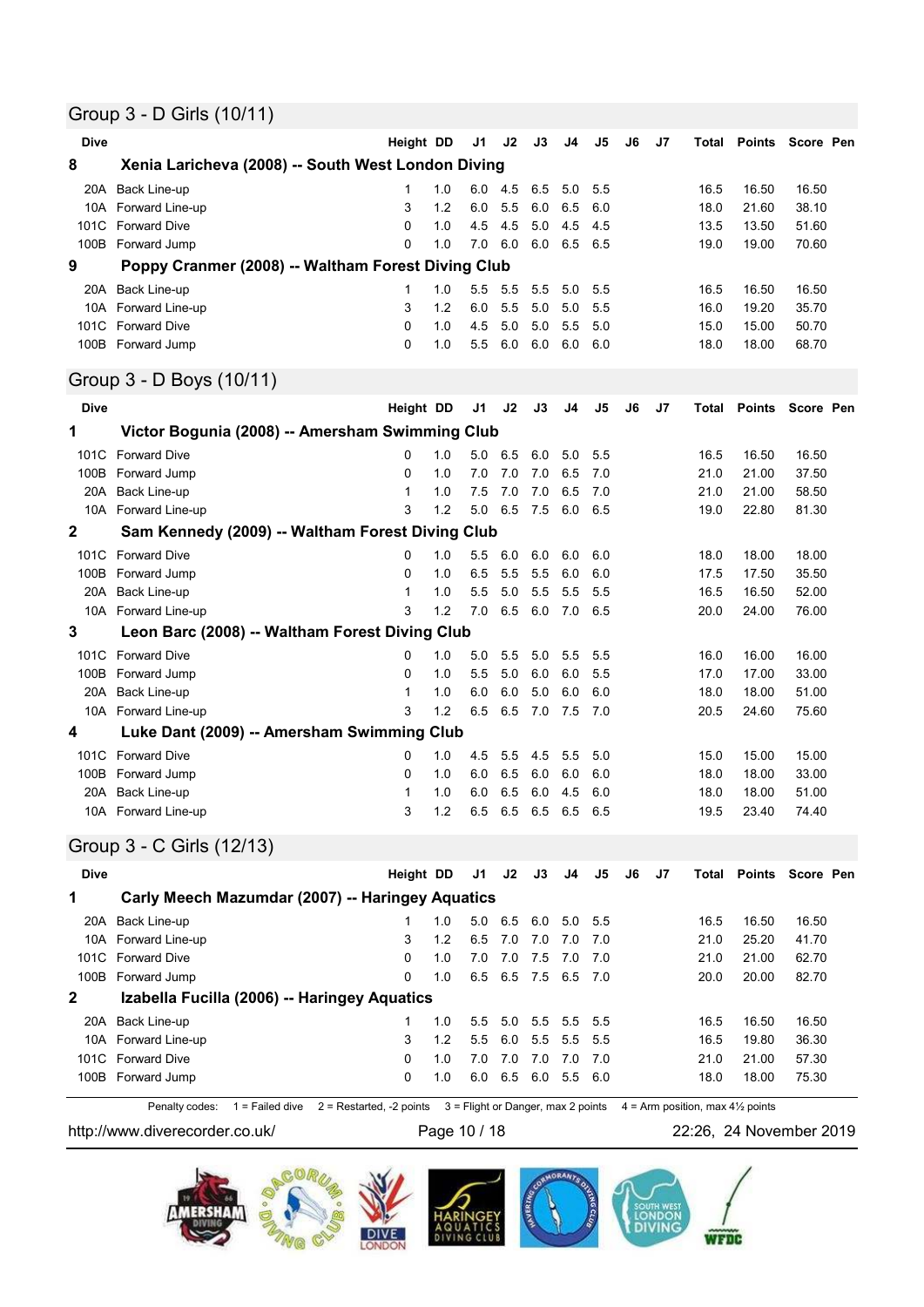## Group 3 - C Girls (12/13)

| 3<br>Emma Buckley (2007) -- Amersham Swimming Club<br>Back Line-up<br>16.00<br>16.00<br>20A<br>1<br>1.0<br>5.0<br>6.5<br>5.5<br>5.0<br>5.5<br>16.0<br>3<br>1.2<br>6.0<br>5.5<br>6.0<br>5.5<br>Forward Line-up<br>5.0<br>20.40<br>36.40<br>10A<br>17.0<br>$\mathbf 0$<br>6.0<br>6.5<br>55.40<br>101C<br><b>Forward Dive</b><br>1.0<br>6.0<br>7.0<br>6.5<br>19.00<br>19.0<br>$\Omega$<br>6.5<br>6.0<br>100B<br>Forward Jump<br>1.0<br>6.5<br>6.5<br>6.5<br>19.50<br>74.90<br>19.5<br>4<br>Alice Brown (2006) -- Haringey Aquatics<br>20A Back Line-up<br>16.50<br>16.50<br>1.0<br>5.5<br>4.5<br>6.0<br>5.5<br>5.5<br>16.5<br>1<br>6.5<br>10A Forward Line-up<br>3<br>1.2<br>6.5<br>7.0<br>6.0<br>6.5<br>23.40<br>39.90<br>19.5<br>7.5<br>6.5<br>6.0<br>58.90<br>101C<br><b>Forward Dive</b><br>0<br>1.0<br>6.0<br>6.5<br>19.0<br>19.00<br>$\Omega$<br>5.0<br>6.0<br>5.0<br>4.5<br>5.0<br>100B Forward Jump<br>1.0<br>15.00<br>73.90<br>15.0<br>5<br>Ailbhe Shields (2006) -- Haringey Aquatics<br>1.0<br>19.50<br>19.50<br>20A Back Line-up<br>1<br>6.5<br>6.5<br>7.0<br>6.0<br>6.5<br>19.5<br>1.2<br>5.5<br>10A Forward Line-up<br>3<br>6.0<br>6.0<br>6.0<br>6.0<br>21.60<br>41.10<br>18.0<br>101C Forward Dive<br>0<br>1.0<br>6.0<br>6.0<br>6.0<br>6.0<br>6.0<br>18.00<br>59.10<br>18.0<br>1.0<br>4.0<br>5.5<br>100B Forward Jump<br>0<br>5.0<br>4.0<br>4.5<br>13.5<br>13.50<br>72.60<br>6<br>Japleen Sabharwal (2006) -- Waltham Forest Diving Club<br>Back Line-up<br>1.0<br>5.5<br>6.0<br>5.5<br>5.5<br>5.5<br>16.5<br>16.50<br>16.50<br>20A<br>1<br>1.2<br>35.70<br>10A<br>Forward Line-up<br>3<br>5.0<br>6.5<br>5.5<br>5.0<br>5.5<br>16.0<br>19.20<br><b>Forward Dive</b><br>5.5<br>51.70<br>101C<br>0<br>1.0<br>5.0<br>5.5<br>5.0<br>5.5<br>16.0<br>16.00<br>$\Omega$<br>1.0<br>100B Forward Jump<br>6.5<br>7.0<br>5.5<br>7.0<br>6.5<br>20.0<br>20.00<br>71.70<br>7<br>Eva Budd (2007) -- Haringey Aquatics<br>18.00<br>Back Line-up<br>5.5<br>6.0<br>6.0<br>18.00<br>20A<br>1<br>1.0<br>6.0<br>7.0<br>18.0<br>42.60<br>10A<br>Forward Line-up<br>3<br>1.2<br>7.0<br>6.5<br>6.5<br>7.0<br>7.0<br>20.5<br>24.60<br>101C<br><b>Forward Dive</b><br>$\Omega$<br>1.0<br>5.0<br>5.0<br>5.0<br>5.5<br>5.0<br>15.00<br>57.60<br>15.0<br>4.0<br>100B<br>Forward Jump<br>0<br>1.0<br>5.0<br>4.0<br>4.0<br>4.5<br>12.5<br>12.50<br>70.10<br>8<br>Claudia Fussell (2006) -- Haringey Aquatics<br>18.50<br>20A<br>Back Line-up<br>1.0<br>5.0<br>6.5<br>6.5<br>6.0<br>18.50<br>6.0<br>18.5<br>1<br>3<br>1.2<br>5.0<br>5.5<br>5.5<br>5.5<br>38.30<br>10A Forward Line-up<br>5.5<br>16.5<br>19.80<br>101C<br>$\Omega$<br>4.5<br>5.0<br>4.0<br>4.5<br>51.80<br><b>Forward Dive</b><br>1.0<br>4.5<br>13.5<br>13.50<br>1.0<br>6.0<br>5.0<br>5.5<br>5.5<br>100B Forward Jump<br>0<br>6.0<br>17.00<br>68.80<br>17.0<br>9<br>Defne James (2006) -- Waltham Forest Diving Club<br>20A Back Line-up<br>1.0<br>5.5<br>17.50<br>17.50<br>1<br>6.0<br>6.0<br>5.5<br>6.0<br>17.5<br>1.2<br>6.0 5.5 6.5<br>10A Forward Line-up<br>3<br>6.0<br>6.0<br>21.60<br>39.10<br>18.0<br>101C Forward Dive<br>0<br>1.0<br>4.5 4.5 5.0<br>4.5 4.5<br>13.5<br>13.50<br>52.60<br>100B Forward Jump<br>0<br>1.0<br>5.5 5.0 5.0 6.0 5.5<br>16.00<br>68.60<br>16.0<br>10<br>Daisy Symons (2006) -- Haringey Aquatics<br>20A Back Line-up<br>5.5 5.5<br>15.50<br>1.0<br>5.0<br>4.5<br>5.0<br>15.5<br>15.50<br>1<br>6.0 6.0 7.0 6.5<br>3<br>1.2<br>7.0<br>38.90<br>10A Forward Line-up<br>23.40<br>19.5<br>4.0 4.5 3.5 4.0<br>101C Forward Dive<br>0<br>1.0<br>4.0<br>12.00<br>50.90<br>12.0<br>5.5 4.0 4.0 5.0 4.5<br>100B Forward Jump<br>0<br>1.0<br>13.5<br>13.50<br>64.40<br>Group 3 - C Boys (12/13)<br>Height DD<br>J1<br>J2<br>J3<br>J6<br>Dive<br>J4<br>J5<br>J7<br><b>Total Points Score Pen</b><br>1<br>Samuel Garnett (2007) -- Amersham Swimming Club<br>101C Forward Dive<br>0<br>1.0<br>45 6.0 6.0 5.5 5.5<br>17.00<br>17.00<br>17.0<br>5.0 5.5 5.5 5.5 5.5<br>100B Forward Jump<br>0<br>1.0<br>16.50<br>33.50<br>16.5 | Dive | Height DD | J1 | J2 | J3 | J4 | J5 | J6 | J7 | Total | <b>Points</b> | Score Pen |
|-----------------------------------------------------------------------------------------------------------------------------------------------------------------------------------------------------------------------------------------------------------------------------------------------------------------------------------------------------------------------------------------------------------------------------------------------------------------------------------------------------------------------------------------------------------------------------------------------------------------------------------------------------------------------------------------------------------------------------------------------------------------------------------------------------------------------------------------------------------------------------------------------------------------------------------------------------------------------------------------------------------------------------------------------------------------------------------------------------------------------------------------------------------------------------------------------------------------------------------------------------------------------------------------------------------------------------------------------------------------------------------------------------------------------------------------------------------------------------------------------------------------------------------------------------------------------------------------------------------------------------------------------------------------------------------------------------------------------------------------------------------------------------------------------------------------------------------------------------------------------------------------------------------------------------------------------------------------------------------------------------------------------------------------------------------------------------------------------------------------------------------------------------------------------------------------------------------------------------------------------------------------------------------------------------------------------------------------------------------------------------------------------------------------------------------------------------------------------------------------------------------------------------------------------------------------------------------------------------------------------------------------------------------------------------------------------------------------------------------------------------------------------------------------------------------------------------------------------------------------------------------------------------------------------------------------------------------------------------------------------------------------------------------------------------------------------------------------------------------------------------------------------------------------------------------------------------------------------------------------------------------------------------------------------------------------------------------------------------------------------------------------------------------------------------------------------------------------------------------------------------------------------------------------------------------------------------------------------------------------------------------------------------------------------------------------------------------------------------------------------------------------------------------------------------------------------------------------------------------------------------------------------------------------------------------------------------------------------------------------------|------|-----------|----|----|----|----|----|----|----|-------|---------------|-----------|
|                                                                                                                                                                                                                                                                                                                                                                                                                                                                                                                                                                                                                                                                                                                                                                                                                                                                                                                                                                                                                                                                                                                                                                                                                                                                                                                                                                                                                                                                                                                                                                                                                                                                                                                                                                                                                                                                                                                                                                                                                                                                                                                                                                                                                                                                                                                                                                                                                                                                                                                                                                                                                                                                                                                                                                                                                                                                                                                                                                                                                                                                                                                                                                                                                                                                                                                                                                                                                                                                                                                                                                                                                                                                                                                                                                                                                                                                                                                                                                                               |      |           |    |    |    |    |    |    |    |       |               |           |
|                                                                                                                                                                                                                                                                                                                                                                                                                                                                                                                                                                                                                                                                                                                                                                                                                                                                                                                                                                                                                                                                                                                                                                                                                                                                                                                                                                                                                                                                                                                                                                                                                                                                                                                                                                                                                                                                                                                                                                                                                                                                                                                                                                                                                                                                                                                                                                                                                                                                                                                                                                                                                                                                                                                                                                                                                                                                                                                                                                                                                                                                                                                                                                                                                                                                                                                                                                                                                                                                                                                                                                                                                                                                                                                                                                                                                                                                                                                                                                                               |      |           |    |    |    |    |    |    |    |       |               |           |
|                                                                                                                                                                                                                                                                                                                                                                                                                                                                                                                                                                                                                                                                                                                                                                                                                                                                                                                                                                                                                                                                                                                                                                                                                                                                                                                                                                                                                                                                                                                                                                                                                                                                                                                                                                                                                                                                                                                                                                                                                                                                                                                                                                                                                                                                                                                                                                                                                                                                                                                                                                                                                                                                                                                                                                                                                                                                                                                                                                                                                                                                                                                                                                                                                                                                                                                                                                                                                                                                                                                                                                                                                                                                                                                                                                                                                                                                                                                                                                                               |      |           |    |    |    |    |    |    |    |       |               |           |
|                                                                                                                                                                                                                                                                                                                                                                                                                                                                                                                                                                                                                                                                                                                                                                                                                                                                                                                                                                                                                                                                                                                                                                                                                                                                                                                                                                                                                                                                                                                                                                                                                                                                                                                                                                                                                                                                                                                                                                                                                                                                                                                                                                                                                                                                                                                                                                                                                                                                                                                                                                                                                                                                                                                                                                                                                                                                                                                                                                                                                                                                                                                                                                                                                                                                                                                                                                                                                                                                                                                                                                                                                                                                                                                                                                                                                                                                                                                                                                                               |      |           |    |    |    |    |    |    |    |       |               |           |
|                                                                                                                                                                                                                                                                                                                                                                                                                                                                                                                                                                                                                                                                                                                                                                                                                                                                                                                                                                                                                                                                                                                                                                                                                                                                                                                                                                                                                                                                                                                                                                                                                                                                                                                                                                                                                                                                                                                                                                                                                                                                                                                                                                                                                                                                                                                                                                                                                                                                                                                                                                                                                                                                                                                                                                                                                                                                                                                                                                                                                                                                                                                                                                                                                                                                                                                                                                                                                                                                                                                                                                                                                                                                                                                                                                                                                                                                                                                                                                                               |      |           |    |    |    |    |    |    |    |       |               |           |
|                                                                                                                                                                                                                                                                                                                                                                                                                                                                                                                                                                                                                                                                                                                                                                                                                                                                                                                                                                                                                                                                                                                                                                                                                                                                                                                                                                                                                                                                                                                                                                                                                                                                                                                                                                                                                                                                                                                                                                                                                                                                                                                                                                                                                                                                                                                                                                                                                                                                                                                                                                                                                                                                                                                                                                                                                                                                                                                                                                                                                                                                                                                                                                                                                                                                                                                                                                                                                                                                                                                                                                                                                                                                                                                                                                                                                                                                                                                                                                                               |      |           |    |    |    |    |    |    |    |       |               |           |
|                                                                                                                                                                                                                                                                                                                                                                                                                                                                                                                                                                                                                                                                                                                                                                                                                                                                                                                                                                                                                                                                                                                                                                                                                                                                                                                                                                                                                                                                                                                                                                                                                                                                                                                                                                                                                                                                                                                                                                                                                                                                                                                                                                                                                                                                                                                                                                                                                                                                                                                                                                                                                                                                                                                                                                                                                                                                                                                                                                                                                                                                                                                                                                                                                                                                                                                                                                                                                                                                                                                                                                                                                                                                                                                                                                                                                                                                                                                                                                                               |      |           |    |    |    |    |    |    |    |       |               |           |
|                                                                                                                                                                                                                                                                                                                                                                                                                                                                                                                                                                                                                                                                                                                                                                                                                                                                                                                                                                                                                                                                                                                                                                                                                                                                                                                                                                                                                                                                                                                                                                                                                                                                                                                                                                                                                                                                                                                                                                                                                                                                                                                                                                                                                                                                                                                                                                                                                                                                                                                                                                                                                                                                                                                                                                                                                                                                                                                                                                                                                                                                                                                                                                                                                                                                                                                                                                                                                                                                                                                                                                                                                                                                                                                                                                                                                                                                                                                                                                                               |      |           |    |    |    |    |    |    |    |       |               |           |
|                                                                                                                                                                                                                                                                                                                                                                                                                                                                                                                                                                                                                                                                                                                                                                                                                                                                                                                                                                                                                                                                                                                                                                                                                                                                                                                                                                                                                                                                                                                                                                                                                                                                                                                                                                                                                                                                                                                                                                                                                                                                                                                                                                                                                                                                                                                                                                                                                                                                                                                                                                                                                                                                                                                                                                                                                                                                                                                                                                                                                                                                                                                                                                                                                                                                                                                                                                                                                                                                                                                                                                                                                                                                                                                                                                                                                                                                                                                                                                                               |      |           |    |    |    |    |    |    |    |       |               |           |
|                                                                                                                                                                                                                                                                                                                                                                                                                                                                                                                                                                                                                                                                                                                                                                                                                                                                                                                                                                                                                                                                                                                                                                                                                                                                                                                                                                                                                                                                                                                                                                                                                                                                                                                                                                                                                                                                                                                                                                                                                                                                                                                                                                                                                                                                                                                                                                                                                                                                                                                                                                                                                                                                                                                                                                                                                                                                                                                                                                                                                                                                                                                                                                                                                                                                                                                                                                                                                                                                                                                                                                                                                                                                                                                                                                                                                                                                                                                                                                                               |      |           |    |    |    |    |    |    |    |       |               |           |
|                                                                                                                                                                                                                                                                                                                                                                                                                                                                                                                                                                                                                                                                                                                                                                                                                                                                                                                                                                                                                                                                                                                                                                                                                                                                                                                                                                                                                                                                                                                                                                                                                                                                                                                                                                                                                                                                                                                                                                                                                                                                                                                                                                                                                                                                                                                                                                                                                                                                                                                                                                                                                                                                                                                                                                                                                                                                                                                                                                                                                                                                                                                                                                                                                                                                                                                                                                                                                                                                                                                                                                                                                                                                                                                                                                                                                                                                                                                                                                                               |      |           |    |    |    |    |    |    |    |       |               |           |
|                                                                                                                                                                                                                                                                                                                                                                                                                                                                                                                                                                                                                                                                                                                                                                                                                                                                                                                                                                                                                                                                                                                                                                                                                                                                                                                                                                                                                                                                                                                                                                                                                                                                                                                                                                                                                                                                                                                                                                                                                                                                                                                                                                                                                                                                                                                                                                                                                                                                                                                                                                                                                                                                                                                                                                                                                                                                                                                                                                                                                                                                                                                                                                                                                                                                                                                                                                                                                                                                                                                                                                                                                                                                                                                                                                                                                                                                                                                                                                                               |      |           |    |    |    |    |    |    |    |       |               |           |
|                                                                                                                                                                                                                                                                                                                                                                                                                                                                                                                                                                                                                                                                                                                                                                                                                                                                                                                                                                                                                                                                                                                                                                                                                                                                                                                                                                                                                                                                                                                                                                                                                                                                                                                                                                                                                                                                                                                                                                                                                                                                                                                                                                                                                                                                                                                                                                                                                                                                                                                                                                                                                                                                                                                                                                                                                                                                                                                                                                                                                                                                                                                                                                                                                                                                                                                                                                                                                                                                                                                                                                                                                                                                                                                                                                                                                                                                                                                                                                                               |      |           |    |    |    |    |    |    |    |       |               |           |
|                                                                                                                                                                                                                                                                                                                                                                                                                                                                                                                                                                                                                                                                                                                                                                                                                                                                                                                                                                                                                                                                                                                                                                                                                                                                                                                                                                                                                                                                                                                                                                                                                                                                                                                                                                                                                                                                                                                                                                                                                                                                                                                                                                                                                                                                                                                                                                                                                                                                                                                                                                                                                                                                                                                                                                                                                                                                                                                                                                                                                                                                                                                                                                                                                                                                                                                                                                                                                                                                                                                                                                                                                                                                                                                                                                                                                                                                                                                                                                                               |      |           |    |    |    |    |    |    |    |       |               |           |
|                                                                                                                                                                                                                                                                                                                                                                                                                                                                                                                                                                                                                                                                                                                                                                                                                                                                                                                                                                                                                                                                                                                                                                                                                                                                                                                                                                                                                                                                                                                                                                                                                                                                                                                                                                                                                                                                                                                                                                                                                                                                                                                                                                                                                                                                                                                                                                                                                                                                                                                                                                                                                                                                                                                                                                                                                                                                                                                                                                                                                                                                                                                                                                                                                                                                                                                                                                                                                                                                                                                                                                                                                                                                                                                                                                                                                                                                                                                                                                                               |      |           |    |    |    |    |    |    |    |       |               |           |
|                                                                                                                                                                                                                                                                                                                                                                                                                                                                                                                                                                                                                                                                                                                                                                                                                                                                                                                                                                                                                                                                                                                                                                                                                                                                                                                                                                                                                                                                                                                                                                                                                                                                                                                                                                                                                                                                                                                                                                                                                                                                                                                                                                                                                                                                                                                                                                                                                                                                                                                                                                                                                                                                                                                                                                                                                                                                                                                                                                                                                                                                                                                                                                                                                                                                                                                                                                                                                                                                                                                                                                                                                                                                                                                                                                                                                                                                                                                                                                                               |      |           |    |    |    |    |    |    |    |       |               |           |
|                                                                                                                                                                                                                                                                                                                                                                                                                                                                                                                                                                                                                                                                                                                                                                                                                                                                                                                                                                                                                                                                                                                                                                                                                                                                                                                                                                                                                                                                                                                                                                                                                                                                                                                                                                                                                                                                                                                                                                                                                                                                                                                                                                                                                                                                                                                                                                                                                                                                                                                                                                                                                                                                                                                                                                                                                                                                                                                                                                                                                                                                                                                                                                                                                                                                                                                                                                                                                                                                                                                                                                                                                                                                                                                                                                                                                                                                                                                                                                                               |      |           |    |    |    |    |    |    |    |       |               |           |
|                                                                                                                                                                                                                                                                                                                                                                                                                                                                                                                                                                                                                                                                                                                                                                                                                                                                                                                                                                                                                                                                                                                                                                                                                                                                                                                                                                                                                                                                                                                                                                                                                                                                                                                                                                                                                                                                                                                                                                                                                                                                                                                                                                                                                                                                                                                                                                                                                                                                                                                                                                                                                                                                                                                                                                                                                                                                                                                                                                                                                                                                                                                                                                                                                                                                                                                                                                                                                                                                                                                                                                                                                                                                                                                                                                                                                                                                                                                                                                                               |      |           |    |    |    |    |    |    |    |       |               |           |
|                                                                                                                                                                                                                                                                                                                                                                                                                                                                                                                                                                                                                                                                                                                                                                                                                                                                                                                                                                                                                                                                                                                                                                                                                                                                                                                                                                                                                                                                                                                                                                                                                                                                                                                                                                                                                                                                                                                                                                                                                                                                                                                                                                                                                                                                                                                                                                                                                                                                                                                                                                                                                                                                                                                                                                                                                                                                                                                                                                                                                                                                                                                                                                                                                                                                                                                                                                                                                                                                                                                                                                                                                                                                                                                                                                                                                                                                                                                                                                                               |      |           |    |    |    |    |    |    |    |       |               |           |
|                                                                                                                                                                                                                                                                                                                                                                                                                                                                                                                                                                                                                                                                                                                                                                                                                                                                                                                                                                                                                                                                                                                                                                                                                                                                                                                                                                                                                                                                                                                                                                                                                                                                                                                                                                                                                                                                                                                                                                                                                                                                                                                                                                                                                                                                                                                                                                                                                                                                                                                                                                                                                                                                                                                                                                                                                                                                                                                                                                                                                                                                                                                                                                                                                                                                                                                                                                                                                                                                                                                                                                                                                                                                                                                                                                                                                                                                                                                                                                                               |      |           |    |    |    |    |    |    |    |       |               |           |
|                                                                                                                                                                                                                                                                                                                                                                                                                                                                                                                                                                                                                                                                                                                                                                                                                                                                                                                                                                                                                                                                                                                                                                                                                                                                                                                                                                                                                                                                                                                                                                                                                                                                                                                                                                                                                                                                                                                                                                                                                                                                                                                                                                                                                                                                                                                                                                                                                                                                                                                                                                                                                                                                                                                                                                                                                                                                                                                                                                                                                                                                                                                                                                                                                                                                                                                                                                                                                                                                                                                                                                                                                                                                                                                                                                                                                                                                                                                                                                                               |      |           |    |    |    |    |    |    |    |       |               |           |
|                                                                                                                                                                                                                                                                                                                                                                                                                                                                                                                                                                                                                                                                                                                                                                                                                                                                                                                                                                                                                                                                                                                                                                                                                                                                                                                                                                                                                                                                                                                                                                                                                                                                                                                                                                                                                                                                                                                                                                                                                                                                                                                                                                                                                                                                                                                                                                                                                                                                                                                                                                                                                                                                                                                                                                                                                                                                                                                                                                                                                                                                                                                                                                                                                                                                                                                                                                                                                                                                                                                                                                                                                                                                                                                                                                                                                                                                                                                                                                                               |      |           |    |    |    |    |    |    |    |       |               |           |
|                                                                                                                                                                                                                                                                                                                                                                                                                                                                                                                                                                                                                                                                                                                                                                                                                                                                                                                                                                                                                                                                                                                                                                                                                                                                                                                                                                                                                                                                                                                                                                                                                                                                                                                                                                                                                                                                                                                                                                                                                                                                                                                                                                                                                                                                                                                                                                                                                                                                                                                                                                                                                                                                                                                                                                                                                                                                                                                                                                                                                                                                                                                                                                                                                                                                                                                                                                                                                                                                                                                                                                                                                                                                                                                                                                                                                                                                                                                                                                                               |      |           |    |    |    |    |    |    |    |       |               |           |
|                                                                                                                                                                                                                                                                                                                                                                                                                                                                                                                                                                                                                                                                                                                                                                                                                                                                                                                                                                                                                                                                                                                                                                                                                                                                                                                                                                                                                                                                                                                                                                                                                                                                                                                                                                                                                                                                                                                                                                                                                                                                                                                                                                                                                                                                                                                                                                                                                                                                                                                                                                                                                                                                                                                                                                                                                                                                                                                                                                                                                                                                                                                                                                                                                                                                                                                                                                                                                                                                                                                                                                                                                                                                                                                                                                                                                                                                                                                                                                                               |      |           |    |    |    |    |    |    |    |       |               |           |
|                                                                                                                                                                                                                                                                                                                                                                                                                                                                                                                                                                                                                                                                                                                                                                                                                                                                                                                                                                                                                                                                                                                                                                                                                                                                                                                                                                                                                                                                                                                                                                                                                                                                                                                                                                                                                                                                                                                                                                                                                                                                                                                                                                                                                                                                                                                                                                                                                                                                                                                                                                                                                                                                                                                                                                                                                                                                                                                                                                                                                                                                                                                                                                                                                                                                                                                                                                                                                                                                                                                                                                                                                                                                                                                                                                                                                                                                                                                                                                                               |      |           |    |    |    |    |    |    |    |       |               |           |
|                                                                                                                                                                                                                                                                                                                                                                                                                                                                                                                                                                                                                                                                                                                                                                                                                                                                                                                                                                                                                                                                                                                                                                                                                                                                                                                                                                                                                                                                                                                                                                                                                                                                                                                                                                                                                                                                                                                                                                                                                                                                                                                                                                                                                                                                                                                                                                                                                                                                                                                                                                                                                                                                                                                                                                                                                                                                                                                                                                                                                                                                                                                                                                                                                                                                                                                                                                                                                                                                                                                                                                                                                                                                                                                                                                                                                                                                                                                                                                                               |      |           |    |    |    |    |    |    |    |       |               |           |
|                                                                                                                                                                                                                                                                                                                                                                                                                                                                                                                                                                                                                                                                                                                                                                                                                                                                                                                                                                                                                                                                                                                                                                                                                                                                                                                                                                                                                                                                                                                                                                                                                                                                                                                                                                                                                                                                                                                                                                                                                                                                                                                                                                                                                                                                                                                                                                                                                                                                                                                                                                                                                                                                                                                                                                                                                                                                                                                                                                                                                                                                                                                                                                                                                                                                                                                                                                                                                                                                                                                                                                                                                                                                                                                                                                                                                                                                                                                                                                                               |      |           |    |    |    |    |    |    |    |       |               |           |
|                                                                                                                                                                                                                                                                                                                                                                                                                                                                                                                                                                                                                                                                                                                                                                                                                                                                                                                                                                                                                                                                                                                                                                                                                                                                                                                                                                                                                                                                                                                                                                                                                                                                                                                                                                                                                                                                                                                                                                                                                                                                                                                                                                                                                                                                                                                                                                                                                                                                                                                                                                                                                                                                                                                                                                                                                                                                                                                                                                                                                                                                                                                                                                                                                                                                                                                                                                                                                                                                                                                                                                                                                                                                                                                                                                                                                                                                                                                                                                                               |      |           |    |    |    |    |    |    |    |       |               |           |
|                                                                                                                                                                                                                                                                                                                                                                                                                                                                                                                                                                                                                                                                                                                                                                                                                                                                                                                                                                                                                                                                                                                                                                                                                                                                                                                                                                                                                                                                                                                                                                                                                                                                                                                                                                                                                                                                                                                                                                                                                                                                                                                                                                                                                                                                                                                                                                                                                                                                                                                                                                                                                                                                                                                                                                                                                                                                                                                                                                                                                                                                                                                                                                                                                                                                                                                                                                                                                                                                                                                                                                                                                                                                                                                                                                                                                                                                                                                                                                                               |      |           |    |    |    |    |    |    |    |       |               |           |
|                                                                                                                                                                                                                                                                                                                                                                                                                                                                                                                                                                                                                                                                                                                                                                                                                                                                                                                                                                                                                                                                                                                                                                                                                                                                                                                                                                                                                                                                                                                                                                                                                                                                                                                                                                                                                                                                                                                                                                                                                                                                                                                                                                                                                                                                                                                                                                                                                                                                                                                                                                                                                                                                                                                                                                                                                                                                                                                                                                                                                                                                                                                                                                                                                                                                                                                                                                                                                                                                                                                                                                                                                                                                                                                                                                                                                                                                                                                                                                                               |      |           |    |    |    |    |    |    |    |       |               |           |
|                                                                                                                                                                                                                                                                                                                                                                                                                                                                                                                                                                                                                                                                                                                                                                                                                                                                                                                                                                                                                                                                                                                                                                                                                                                                                                                                                                                                                                                                                                                                                                                                                                                                                                                                                                                                                                                                                                                                                                                                                                                                                                                                                                                                                                                                                                                                                                                                                                                                                                                                                                                                                                                                                                                                                                                                                                                                                                                                                                                                                                                                                                                                                                                                                                                                                                                                                                                                                                                                                                                                                                                                                                                                                                                                                                                                                                                                                                                                                                                               |      |           |    |    |    |    |    |    |    |       |               |           |
|                                                                                                                                                                                                                                                                                                                                                                                                                                                                                                                                                                                                                                                                                                                                                                                                                                                                                                                                                                                                                                                                                                                                                                                                                                                                                                                                                                                                                                                                                                                                                                                                                                                                                                                                                                                                                                                                                                                                                                                                                                                                                                                                                                                                                                                                                                                                                                                                                                                                                                                                                                                                                                                                                                                                                                                                                                                                                                                                                                                                                                                                                                                                                                                                                                                                                                                                                                                                                                                                                                                                                                                                                                                                                                                                                                                                                                                                                                                                                                                               |      |           |    |    |    |    |    |    |    |       |               |           |
|                                                                                                                                                                                                                                                                                                                                                                                                                                                                                                                                                                                                                                                                                                                                                                                                                                                                                                                                                                                                                                                                                                                                                                                                                                                                                                                                                                                                                                                                                                                                                                                                                                                                                                                                                                                                                                                                                                                                                                                                                                                                                                                                                                                                                                                                                                                                                                                                                                                                                                                                                                                                                                                                                                                                                                                                                                                                                                                                                                                                                                                                                                                                                                                                                                                                                                                                                                                                                                                                                                                                                                                                                                                                                                                                                                                                                                                                                                                                                                                               |      |           |    |    |    |    |    |    |    |       |               |           |
|                                                                                                                                                                                                                                                                                                                                                                                                                                                                                                                                                                                                                                                                                                                                                                                                                                                                                                                                                                                                                                                                                                                                                                                                                                                                                                                                                                                                                                                                                                                                                                                                                                                                                                                                                                                                                                                                                                                                                                                                                                                                                                                                                                                                                                                                                                                                                                                                                                                                                                                                                                                                                                                                                                                                                                                                                                                                                                                                                                                                                                                                                                                                                                                                                                                                                                                                                                                                                                                                                                                                                                                                                                                                                                                                                                                                                                                                                                                                                                                               |      |           |    |    |    |    |    |    |    |       |               |           |
|                                                                                                                                                                                                                                                                                                                                                                                                                                                                                                                                                                                                                                                                                                                                                                                                                                                                                                                                                                                                                                                                                                                                                                                                                                                                                                                                                                                                                                                                                                                                                                                                                                                                                                                                                                                                                                                                                                                                                                                                                                                                                                                                                                                                                                                                                                                                                                                                                                                                                                                                                                                                                                                                                                                                                                                                                                                                                                                                                                                                                                                                                                                                                                                                                                                                                                                                                                                                                                                                                                                                                                                                                                                                                                                                                                                                                                                                                                                                                                                               |      |           |    |    |    |    |    |    |    |       |               |           |
|                                                                                                                                                                                                                                                                                                                                                                                                                                                                                                                                                                                                                                                                                                                                                                                                                                                                                                                                                                                                                                                                                                                                                                                                                                                                                                                                                                                                                                                                                                                                                                                                                                                                                                                                                                                                                                                                                                                                                                                                                                                                                                                                                                                                                                                                                                                                                                                                                                                                                                                                                                                                                                                                                                                                                                                                                                                                                                                                                                                                                                                                                                                                                                                                                                                                                                                                                                                                                                                                                                                                                                                                                                                                                                                                                                                                                                                                                                                                                                                               |      |           |    |    |    |    |    |    |    |       |               |           |
|                                                                                                                                                                                                                                                                                                                                                                                                                                                                                                                                                                                                                                                                                                                                                                                                                                                                                                                                                                                                                                                                                                                                                                                                                                                                                                                                                                                                                                                                                                                                                                                                                                                                                                                                                                                                                                                                                                                                                                                                                                                                                                                                                                                                                                                                                                                                                                                                                                                                                                                                                                                                                                                                                                                                                                                                                                                                                                                                                                                                                                                                                                                                                                                                                                                                                                                                                                                                                                                                                                                                                                                                                                                                                                                                                                                                                                                                                                                                                                                               |      |           |    |    |    |    |    |    |    |       |               |           |
|                                                                                                                                                                                                                                                                                                                                                                                                                                                                                                                                                                                                                                                                                                                                                                                                                                                                                                                                                                                                                                                                                                                                                                                                                                                                                                                                                                                                                                                                                                                                                                                                                                                                                                                                                                                                                                                                                                                                                                                                                                                                                                                                                                                                                                                                                                                                                                                                                                                                                                                                                                                                                                                                                                                                                                                                                                                                                                                                                                                                                                                                                                                                                                                                                                                                                                                                                                                                                                                                                                                                                                                                                                                                                                                                                                                                                                                                                                                                                                                               |      |           |    |    |    |    |    |    |    |       |               |           |
|                                                                                                                                                                                                                                                                                                                                                                                                                                                                                                                                                                                                                                                                                                                                                                                                                                                                                                                                                                                                                                                                                                                                                                                                                                                                                                                                                                                                                                                                                                                                                                                                                                                                                                                                                                                                                                                                                                                                                                                                                                                                                                                                                                                                                                                                                                                                                                                                                                                                                                                                                                                                                                                                                                                                                                                                                                                                                                                                                                                                                                                                                                                                                                                                                                                                                                                                                                                                                                                                                                                                                                                                                                                                                                                                                                                                                                                                                                                                                                                               |      |           |    |    |    |    |    |    |    |       |               |           |
|                                                                                                                                                                                                                                                                                                                                                                                                                                                                                                                                                                                                                                                                                                                                                                                                                                                                                                                                                                                                                                                                                                                                                                                                                                                                                                                                                                                                                                                                                                                                                                                                                                                                                                                                                                                                                                                                                                                                                                                                                                                                                                                                                                                                                                                                                                                                                                                                                                                                                                                                                                                                                                                                                                                                                                                                                                                                                                                                                                                                                                                                                                                                                                                                                                                                                                                                                                                                                                                                                                                                                                                                                                                                                                                                                                                                                                                                                                                                                                                               |      |           |    |    |    |    |    |    |    |       |               |           |
|                                                                                                                                                                                                                                                                                                                                                                                                                                                                                                                                                                                                                                                                                                                                                                                                                                                                                                                                                                                                                                                                                                                                                                                                                                                                                                                                                                                                                                                                                                                                                                                                                                                                                                                                                                                                                                                                                                                                                                                                                                                                                                                                                                                                                                                                                                                                                                                                                                                                                                                                                                                                                                                                                                                                                                                                                                                                                                                                                                                                                                                                                                                                                                                                                                                                                                                                                                                                                                                                                                                                                                                                                                                                                                                                                                                                                                                                                                                                                                                               |      |           |    |    |    |    |    |    |    |       |               |           |
|                                                                                                                                                                                                                                                                                                                                                                                                                                                                                                                                                                                                                                                                                                                                                                                                                                                                                                                                                                                                                                                                                                                                                                                                                                                                                                                                                                                                                                                                                                                                                                                                                                                                                                                                                                                                                                                                                                                                                                                                                                                                                                                                                                                                                                                                                                                                                                                                                                                                                                                                                                                                                                                                                                                                                                                                                                                                                                                                                                                                                                                                                                                                                                                                                                                                                                                                                                                                                                                                                                                                                                                                                                                                                                                                                                                                                                                                                                                                                                                               |      |           |    |    |    |    |    |    |    |       |               |           |
|                                                                                                                                                                                                                                                                                                                                                                                                                                                                                                                                                                                                                                                                                                                                                                                                                                                                                                                                                                                                                                                                                                                                                                                                                                                                                                                                                                                                                                                                                                                                                                                                                                                                                                                                                                                                                                                                                                                                                                                                                                                                                                                                                                                                                                                                                                                                                                                                                                                                                                                                                                                                                                                                                                                                                                                                                                                                                                                                                                                                                                                                                                                                                                                                                                                                                                                                                                                                                                                                                                                                                                                                                                                                                                                                                                                                                                                                                                                                                                                               |      |           |    |    |    |    |    |    |    |       |               |           |
|                                                                                                                                                                                                                                                                                                                                                                                                                                                                                                                                                                                                                                                                                                                                                                                                                                                                                                                                                                                                                                                                                                                                                                                                                                                                                                                                                                                                                                                                                                                                                                                                                                                                                                                                                                                                                                                                                                                                                                                                                                                                                                                                                                                                                                                                                                                                                                                                                                                                                                                                                                                                                                                                                                                                                                                                                                                                                                                                                                                                                                                                                                                                                                                                                                                                                                                                                                                                                                                                                                                                                                                                                                                                                                                                                                                                                                                                                                                                                                                               |      |           |    |    |    |    |    |    |    |       |               |           |
|                                                                                                                                                                                                                                                                                                                                                                                                                                                                                                                                                                                                                                                                                                                                                                                                                                                                                                                                                                                                                                                                                                                                                                                                                                                                                                                                                                                                                                                                                                                                                                                                                                                                                                                                                                                                                                                                                                                                                                                                                                                                                                                                                                                                                                                                                                                                                                                                                                                                                                                                                                                                                                                                                                                                                                                                                                                                                                                                                                                                                                                                                                                                                                                                                                                                                                                                                                                                                                                                                                                                                                                                                                                                                                                                                                                                                                                                                                                                                                                               |      |           |    |    |    |    |    |    |    |       |               |           |
| Penalty codes: $1 =$ Failed dive $2 =$ Restarted, -2 points $3 =$ Flight or Danger, max 2 points $4 =$ Arm position, max $4\frac{1}{2}$ points                                                                                                                                                                                                                                                                                                                                                                                                                                                                                                                                                                                                                                                                                                                                                                                                                                                                                                                                                                                                                                                                                                                                                                                                                                                                                                                                                                                                                                                                                                                                                                                                                                                                                                                                                                                                                                                                                                                                                                                                                                                                                                                                                                                                                                                                                                                                                                                                                                                                                                                                                                                                                                                                                                                                                                                                                                                                                                                                                                                                                                                                                                                                                                                                                                                                                                                                                                                                                                                                                                                                                                                                                                                                                                                                                                                                                                                |      |           |    |    |    |    |    |    |    |       |               |           |

 $\overline{a}$ 

http://www.diverecorder.co.uk/ Page 11 / 18 22:26, 24 November 2019

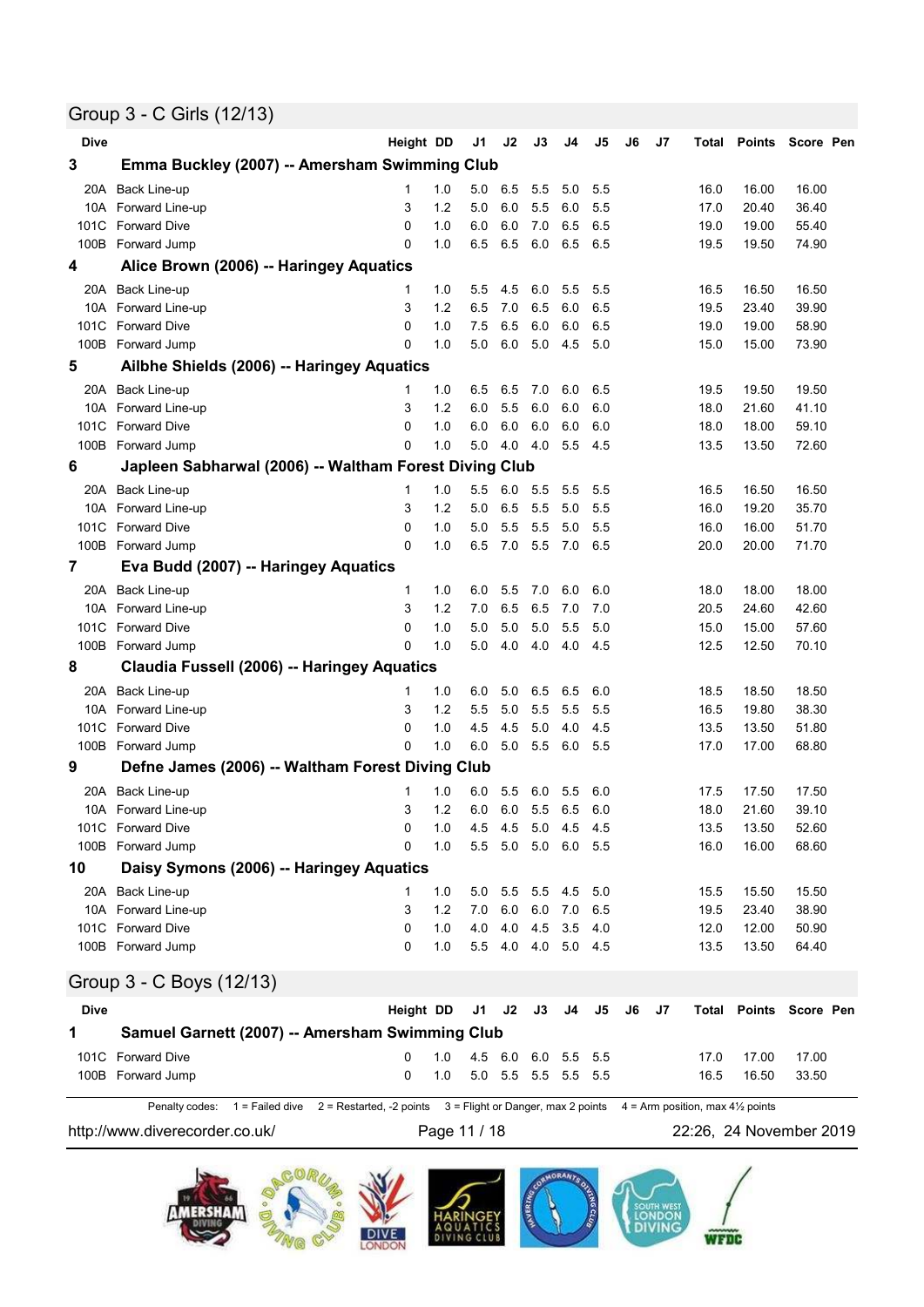## Group 3 - C Boys (12/13)

| Dive        |                                                      | Height DD |     | J1  | J2  | J3  | J4  | J5  | J6 | J7 | Total | <b>Points</b> | Score Pen                     |  |
|-------------|------------------------------------------------------|-----------|-----|-----|-----|-----|-----|-----|----|----|-------|---------------|-------------------------------|--|
| 20A         | Back Line-up                                         | 1         | 1.0 | 7.0 | 7.5 | 6.0 | 7.0 | 7.0 |    |    | 21.0  | 21.00         | 54.50                         |  |
|             | 10A Forward Line-up                                  | 3         | 1.2 | 5.0 | 6.5 | 5.5 | 6.0 | 6.0 |    |    | 17.5  | 21.00         | 75.50                         |  |
| $\mathbf 2$ | Ethan Jones (2007) -- Haringey Aquatics              |           |     |     |     |     |     |     |    |    |       |               |                               |  |
|             | 101C Forward Dive                                    | 0         | 1.0 | 5.0 | 5.0 | 5.0 | 5.5 | 5.0 |    |    | 15.0  | 15.00         | 15.00                         |  |
| 100B        | Forward Jump                                         | 0         | 1.0 | 5.0 | 5.5 | 5.5 | 5.5 | 5.5 |    |    | 16.5  | 16.50         | 31.50                         |  |
| 20A         | Back Line-up                                         | 1         | 1.0 | 6.0 | 6.5 | 6.0 | 5.5 | 6.0 |    |    | 18.0  | 18.00         | 49.50                         |  |
|             | 10A Forward Line-up                                  | 3         | 1.2 | 6.0 | 6.0 | 6.5 | 5.5 | 6.0 |    |    | 18.0  | 21.60         | 71.10                         |  |
|             | Group 3 - B+ Girls (14/16)                           |           |     |     |     |     |     |     |    |    |       |               |                               |  |
| <b>Dive</b> |                                                      | Height DD |     | J1  | J2  | J3  | J4  | J5  | J6 | J7 | Total | <b>Points</b> | Score Pen                     |  |
| 1           | <b>Manon Cantor (2004) -- Haringey Aquatics</b>      |           |     |     |     |     |     |     |    |    |       |               |                               |  |
| 20A         | Back Line-up                                         | 1         | 1.0 | 7.0 | 6.5 | 7.0 | 7.0 | 7.0 |    |    | 21.0  | 21.00         | 21.00                         |  |
|             | 10A Forward Line-up                                  | 3         | 1.2 | 6.0 | 6.0 | 6.0 | 6.5 | 6.0 |    |    | 18.0  | 21.60         | 42.60                         |  |
| 101C        | <b>Forward Dive</b>                                  | $\Omega$  | 1.0 | 7.5 | 8.0 | 8.0 | 8.5 | 8.0 |    |    | 24.0  | 24.00         | 66.60                         |  |
|             | 100B Forward Jump                                    | 0         | 1.0 | 6.5 | 7.0 | 7.0 | 6.5 | 7.0 |    |    | 20.5  | 20.50         | 87.10                         |  |
| 2           | Yasmin Licata (2005) -- South West London Diving     |           |     |     |     |     |     |     |    |    |       |               |                               |  |
|             | 20A Back Line-up                                     | 1         | 1.0 | 6.0 | 6.0 | 6.0 | 5.0 | 6.0 |    |    | 18.0  | 18.00         | 18.00                         |  |
|             | 10A Forward Line-up                                  | 3         | 1.2 | 5.5 | 6.0 | 5.5 | 5.5 | 5.5 |    |    | 16.5  | 19.80         | 37.80                         |  |
|             | 101C Forward Dive                                    | 0         | 1.0 | 6.5 | 6.0 | 6.5 | 7.5 | 6.5 |    |    | 19.5  | 19.50         | 57.30                         |  |
|             | 100B Forward Jump                                    | $\Omega$  | 1.0 | 5.0 | 5.0 | 6.0 | 4.5 | 5.0 |    |    | 15.0  | 15.00         | 72.30                         |  |
|             | Group 3 - B+ Boys (14/16)                            |           |     |     |     |     |     |     |    |    |       |               |                               |  |
| <b>Dive</b> |                                                      | Height DD |     | J1  | J2  | J3  | J4  | J5  | J6 | J7 | Total | <b>Points</b> | Score Pen                     |  |
|             |                                                      |           |     |     |     |     |     |     |    |    |       |               |                               |  |
| 1           | Austin Lewis (2003) -- Haringey Aquatics             |           |     |     |     |     |     |     |    |    |       |               |                               |  |
| 101C        | <b>Forward Dive</b>                                  | 0         | 1.0 | 5.0 | 5.0 | 4.5 | 4.5 | 5.0 |    |    | 14.5  | 14.50         | 14.50                         |  |
| 100B        | Forward Jump                                         | 0         | 1.0 | 6.0 | 6.5 | 6.0 | 6.0 | 6.0 |    |    | 18.0  | 18.00         | 32.50                         |  |
| 20A         | Back Line-up                                         | 1         | 1.0 | 6.0 | 6.0 | 5.5 | 6.0 | 6.0 |    |    | 18.0  | 18.00         | 50.50                         |  |
|             | 10A Forward Line-up                                  | 3         | 1.2 | 6.5 | 7.0 | 6.5 | 7.0 | 7.0 |    |    | 20.5  | 24.60         | 75.10                         |  |
| $\mathbf 2$ | <b>Oleksi Arsientiev (2005) -- Haringey Aquatics</b> |           |     |     |     |     |     |     |    |    |       |               |                               |  |
|             | 101C Forward Dive                                    | 0         | 1.0 | 4.0 | 5.0 | 5.0 | 4.5 | 4.5 |    |    | 14.0  | 14.00         | 14.00                         |  |
| 100B        | Forward Jump                                         | 0         | 1.0 | 5.5 | 5.5 | 5.5 | 6.0 | 5.5 |    |    | 16.5  | 16.50         | 30.50                         |  |
| 20A         | Back Line-up                                         | 1         | 1.0 | 5.0 | 5.0 | 5.5 | 5.0 | 5.0 |    |    | 15.0  | 15.00         | 45.50                         |  |
|             | 10A Forward Line-up                                  | 3         | 1.2 | 5.0 | 4.5 | 5.0 | 5.5 | 5.0 |    |    | 15.0  | 18.00         | 63.50                         |  |
|             | Group 2 - E Girls (8/9)                              |           |     |     |     |     |     |     |    |    |       |               |                               |  |
| <b>Dive</b> |                                                      | Height DD |     | J1  | J2  | J3  | J4  | J5  | J6 | J7 |       |               | <b>Total Points Score Pen</b> |  |
| 1           | Rosie Kanerick (2010) -- Haringey Aquatics           |           |     |     |     |     |     |     |    |    |       |               |                               |  |
|             | 103C Forward 11/2 Somersaults                        | 1         | 1.6 | 6.0 | 6.0 | 6.5 | 6.5 | 6.5 |    |    | 19.0  | 30.40         | 30.40                         |  |
|             | 201C Back Dive                                       | 1         | 1.5 | 7.5 | 7.5 | 7.5 | 7.5 | 7.5 |    |    | 22.5  | 33.75         | 64.15                         |  |
|             | 10C Forward Line-up                                  | 3         | 1.2 | 6.0 | 5.5 | 6.5 | 6.5 | 6.0 |    |    | 18.5  | 22.20         | 86.35                         |  |
|             | 20A Back Line-up                                     | 3         | 1.4 | 6.0 | 6.0 | 5.5 | 5.5 | 6.0 |    |    | 17.5  | 24.50         | 110.85                        |  |
| 2           | Rannie Jones (2010) -- Haringey Aquatics             |           |     |     |     |     |     |     |    |    |       |               |                               |  |
|             | 401C Inward Dive                                     | 1         | 1.4 | 5.5 | 5.5 | 6.0 | 5.0 | 5.5 |    |    | 16.5  | 23.10         | 23.10                         |  |
|             | 201C Back Dive                                       | 1         | 1.5 | 5.0 | 5.5 | 5.5 | 5.5 | 5.5 |    |    | 16.5  | 24.75         | 47.85                         |  |
|             | 10C Forward Line-up                                  | 3         | 1.2 | 5.5 | 6.0 | 6.0 | 6.0 | 6.0 |    |    | 18.0  | 21.60         | 69.45                         |  |
|             | 20A Back Line-up                                     | 3         | 1.4 | 6.0 | 6.5 | 6.5 | 6.0 | 6.5 |    |    | 19.0  | 26.60         | 96.05                         |  |

http://www.diverecorder.co.uk/ Page 12 / 18 22:26, 24 November 2019

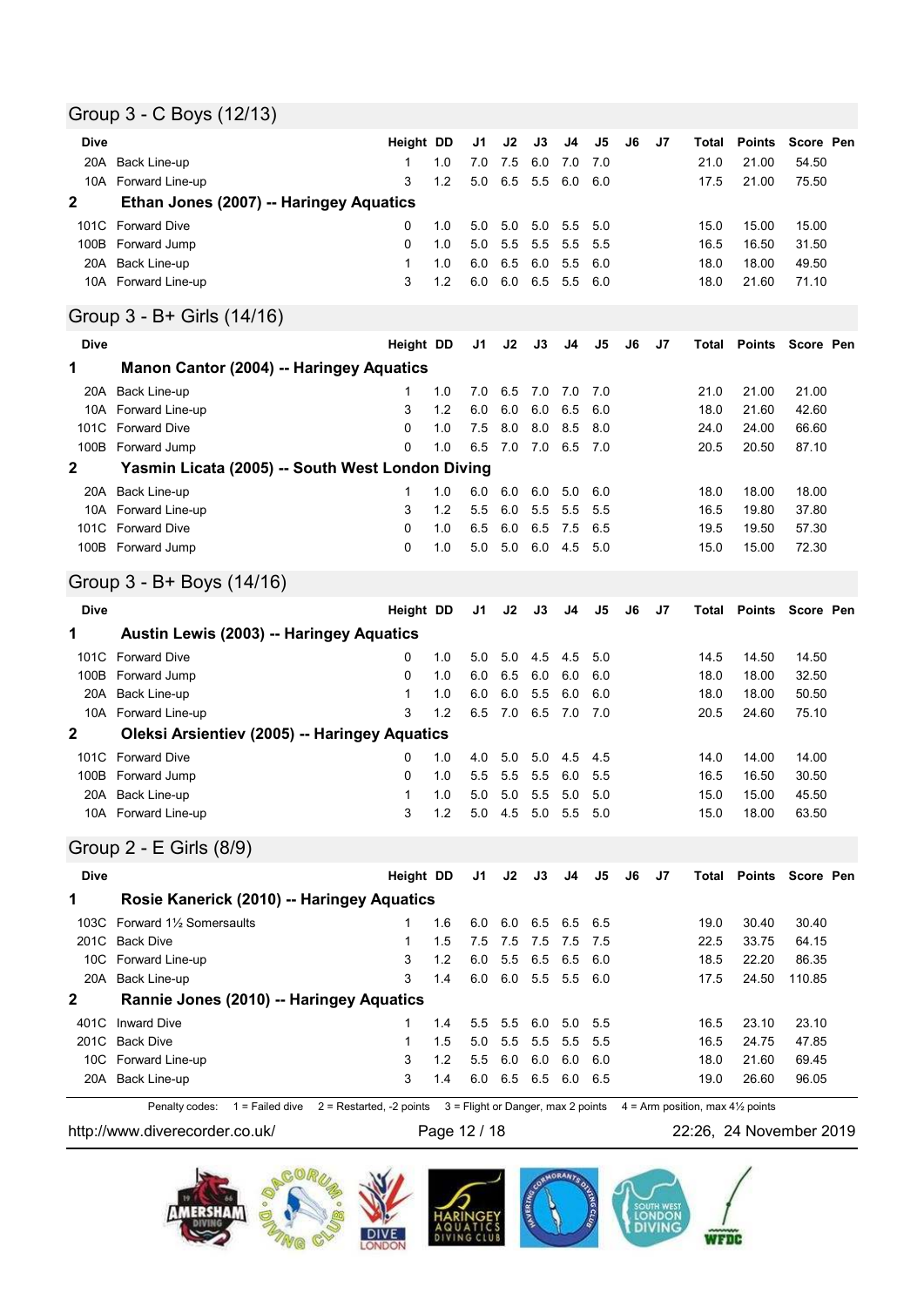### Group 2 - E Boys (8/9)

| <b>Dive</b>  |                                                   | Height DD |     | J1             | J2  | J3  | J4  | J5  | J6 | J7 | Total | <b>Points</b>                 | Score Pen |  |
|--------------|---------------------------------------------------|-----------|-----|----------------|-----|-----|-----|-----|----|----|-------|-------------------------------|-----------|--|
| 1            | Jesse Cemal (2010) -- Dive London Aquatics Club   |           |     |                |     |     |     |     |    |    |       |                               |           |  |
|              | 10C Forward Line-up                               | 3         | 1.2 | 7.0            | 7.0 | 7.0 | 7.0 | 7.0 |    |    | 21.0  | 25.20                         | 25.20     |  |
| 20A          | Back Line-up                                      | 3         | 1.4 | 5.0            | 5.0 | 5.5 | 5.0 | 5.0 |    |    | 15.0  | 21.00                         | 46.20     |  |
| 101C         | <b>Forward Dive</b>                               | 1         | 1.2 | 4.5            | 5.0 | 6.0 | 5.5 | 5.5 |    |    | 16.0  | 19.20                         | 65.40     |  |
|              | 20A Back Line-up                                  | 1         | 1.0 | 4.5            | 5.0 | 4.5 | 4.5 | 4.5 |    |    | 13.5  | 13.50                         | 78.90     |  |
|              | Group 2 - D Girls (10/11)                         |           |     |                |     |     |     |     |    |    |       |                               |           |  |
| <b>Dive</b>  |                                                   | Height DD |     | J <sub>1</sub> | J2  | J3  | J4  | J5  | J6 | J7 | Total | Points                        | Score Pen |  |
| 1            | Libby Seage (2009) -- Amersham Swimming Club      |           |     |                |     |     |     |     |    |    |       |                               |           |  |
| 101B         | <b>Forward Dive</b>                               | 1         | 1.3 | 7.0            | 7.0 | 6.0 | 7.0 | 7.0 |    |    | 21.0  | 27.30                         | 27.30     |  |
| 201C         | <b>Back Dive</b>                                  | 1         | 1.5 | 5.0            | 5.0 | 5.0 | 4.5 | 5.0 |    |    | 15.0  | 22.50                         | 49.80     |  |
|              | 10C Forward Line-up                               | 3         | 1.2 | 7.0            | 6.5 | 6.5 | 6.0 | 6.5 |    |    | 19.5  | 23.40                         | 73.20     |  |
|              | 20A Back Line-up                                  | 3         | 1.4 | 6.0            | 6.5 | 6.5 | 6.0 | 6.5 |    |    | 19.0  | 26.60                         | 99.80     |  |
| $\mathbf{2}$ | Hannah Hopkinson (2009) -- Amersham Swimming Club |           |     |                |     |     |     |     |    |    |       |                               |           |  |
| 101B         | <b>Forward Dive</b>                               | 1         | 1.3 | 6.0            | 6.0 | 6.0 | 6.0 | 6.0 |    |    | 18.0  | 23.40                         | 23.40     |  |
| 201C         | <b>Back Dive</b>                                  | 1         | 1.5 | 6.0            | 7.0 | 7.0 | 6.0 | 6.5 |    |    | 19.5  | 29.25                         | 52.65     |  |
|              | 10C Forward Line-up                               | 3         | 1.2 | 6.0            | 7.5 | 6.5 | 6.5 | 6.5 |    |    | 19.5  | 23.40                         | 76.05     |  |
|              | 20A Back Line-up                                  | 3         | 1.4 | 5.5            | 6.0 | 5.5 | 5.5 | 5.5 |    |    | 16.5  | 23.10                         | 99.15     |  |
| 3            | Esme Newall (2009) -- Amersham Swimming Club      |           |     |                |     |     |     |     |    |    |       |                               |           |  |
|              | 101C Forward Dive                                 | 1         | 1.2 | 5.5            | 5.5 | 5.5 | 6.5 | 6.0 |    |    | 17.0  | 20.40                         | 20.40     |  |
| 201C         | <b>Back Dive</b>                                  | 1         | 1.5 | 5.0            | 5.5 | 6.0 | 5.0 | 5.5 |    |    | 16.0  | 24.00                         | 44.40     |  |
|              | 10C Forward Line-up                               | 3         | 1.2 | 6.0            | 6.0 | 5.5 | 6.5 | 6.0 |    |    | 18.0  | 21.60                         | 66.00     |  |
|              | 20A Back Line-up                                  | 3         | 1.4 | 5.5            | 5.5 | 5.5 | 5.0 | 5.5 |    |    | 16.5  | 23.10                         | 89.10     |  |
|              | Group 2 - D Boys (10/11)                          |           |     |                |     |     |     |     |    |    |       |                               |           |  |
| <b>Dive</b>  |                                                   | Height DD |     | J1             | J2  | J3  | J4  | J5  | J6 | J7 |       | <b>Total Points Score Pen</b> |           |  |

| nne          |                                             | Height DD   |     | JΙ  |     | JZ JJ J <del>4</del> |         | . კუ | JO | JI |      |       | TOIAL POINTS SCOTE PEN |
|--------------|---------------------------------------------|-------------|-----|-----|-----|----------------------|---------|------|----|----|------|-------|------------------------|
| 1            | Jake Haworth (2008) -- Havering Cormorants  |             |     |     |     |                      |         |      |    |    |      |       |                        |
|              | 10C Forward Line-up                         | 3           | 1.2 | 6.5 | 7.0 | 6.0                  | 6.5 6.5 |      |    |    | 19.5 | 23.40 | 23.40                  |
| 20A          | Back Line-up                                | 3           | 1.4 | 7.5 | 7.0 | 6.5                  | 6.0     | 7.0  |    |    | 20.5 | 28.70 | 52.10                  |
| 401B         | <b>Inward Dive</b>                          |             | 1.5 | 5.5 | 5.5 | 5.5                  | 5.5     | 5.5  |    |    | 16.5 | 24.75 | 76.85                  |
| 20A          | Back Line-up                                |             | 1.0 | 6.5 | 6.0 | 6.0                  | 7.0 6.5 |      |    |    | 19.0 | 19.00 | 95.85                  |
| $\mathbf{2}$ | Kai Bikambidi (2009) -- Haringey Aquatics   |             |     |     |     |                      |         |      |    |    |      |       |                        |
|              | 10C Forward Line-up                         | 3           | 1.2 | 5.5 | 6.0 | 6.0                  | 5.5 6.0 |      |    |    | 17.5 | 21.00 | 21.00                  |
|              | 20A Back Line-up                            | 3           | 1.4 | 5.5 | 6.5 | 6.0                  | 5.5     | 6.0  |    |    | 17.5 | 24.50 | 45.50                  |
| 401C         | <b>Inward Dive</b>                          | $\mathbf 1$ | 1.4 | 5.0 | 5.5 | 5.5                  | 5.5     | 5.5  |    |    | 16.5 | 23.10 | 68.60                  |
| 20A          | Back Line-up                                |             | 1.0 | 5.0 | 4.5 | 5.5                  | 5.0     | 5.0  |    |    | 15.0 | 15.00 | 83.60                  |
| 3            | Thomas Miller (2008) -- Dacorum Diving Club |             |     |     |     |                      |         |      |    |    |      |       |                        |
| 10C          | Forward Line-up                             | 3           | 1.2 | 7.0 | 7.5 | 6.5                  | 7.5     | 7.0  |    |    | 21.5 | 25.80 | 25.80                  |
|              | 20A Back Line-up                            | 3           | 1.4 | 4.0 | 4.0 | 4.0                  | 3.0     | 4.0  |    |    | 12.0 | 16.80 | 42.60                  |
| 401C         | <b>Inward Dive</b>                          |             | 1.4 | 5.0 | 5.0 | 5.0                  | 5.0     | 5.0  |    |    | 15.0 | 21.00 | 63.60                  |
|              | 20A Back Line-up                            | 1           | 1.0 | 5.5 | 5.5 | 7.0                  | 6.0     | 6.0  |    |    | 17.5 | 17.50 | 81.10                  |

## Group 2 - C Girls (12/13)

| <b>Dive</b> |                                                  |                                                                                                                                                 |  |                         |  |  |  |      | Height DD J1 J2 J3 J4 J5 J6 J7 Total Points Score Pen |       |  |
|-------------|--------------------------------------------------|-------------------------------------------------------------------------------------------------------------------------------------------------|--|-------------------------|--|--|--|------|-------------------------------------------------------|-------|--|
|             | Ella Brynes (2007) -- Waltham Forest Diving Club |                                                                                                                                                 |  |                         |  |  |  |      |                                                       |       |  |
|             | 103C Forward 11/2 Somersaults                    |                                                                                                                                                 |  | 1.6 7.0 6.5 6.5 7.0 7.0 |  |  |  | 20.5 | 32.80                                                 | 32.80 |  |
|             |                                                  | Penalty codes: $1 =$ Failed dive $2 =$ Restarted, -2 points $3 =$ Flight or Danger, max 2 points $4 =$ Arm position, max 4 $\frac{1}{2}$ points |  |                         |  |  |  |      |                                                       |       |  |
|             | http://www.diverecorder.co.uk/                   |                                                                                                                                                 |  | Page 13 / 18            |  |  |  |      | 22:26, 24 November 2019                               |       |  |

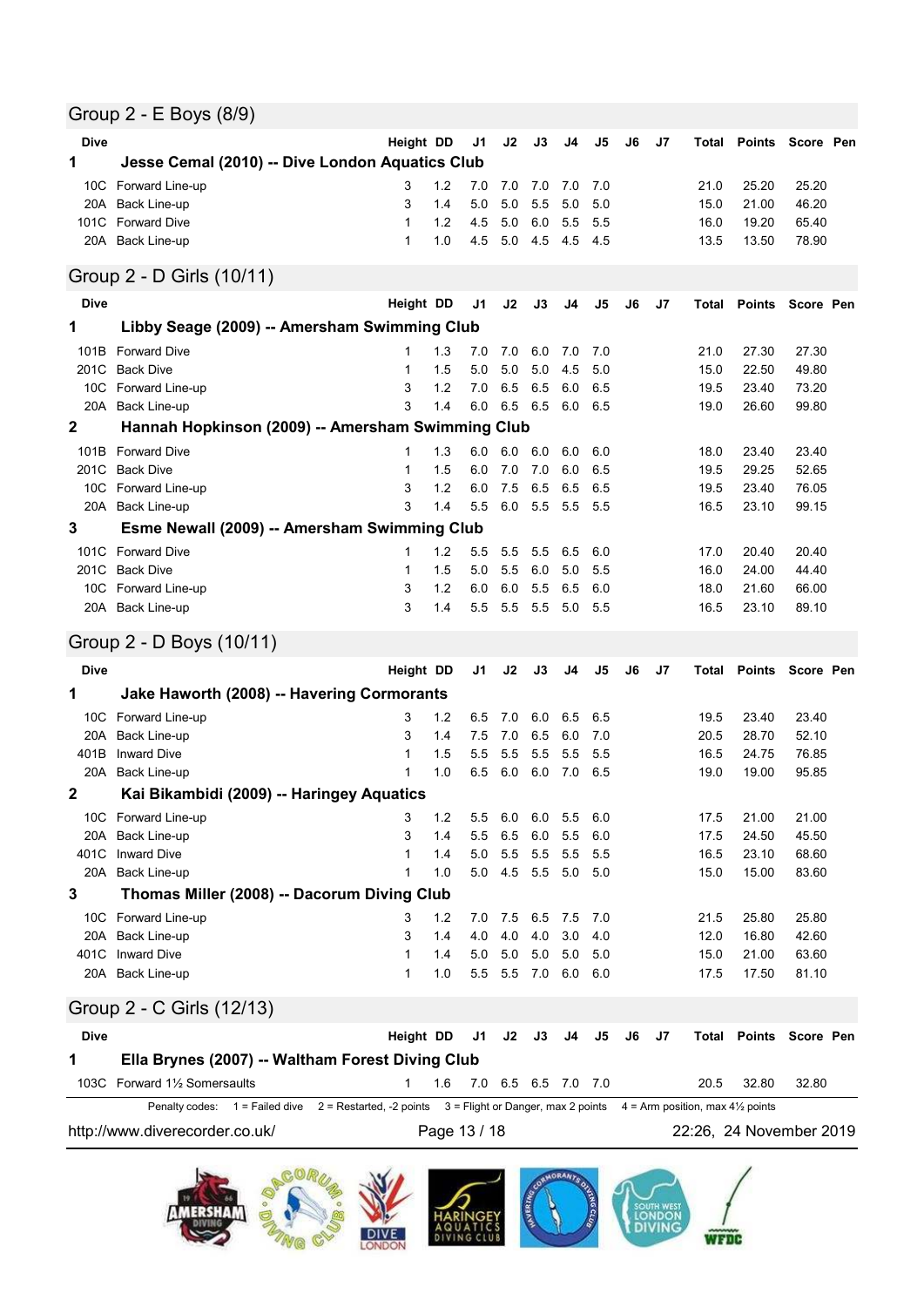### Group 2 - C Girls (12/13)

| <b>Dive</b> |                                                       | Height DD    |       | J1  | J2          | J3          | J4      | J5  | J6 | J7 | Total | <b>Points</b> | Score Pen |  |
|-------------|-------------------------------------------------------|--------------|-------|-----|-------------|-------------|---------|-----|----|----|-------|---------------|-----------|--|
|             | 201C Back Dive                                        | 1            | 1.5   | 6.5 | 7.0         | 6.5         | 6.5     | 6.5 |    |    | 19.5  | 29.25         | 62.05     |  |
|             | 10C Forward Line-up                                   | 3            | 1.2   | 6.0 | 7.0         | 6.5         | 6.5     | 6.5 |    |    | 19.5  | 23.40         | 85.45     |  |
|             | 20A Back Line-up                                      | 3            | 1.4   | 7.0 | 7.0         | 6.5         | 6.0     | 6.5 |    |    | 20.0  | 28.00         | 113.45    |  |
| 2           | Olivia Kravetz (2007) -- Haringey Aquatics            |              |       |     |             |             |         |     |    |    |       |               |           |  |
|             | 101C Forward Dive                                     | 1            | 1.2   | 6.0 | 6.0         | 5.5         | 6.0     | 6.0 |    |    | 18.0  | 21.60         | 21.60     |  |
| 201C        | Back Dive                                             | 1            | 1.5   | 6.0 | 6.5         | 6.5         | 6.0     | 6.5 |    |    | 19.0  | 28.50         | 50.10     |  |
|             | 10C Forward Line-up                                   | 3            | 1.2   | 5.0 | 6.0         | 5.5         | 5.5     | 5.5 |    |    | 16.5  | 19.80         | 69.90     |  |
|             | 20A Back Line-up                                      | 3            | 1.4   | 6.0 | 6.0         | 6.5         | 6.0     | 6.0 |    |    | 18.0  | 25.20         | 95.10     |  |
| 3           | Maeva Bikambidi (2006) -- Haringey Aquatics           |              |       |     |             |             |         |     |    |    |       |               |           |  |
| 20A         | Back Line-up                                          | 1            | 1.0   | 5.0 | 5.0         | 5.5         | 5.5     | 5.5 |    |    | 16.0  | 16.00         | 16.00     |  |
|             | 101C Forward Dive                                     | $\mathbf{1}$ | 1.2   | 5.5 | 5.5         | 6.0         | 6.0     | 6.0 |    |    | 17.5  | 21.00         | 37.00     |  |
|             | 10C Forward Line-up                                   | 3            | 1.2   | 6.0 | 6.5         | 7.0         | 6.5     | 6.5 |    |    | 19.5  | 23.40         | 60.40     |  |
|             | 20A Back Line-up                                      | 3            | 1.4   | 5.0 | 5.0         | 5.0         | 5.5     | 5.0 |    |    | 15.0  | 21.00         | 81.40     |  |
|             | Group 2 - C Boys (12/13)                              |              |       |     |             |             |         |     |    |    |       |               |           |  |
| <b>Dive</b> |                                                       | Height DD    |       | J1  | J2          | J3          | J4      | J5  | J6 | J7 | Total | <b>Points</b> | Score Pen |  |
| 1           | Hasan Zia (2006) -- Waltham Forest Diving Club        |              |       |     |             |             |         |     |    |    |       |               |           |  |
|             | 10C Forward Line-up                                   | 3            | 1.2   | 6.5 | 6.5         | 6.5         | 6.5     | 6.5 |    |    | 19.5  | 23.40         | 23.40     |  |
|             | 20A Back Line-up                                      | 3            | 1.4   | 6.5 | 6.5         | 6.0         | 6.5     | 6.5 |    |    | 19.5  | 27.30         | 50.70     |  |
|             | 103C Forward 11/2 Somersaults                         | 1            | 1.6   | 6.5 | 6.0         | 6.5         | 6.0     | 6.5 |    |    | 19.0  | 30.40         | 81.10     |  |
|             | 201C Back Dive                                        | 1            | 1.5   | 5.5 | 5.5         | 5.5         | 5.0     | 5.5 |    |    | 16.5  | 24.75         | 105.85    |  |
| 2           | Nathan Pearce (2006) -- Waltham Forest Diving Club    |              |       |     |             |             |         |     |    |    |       |               |           |  |
|             | 10C Forward Line-up                                   | 3            | 1.2   | 5.5 | 6.5         | 6.0         | 5.5     | 6.0 |    |    | 17.5  | 21.00         | 21.00     |  |
|             | 20A Back Line-up                                      | 3            | 1.4   | 7.0 | 6.0         | 7.0         | 7.0     | 7.0 |    |    | 21.0  | 29.40         | 50.40     |  |
|             | 103C Forward 11/2 Somersaults                         | 1            | 1.6   | 5.0 | 5.0         | 5.0         | 5.0     | 5.0 |    |    | 15.0  | 24.00         | 74.40     |  |
|             | 201C Back Dive                                        | 1            | 1.5   | 6.0 | 5.5         | 5.5         | 6.5     | 6.0 |    |    | 17.5  | 26.25         | 100.65    |  |
| 3           | Matthew Glynn (2007) -- Amersham Swimming Club        |              |       |     |             |             |         |     |    |    |       |               |           |  |
|             | 10C Forward Line-up                                   | 3            | 1.2   | 7.5 | 7.5         | 6.5         | 6.5     | 7.0 |    |    | 21.0  | 25.20         | 25.20     |  |
|             | 20A Back Line-up                                      | 3            | 1.4   | 6.0 | 5.5         | 5.5         | 5.0     | 5.5 |    |    | 16.5  | 23.10         | 48.30     |  |
|             | 103B Forward 11/2 Somersaults                         | 1            | 1.7   | 5.0 | 5.5         | 5.5         | 5.0     | 5.5 |    |    | 16.0  | 27.20         | 75.50     |  |
|             | 201C Back Dive                                        | 1            | 1.5   | 5.0 | 5.5         | 5.0         | 5.0     | 5.0 |    |    | 15.0  | 22.50         | 98.00     |  |
| 4           | Christopher Goldsman (2007) -- Amersham Swimming Club |              |       |     |             |             |         |     |    |    |       |               |           |  |
|             | 10C Forward Line-up                                   | 3            | 1.2   |     | 5.5 5.5 5.0 |             | 5.5     | 5.5 |    |    | 16.5  | 19.80         | 19.80     |  |
|             | 20A Back Line-up                                      | 3            | 1.4   | 5.0 | 5.5         | 5.0         | 4.5     | 5.0 |    |    | 15.0  | 21.00         | 40.80     |  |
|             | 101C Forward Dive                                     | 1            | 1.2   | 7.5 | 7.0         | 7.0         | 7.0     | 7.0 |    |    | 21.0  | 25.20         | 66.00     |  |
|             | 201C Back Dive                                        | 1            | 1.5   | 6.5 | 7.0         | 7.0         | 7.0 7.0 |     |    |    | 21.0  | 31.50         | 97.50     |  |
| 5           | Thomas Wasserman (2006) -- Haringey Aquatics          |              |       |     |             |             |         |     |    |    |       |               |           |  |
|             | 10C Forward Line-up                                   | 3            | $1.2$ | 5.5 | 5.5         | 5.5         | 5.5     | 5.5 |    |    | 16.5  | 19.80         | 19.80     |  |
|             | 20A Back Line-up                                      | 3            | 1.4   | 6.0 | 5.5         | 5.5         | 5.5     | 5.5 |    |    | 16.5  | 23.10         | 42.90     |  |
|             | 103C Forward 11/2 Somersaults                         | 1            | 1.6   | 5.0 | 5.0         | 5.0         | 5.0     | 5.0 |    |    | 15.0  | 24.00         | 66.90     |  |
|             | 201C Back Dive                                        | 1            | 1.5   | 5.5 |             | 5.5 5.5 6.0 |         | 5.5 |    |    | 16.5  | 24.75         | 91.65     |  |
| 6           | Edan Everest (2006) -- Haringey Aquatics              |              |       |     |             |             |         |     |    |    |       |               |           |  |
|             | 10C Forward Line-up                                   | 3            | $1.2$ | 6.0 | 5.5         | 6.5         | 6.0     | 6.0 |    |    | 18.0  | 21.60         | 21.60     |  |
|             | 20A Back Line-up                                      | 3            | 1.4   | 6.5 |             | 6.5 6.5     | 6.5     | 6.5 |    |    | 19.5  | 27.30         | 48.90     |  |
| 20A         | Back Line-up                                          | 1            | 1.0   | 4.5 | 4.5         | 5.0         | 4.5     | 4.5 |    |    | 13.5  | 13.50         | 62.40     |  |
| 401C        | <b>Inward Dive</b>                                    | 1            | 1.4   | 6.5 |             | 6.0 6.5 6.5 |         | 6.5 |    |    | 19.5  | 27.30         | 89.70     |  |
|             |                                                       |              |       |     |             |             |         |     |    |    |       |               |           |  |

Penalty codes:  $1 =$  Failed dive  $2 =$  Restarted, -2 points  $3 =$  Flight or Danger, max 2 points  $4 =$  Arm position, max 4½ points

http://www.diverecorder.co.uk/ Page 14 / 18 22:26, 24 November 2019

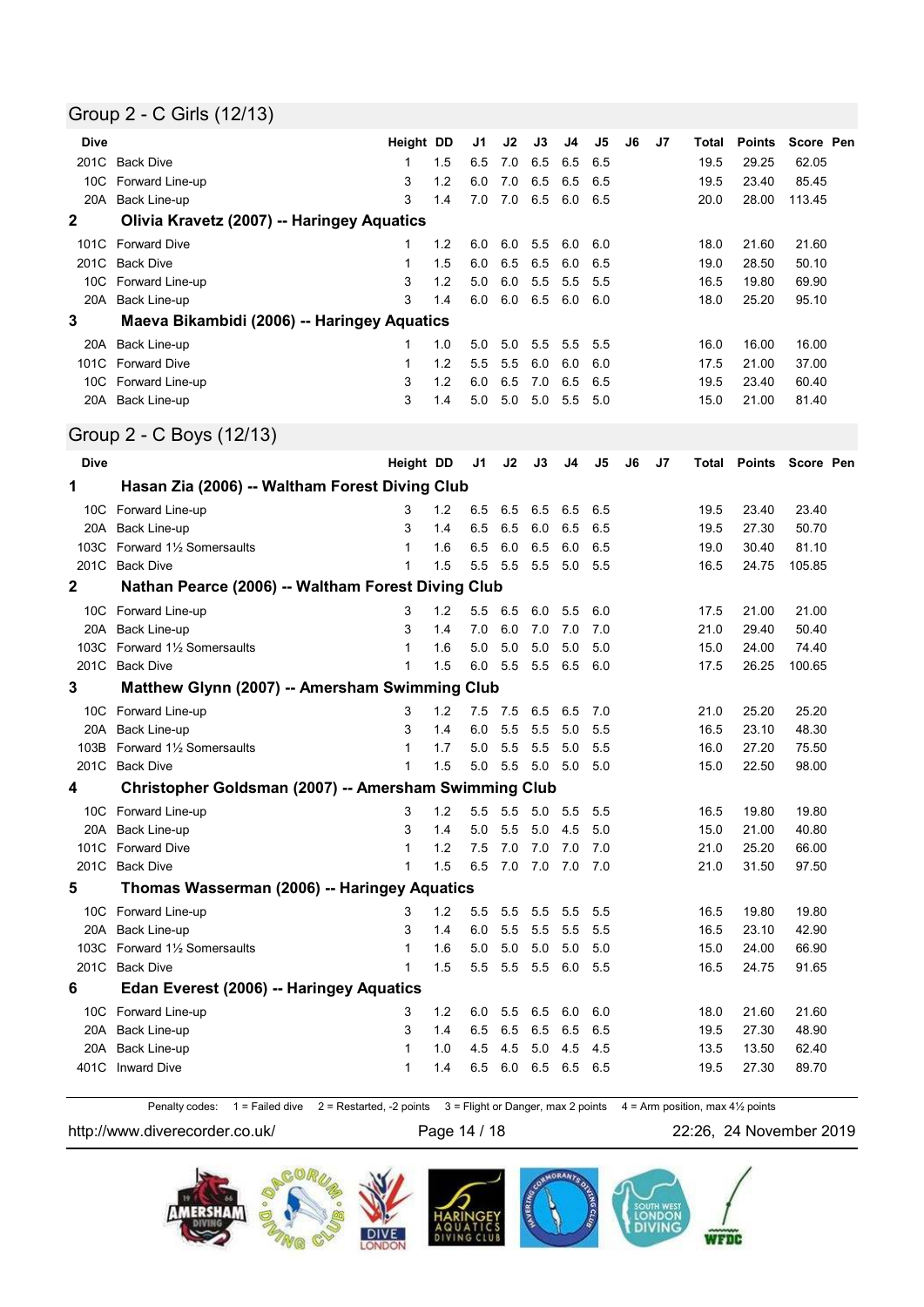### Group 2 - C Boys (12/13)

| <b>Dive</b>     |                                                        | Height DD    |     | J1  | J2             | J3  | J4      | J5  | J6 | J7 | Total | <b>Points</b>    | Score Pen |  |
|-----------------|--------------------------------------------------------|--------------|-----|-----|----------------|-----|---------|-----|----|----|-------|------------------|-----------|--|
| 7               | Oliver Reid (2006) -- Amersham Swimming Club           |              |     |     |                |     |         |     |    |    |       |                  |           |  |
| 10C             | Forward Line-up                                        | 3            | 1.2 | 5.5 | 6.0            | 6.0 | 6.0     | 6.0 |    |    | 18.0  | 21.60            | 21.60     |  |
| 20A             | Back Line-up                                           | 3            | 1.4 | 7.0 | 6.5            | 7.0 | 6.5     | 7.0 |    |    | 20.5  | 28.70            | 50.30     |  |
| 20A             | Back Line-up                                           | 1            | 1.0 | 6.0 | 5.0            | 6.0 | 6.5     | 6.0 |    |    | 18.0  | 18.00            | 68.30     |  |
|                 | 101C Forward Dive                                      | 1            | 1.2 | 5.5 | 6.0            | 6.0 | 5.5     | 6.0 |    |    | 17.5  | 21.00            | 89.30     |  |
| 8               | Thomas Hadjipateras (2006) -- South West London Diving |              |     |     |                |     |         |     |    |    |       |                  |           |  |
|                 | 10C Forward Line-up                                    | 3            | 1.2 | 4.5 | 4.5            | 4.5 | 4.5     | 4.5 |    |    | 13.5  | 16.20            | 16.20     |  |
|                 | 20A Back Line-up                                       | 3            | 1.4 | 5.0 | 4.5            | 4.5 | 5.0     | 5.0 |    |    | 14.5  | 20.30            | 36.50     |  |
|                 | 103C Forward 11/2 Somersaults                          | 1            | 1.6 | 5.0 | 4.5            | 5.5 | 5.5     | 5.0 |    |    | 15.5  | 24.80            | 61.30     |  |
|                 | 20A Back Line-up                                       | 1            | 1.0 | 5.0 | 4.5            | 5.0 | 5.0     | 5.0 |    |    | 15.0  | 15.00            | 76.30     |  |
|                 | Group 2 - B+ Girls (14/16)                             |              |     |     |                |     |         |     |    |    |       |                  |           |  |
| Dive            |                                                        | Height DD    |     | J1  | J2             | J3  | J4      | J5  | J6 | J7 | Total | <b>Points</b>    | Score Pen |  |
| 1               | Daisy McLellan (2005) -- Amersham Swimming Club        |              |     |     |                |     |         |     |    |    |       |                  |           |  |
| 103B            | Forward 11/2 Somersaults                               | 1            | 1.7 | 6.5 | 6.0            | 6.5 | 6.0     | 6.5 |    |    | 19.0  | 32.30            | 32.30     |  |
| 301C            | <b>Reverse Dive</b>                                    | 1            | 1.6 | 6.0 | 6.5            | 6.5 | 6.0     | 6.5 |    |    | 19.0  | 30.40            | 62.70     |  |
| 10C             | Forward Line-up                                        | 3            | 1.2 | 8.0 | 8.0            | 7.0 | 7.0     | 7.5 |    |    | 22.5  | 27.00            | 89.70     |  |
|                 | 20A Back Line-up                                       | 3            | 1.4 | 6.0 | 6.0            | 6.0 | 6.0     | 6.0 |    |    | 18.0  | 25.20            | 114.90    |  |
| $\mathbf 2$     | Aina West (2005) -- Haringey Aquatics                  |              |     |     |                |     |         |     |    |    |       |                  |           |  |
| 401B            | <b>Inward Dive</b>                                     | 1            | 1.5 | 5.5 | 6.0            | 6.5 | 5.5     | 6.0 |    |    | 17.5  | 26.25            | 26.25     |  |
| 20A             | Back Line-up                                           | $\mathbf{1}$ | 1.0 | 7.0 | 7.0            | 6.0 | 7.5     | 7.0 |    |    | 21.0  | 21.00            | 47.25     |  |
| 10 <sup>C</sup> | Forward Line-up                                        | 3            | 1.2 | 7.0 | 7.5            | 6.0 | 7.5     | 7.0 |    |    | 21.5  | 25.80            | 73.05     |  |
|                 | 20A Back Line-up                                       | 3            | 1.4 | 6.0 | 6.5            | 6.0 | 6.0     | 6.0 |    |    | 18.0  | 25.20            | 98.25     |  |
|                 | Group 2 - B+ Boys (14/16)                              |              |     |     |                |     |         |     |    |    |       |                  |           |  |
| <b>Dive</b>     |                                                        | Height DD    |     | J1  | J2             | J3  | J4      | J5  | J6 | J7 | Total | <b>Points</b>    | Score Pen |  |
| 1               | Ben Dibdin (2005) -- Dacorum Diving Club               |              |     |     |                |     |         |     |    |    |       |                  |           |  |
|                 | 10C Forward Line-up                                    | 3            | 1.2 | 6.0 | 6.0            | 6.0 | 6.0     | 6.0 |    |    | 18.0  | 21.60            | 21.60     |  |
| 20A             | Back Line-up                                           | 3            | 1.4 | 6.0 | 5.0            | 5.5 | 5.5     | 5.5 |    |    | 16.5  | 23.10            | 44.70     |  |
| 101C            | <b>Forward Dive</b>                                    | $\mathbf{1}$ | 1.2 | 5.0 | 5.0            | 5.5 | 5.0     | 5.0 |    |    | 15.0  | 18.00            | 62.70     |  |
|                 | 301C Reverse Dive                                      | $\mathbf{1}$ | 1.6 | 5.5 | 5.0            | 6.0 | 5.5     | 5.5 |    |    | 16.5  | 26.40            | 89.10     |  |
|                 |                                                        |              |     |     |                |     |         |     |    |    |       |                  |           |  |
|                 | Group 1 - D Girls (10/11)                              |              |     |     |                |     |         |     |    |    |       |                  |           |  |
| Dive            |                                                        | Height DD    |     | J1  | J2             | J3  | J4      | J5  | J6 | J7 | Total | Points Score Pen |           |  |
| 1               | Evie Jordan (2008) -- Dive London Aquatics Club        |              |     |     |                |     |         |     |    |    |       |                  |           |  |
|                 | 103C Forward 11/2 Somersaults                          | 1            | 1.6 | 6.5 | 6.0            | 6.0 | 6.0     | 6.0 |    |    | 18.0  | 28.80            | 28.80     |  |
|                 | 401B Inward Dive                                       | 1            | 1.5 | 7.0 | 7.5 7.5        |     | 6.5     | 7.0 |    |    | 21.5  | 32.25            | 61.05     |  |
|                 | 201C Back Dive                                         | 3            | 1.7 | 6.0 | 6.5            | 6.5 | 7.0     | 6.5 |    |    | 19.5  | 33.15            | 94.20     |  |
|                 | 301C Reverse Dive                                      | 3            | 1.8 | 6.5 | 5.5            | 6.0 | 6.0 6.0 |     |    |    | 18.0  | 32.40            | 126.60    |  |
| 2               | Myia Richards (2009) -- Dive London Aquatics Club      |              |     |     |                |     |         |     |    |    |       |                  |           |  |
|                 | 201C Back Dive                                         | 1            | 1.5 | 5.5 | 5.5            | 5.5 | 6.0     | 5.5 |    |    | 16.5  | 24.75            | 24.75     |  |
|                 | 103C Forward 11/2 Somersaults                          | 1            | 1.6 | 6.0 | 6.5            | 6.0 | 6.5     | 6.5 |    |    | 19.0  | 30.40            | 55.15     |  |
|                 | 401B Inward Dive                                       | 3            | 1.4 | 6.5 | 6.0            | 7.0 | 6.5     | 6.5 |    |    | 19.5  | 27.30            | 82.45     |  |
|                 | 301C Reverse Dive                                      | 3            | 1.8 | 6.5 | $6.0\quad 6.0$ |     | 5.5 6.0 |     |    |    | 18.0  | 32.40            | 114.85    |  |
|                 |                                                        |              |     |     |                |     |         |     |    |    |       |                  |           |  |

#### Group 1 - D Boys (10/11)

Penalty codes:  $1 =$  Failed dive  $2 =$  Restarted, -2 points  $3 =$  Flight or Danger, max 2 points  $4 =$  Arm position, max 4½ points

http://www.diverecorder.co.uk/ Page 15 / 18 22:26, 24 November 2019

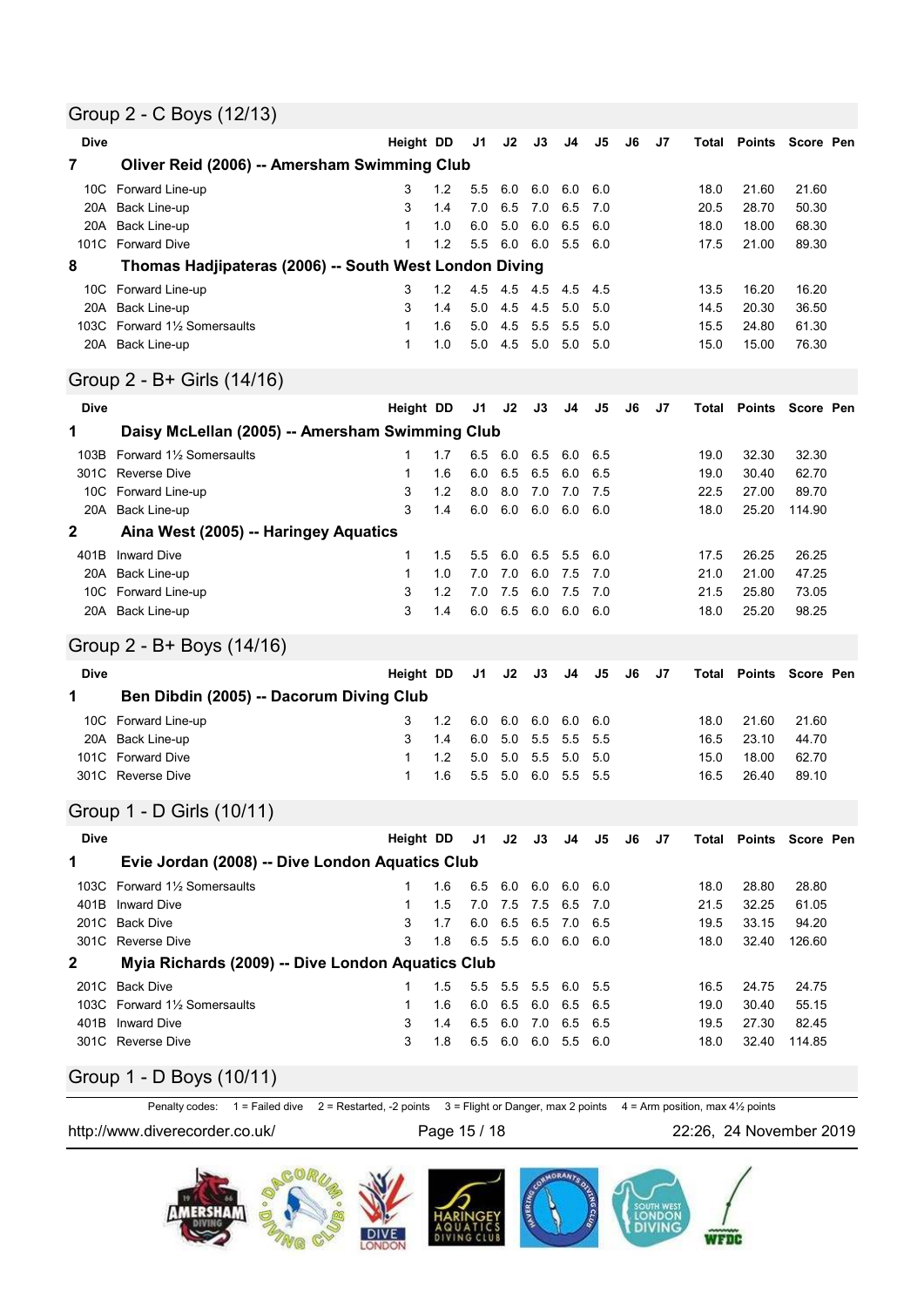| Dive         |                                                    | Height DD    |            | J1         | J2         | J3          | J4         | J5         | J6 | J7 | Total        |                  | <b>Points Score Pen</b> |  |
|--------------|----------------------------------------------------|--------------|------------|------------|------------|-------------|------------|------------|----|----|--------------|------------------|-------------------------|--|
| 1            | Sofian Shaukat (2008) -- Haringey Aquatics         |              |            |            |            |             |            |            |    |    |              |                  |                         |  |
| 101C         | <b>Forward Dive</b>                                | 3            | 1.4        | 5.5        | 5.5        | 7.0         | 5.0        | 6.0        |    |    | 17.0         | 23.80            | 23.80                   |  |
| 401C         | <b>Inward Dive</b>                                 | 3            | 1.3        | 6.5        | 6.0        | 6.0         | 6.0        | 6.0        |    |    | 18.0         | 23.40            | 47.20                   |  |
|              | 202C Back Somersault                               | $\mathbf{1}$ | 1.5        | 5.0        | 5.5        | 5.0         | 5.0        | 5.0        |    |    | 15.0         | 22.50            | 69.70                   |  |
|              | 103C Forward 11/2 Somersaults                      | $\mathbf{1}$ | 1.6        | 5.0        | 4.5        | 4.0         | 5.0        | 4.5        |    |    | 14.0         | 22.40            | 92.10                   |  |
|              | Group 1 - C Girls (12/13)                          |              |            |            |            |             |            |            |    |    |              |                  |                         |  |
| <b>Dive</b>  |                                                    | Height DD    |            | J1         | J2         | J3          | J4         | J5         | J6 | J7 | Total        | <b>Points</b>    | Score Pen               |  |
| 1            | Claire Kettler (2006) -- Dive London Aquatics Club |              |            |            |            |             |            |            |    |    |              |                  |                         |  |
| 103B         | Forward 1% Somersaults                             | 1            | 1.7        | 6.0        | 6.0        | 7.0         | 6.5        | 6.5        |    |    | 19.0         | 32.30            | 32.30                   |  |
|              | 301C Reverse Dive                                  | 1            | 1.6        | 6.5        | 6.5        | 7.0         | 7.0        | 7.0        |    |    | 20.5         | 32.80            | 65.10                   |  |
|              | 203C Back 11/2 Somersaults                         | 3            | 1.9        | 5.5        | 6.0        | 5.5         | 5.0        | 5.5        |    |    | 16.5         | 31.35            | 96.45                   |  |
| 403C         | Inward 11/2 Somersaults                            | 3            | 1.9        | 6.0        | 6.0        | 6.0         | 5.5        | 6.0        |    |    | 18.0         | 34.20            | 130.65                  |  |
| $\mathbf 2$  | Quinn Kettler (2006) -- Dive London Aquatics Club  |              |            |            |            |             |            |            |    |    |              |                  |                         |  |
| 103C         | Forward 11/2 Somersaults                           | 1            | 1.6        | 7.0        | 6.0        | 6.5         | 6.5        | 6.5        |    |    | 19.5         | 31.20            | 31.20                   |  |
| 201C         | <b>Back Dive</b>                                   | 1            | 1.5        | 7.5        | 6.5        | 6.5         | 6.5        | 7.0        |    |    | 20.0         | 30.00            | 61.20                   |  |
| 401B         | <b>Inward Dive</b><br>Inward 11/2 Somersaults      | 3<br>3       | 1.4<br>1.9 | 5.0<br>5.5 | 4.0<br>5.0 | 4.0<br>5.5  | 4.0        | 4.5        |    |    | 12.5         | 17.50            | 78.70                   |  |
| 403C<br>3    |                                                    |              |            |            |            |             | 5.0        | 5.5        |    |    | 16.0         | 30.40            | 109.10                  |  |
|              | Tilly Malik (2007) -- Haringey Aquatics            |              |            |            |            |             |            |            |    |    |              |                  |                         |  |
| 201C         | <b>Back Dive</b>                                   | 1            | 1.5        | 7.0        | 6.0        | 5.5         | 6.5        | 6.5        |    |    | 19.0         | 28.50<br>26.40   | 28.50                   |  |
| 301C<br>401B | <b>Reverse Dive</b><br><b>Inward Dive</b>          | 1<br>3       | 1.6<br>1.4 | 5.5<br>5.0 | 5.5<br>4.0 | 5.5<br>5.0  | 5.0<br>5.0 | 5.5<br>5.0 |    |    | 16.5<br>15.0 | 21.00            | 54.90<br>75.90          |  |
| 103C         | Forward 11/2 Somersaults                           | 3            | 1.5        | 6.0        | 6.5        | 7.0         | 6.0        | 6.5        |    |    | 19.0         | 28.50            | 104.40                  |  |
| 4            | Lottie Young (2006) -- Waltham Forest Diving Club  |              |            |            |            |             |            |            |    |    |              |                  |                         |  |
| 301C         | <b>Reverse Dive</b>                                | 1            | 1.6        | 5.5        | 4.0        | 5.0         | 5.0        | 5.0        |    |    | 15.0         | 24.00            | 24.00                   |  |
| 202A         | <b>Back Somersault</b>                             | 1            | 1.7        | 4.0        | 4.0        | 5.5         | 5.0        | 4.5        |    |    | 13.5         | 22.95            | 46.95                   |  |
| 103B         | Forward 11/2 Somersaults                           | 3            | 1.6        | 6.0        | 6.0        | 6.0         | 6.5        | 6.0        |    |    | 18.0         | 28.80            | 75.75                   |  |
| 403C         | Inward 1 <sup>1</sup> / <sub>2</sub> Somersaults   | 3            | 1.9        | 5.0        | 5.0        | 5.5         | 5.0        | 5.0        |    |    | 15.0         | 28.50            | 104.25                  |  |
| 5            | Yasmina Shaukat (2006) -- Haringey Aquatics        |              |            |            |            |             |            |            |    |    |              |                  |                         |  |
|              | 103C Forward 1% Somersaults                        | 1            | 1.6        | 5.0        | 4.5        | 5.0         | 5.0        | 5.0        |    |    | 15.0         | 24.00            | 24.00                   |  |
| 301C         | Reverse Dive                                       | 1            | 1.6        | 3.5        | 4.5        | 4.0         | 4.5        | 4.0        |    |    | 12.5         | 20.00            | 44.00                   |  |
| 401B         | <b>Inward Dive</b>                                 | 3            | 1.4        | 5.0        | 4.5        | 4.5         | 5.0        | 5.0        |    |    | 14.5         | 20.30            | 64.30                   |  |
| 201C         | <b>Back Dive</b>                                   | 3            | 1.7        | 5.5        | 5.0        | 5.5         | 5.0        | 5.5        |    |    | 16.0         | 27.20            | 91.50                   |  |
| 6            | Susan Said (2006) -- Haringey Aquatics             |              |            |            |            |             |            |            |    |    |              |                  |                         |  |
|              | 201A Back Dive                                     | 1            | 1.7        | 5.5        | 4.5        | 4.0         | 4.0        | 4.5        |    |    | 13.0         | 22.10            | 22.10                   |  |
|              | 402C Inward Somersault                             | 1            | 1.6        | 5.5        | 5.0        | 5.0         | 5.5        | 5.5        |    |    | 16.0         | 25.60            | 47.70                   |  |
|              | 103C Forward 11/2 Somersaults                      | 3            | 1.5        | 4.0        | 4.0        | 6.0         | 5.0        | 5.0        |    |    | 14.0         | 21.00            | 68.70                   |  |
|              | 401C Inward Dive                                   | 3            | 1.3        | 6.0        | 5.5        | 5.0         | 7.0 6.0    |            |    |    | 17.5         | 22.75            | 91.45                   |  |
|              | Group 1 - C Boys (12/13)                           |              |            |            |            |             |            |            |    |    |              |                  |                         |  |
| Dive         |                                                    | Height DD    |            | J1         | J2         | J3          | J4         | J5         | J6 | J7 | Total        | Points Score Pen |                         |  |
| 1            | Felix Saly (2006) -- Haringey Aquatics             |              |            |            |            |             |            |            |    |    |              |                  |                         |  |
|              | 401B Inward Dive                                   | 3            | 1.4        | 5.5        | 6.0        | 5.0         | 5.0        | 5.5        |    |    | 16.0         | 22.40            | 22.40                   |  |
|              | 103C Forward 11/2 Somersaults                      | 3            | 1.5        | 6.5        | 6.0        | 6.0         | 6.0        | 6.0        |    |    | 18.0         | 27.00            | 49.40                   |  |
|              | 201B Back Dive                                     | 1            | 1.6        | 5.0        | 5.0        | 5.0         | 5.5        | 5.0        |    |    | 15.0         | 24.00            | 73.40                   |  |
|              | 104C Forward Double Somersault                     | 1            | 2.2        | 5.0        |            | 5.5 5.5 6.0 |            | 5.5        |    |    | 16.5         | 36.30            | 109.70                  |  |

Penalty codes: 1 = Failed dive 2 = Restarted, -2 points 3 = Flight or Danger, max 2 points 4 = Arm position, max 4½ points

http://www.diverecorder.co.uk/ Page 16 / 18 22:26, 24 November 2019

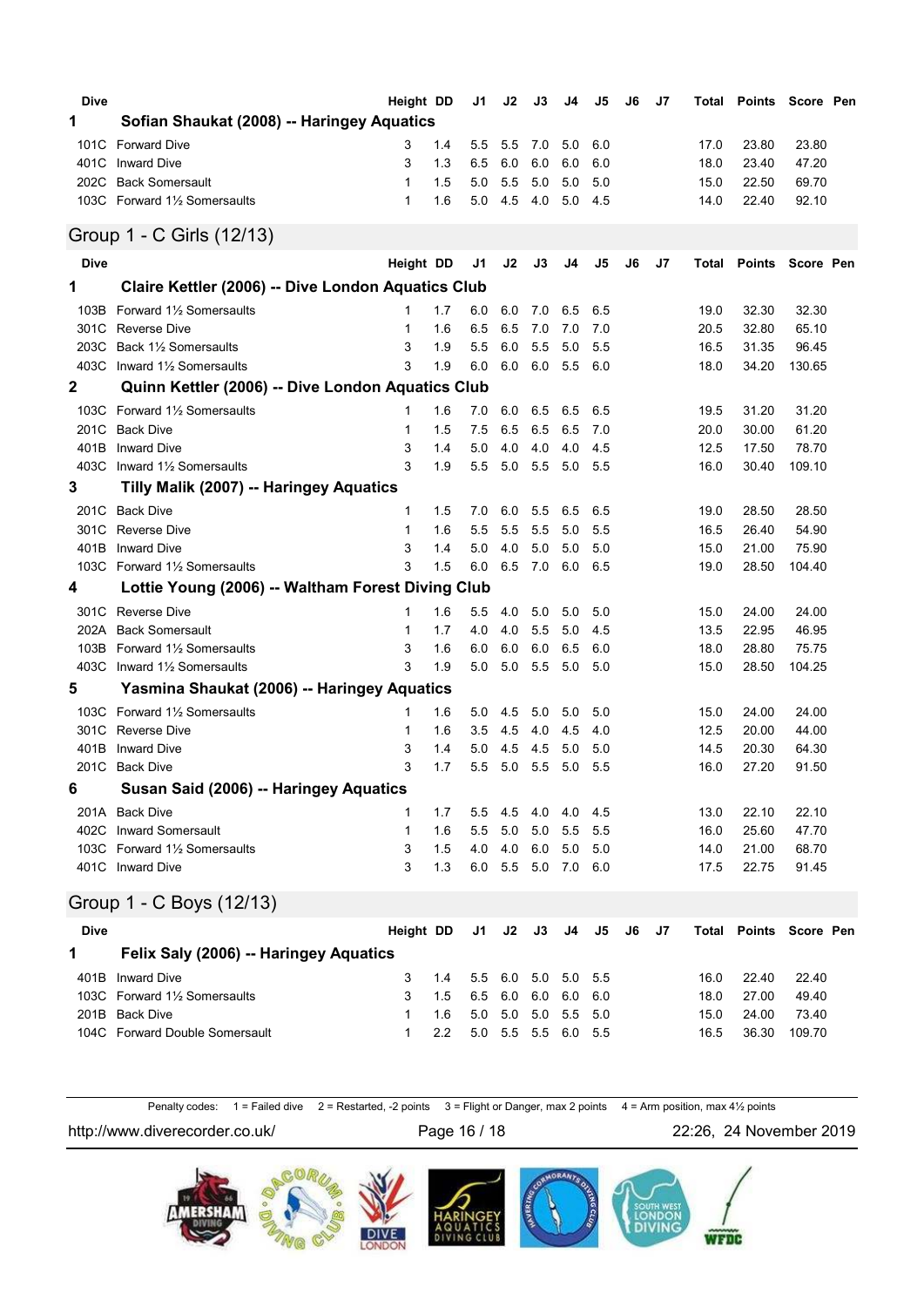### Group 1 - C Boys (12/13)

| <b>Dive</b> |                                                                | Height DD |            | J1             | J2         | J3         | J4              | J5         | J6            | J7 | Total        |                               | Points Score Pen |  |
|-------------|----------------------------------------------------------------|-----------|------------|----------------|------------|------------|-----------------|------------|---------------|----|--------------|-------------------------------|------------------|--|
| 2           | Sam Needham (2006) -- Dacorum Diving Club                      |           |            |                |            |            |                 |            |               |    |              |                               |                  |  |
| 101C        | <b>Forward Dive</b>                                            | 3         | 1.4        | 6.0            | 5.5        | 6.0        | 6.0             | 6.0        |               |    | 18.0         | 25.20                         | 25.20            |  |
| 401C        | <b>Inward Dive</b>                                             | 3         | 1.3        | 5.0            | 5.5        | 5.5        | 5.5             | 5.5        |               |    | 16.5         | 21.45                         | 46.65            |  |
| 201C        | <b>Back Dive</b>                                               | 1         | 1.5        | 5.5            | 6.5        | 6.0        | 6.0             | 6.0        |               |    | 18.0         | 27.00                         | 73.65            |  |
|             | 301C Reverse Dive                                              | 1         | 1.6        | 5.5            | 5.5        | 4.0        | 5.5             | 5.0        |               |    | 16.0         | 25.60                         | 99.25            |  |
| 3           | Castor Warrilow (2006) -- Dacorum Diving Club                  |           |            |                |            |            |                 |            |               |    |              |                               |                  |  |
| 401B        | <b>Inward Dive</b>                                             | 3         | 1.4        | 5.5            | 6.0        | 5.5        | 5.5             | 5.5        |               |    | 16.5         | 23.10                         | 23.10            |  |
| 202C        | <b>Back Somersault</b>                                         | 3         | 1.6        | 4.0            | 4.5        | 4.0        | 4.0             | 4.0        |               |    | 12.0         | 19.20                         | 42.30            |  |
|             | 103C Forward 11/2 Somersaults                                  | 1         | 1.6        | 5.5            | 6.0        | 5.5        | 5.5             | 5.5        |               |    | 16.5         | 26.40                         | 68.70            |  |
|             | 201C Back Dive                                                 | 1         | 1.5        | 4.5            | 5.0        | 5.0        | 5.0             | 5.0        |               |    | 15.0         | 22.50                         | 91.20            |  |
|             | Group 1 - B+ Girls (14/16)                                     |           |            |                |            |            |                 |            |               |    |              |                               |                  |  |
| <b>Dive</b> |                                                                | Height DD |            | J1             | J2         | J3         | J4              | J5         | J6            | J7 | Total        | Points                        | Score Pen        |  |
| 1           | Jessica Lowrie (2004) -- Havering Cormorants                   |           |            |                |            |            |                 |            |               |    |              |                               |                  |  |
| 303C        | Reverse 11/2 Somersaults                                       | 1         | 2.1        | 2.0            | 3.5        | 4.0        | 4.0             | 3.5        |               |    | 11.0         | 23.10                         | 23.10            |  |
| 203C        | Back 11/2 Somersaults                                          | 1         | 2.0        | 5.0            | 5.5        | 5.0        | 5.5             | 5.5        |               |    | 16.0         | 32.00                         | 55.10            |  |
|             | 105C Forward 21/2 Somersaults                                  | 3         | 2.2        | 6.0            | 6.5        | 7.0        | 7.0             | 6.5        |               |    | 20.0         | 44.00                         | 99.10            |  |
| 403B        | Inward 11/2 Somersaults                                        | 3         | 2.1        | 4.0            | 4.5        | 5.0        | 4.0             | 4.5        |               |    | 13.0         | 27.30                         | 126.40           |  |
| 2           | Fearna Scott (2004) -- Amersham Swimming Club                  |           |            |                |            |            |                 |            |               |    |              |                               |                  |  |
|             |                                                                |           |            |                |            |            |                 |            |               |    |              |                               |                  |  |
|             | 403C Inward 11/2 Somersaults                                   | 1         | 2.2        | 5.5            | 5.0        | 3.0        | 4.5             | 4.5        |               |    | 14.0         | 30.80                         | 30.80            |  |
|             | 103C Forward 11/2 Somersaults<br>105C Forward 21/2 Somersaults | 1<br>3    | 1.6<br>2.2 | 6.0<br>3.5     | 5.0<br>4.0 | 5.0<br>4.0 | 5.0<br>4.0      | 5.5<br>4.0 |               |    | 15.5<br>12.0 | 24.80<br>26.40                | 55.60<br>82.00   |  |
|             | 301B Reverse Dive                                              | 3         | 1.9        | 5.5            | 5.5        | 5.5        | 5.0             | 5.5        |               |    | 16.5         | 31.35                         | 113.35           |  |
| 3           | Natasha Ridley Richardson (2005) -- Amersham Swimming Club     |           |            |                |            |            |                 |            |               |    |              |                               |                  |  |
|             |                                                                |           |            |                |            |            |                 |            |               |    |              |                               |                  |  |
|             | 201C Back Dive                                                 | 1         | 1.5        | 6.5            | 6.5        | 6.0        | 6.0             | 6.5        |               |    | 19.0         | 28.50                         | 28.50            |  |
|             | 103C Forward 11/2 Somersaults                                  | 1         | 1.6        | 6.5            | 6.0        | 6.0        | 6.0             | 6.0        |               |    | 18.0         | 28.80                         | 57.30            |  |
| 403C        | Inward 11/2 Somersaults                                        | 3         | 1.9        | 6.0            | 5.0        | 6.0        | 6.0             | 6.0        |               |    | 18.0         | 34.20                         | 91.50            |  |
|             | 302C Reverse Somersault                                        | 3         | 1.7        | 2.0            | 4.0        | 5.0        | 3.0             | 3.5        |               |    | 10.5         | 17.85                         | 109.35           |  |
| 4           | Ruya Kaneko (2005) -- Haringey Aquatics                        |           |            |                |            |            |                 |            |               |    |              |                               |                  |  |
|             | 201A Back Dive                                                 | 1         | 1.7        | 5.5            | 5.0        | 6.0        | 5.5             | 5.5        |               |    | 16.5         | 28.05                         | 28.05            |  |
| 301C        | Reverse Dive                                                   | 1         | 1.6        | 5.5            | 5.5        | 4.0        | 5.0             | 5.0        |               |    | 15.5         | 24.80                         | 52.85            |  |
| 103C        | Forward 1½ Somersaults                                         | 3         | 1.5        | 5.5            | 5.5        | 5.0        | 6.5             | 5.5        |               |    | 16.5         | 24.75                         | 77.60            |  |
|             | 401B Inward Dive                                               | 3         | 1.4        | 5.5            | 5.5        | 5.0        | 6.5             | 5.5        |               |    | 16.5         | 23.10                         | 100.70           |  |
|             | Group 1 - B+ Boys (14/16)                                      |           |            |                |            |            |                 |            |               |    |              |                               |                  |  |
| <b>Dive</b> |                                                                | Height DD |            | J <sub>1</sub> | J2         | J3         | J <sub>4</sub>  | J5         | $\mathsf{J6}$ | J7 |              | <b>Total Points Score Pen</b> |                  |  |
| 1           | Henry Jones (2003) -- Amersham Swimming Club                   |           |            |                |            |            |                 |            |               |    |              |                               |                  |  |
|             | 105C Forward 21/2 Somersaults                                  | 3         | 2.2        | 5.5            | 6.0        | 6.5        | 6.0             | 6.0        |               |    | 18.0         | 39.60                         | 39.60            |  |
|             | 301A Reverse Dive                                              | 3         | 2.0        | 4.0            | 5.0        | 5.0        | 4.5             | 4.5        |               |    | 14.0         | 28.00                         | 67.60            |  |
|             | 403C Inward 11/2 Somersaults                                   | 1         | 2.2        | 6.0            | 6.5        | 5.5        | 6.0             | 6.0        |               |    | 18.0         | 39.60                         | 107.20           |  |
|             | 203C Back 11/2 Somersaults                                     | 1         | 2.0        | 4.0            | 2.5        | 3.5        | 3.0             | 3.5        |               |    | 10.0         | 20.00                         | 127.20           |  |
| 2           | Rayane Arab (2005) -- Waltham Forest Diving Club               |           |            |                |            |            |                 |            |               |    |              |                               |                  |  |
|             | 403C Inward 11/2 Somersaults                                   | 3         | 1.9        | 6.5            | 6.0        | 5.5        | 5.5             | 6.0        |               |    | 17.5         | 33.25                         | 33.25            |  |
|             | 5231D Back 11/2 Somersaults 1/2 Twist                          | 3         | 2.0        | 4.0            | 4.0        | 3.0        | 4.0             | 4.0        |               |    | 12.0         | 24.00                         | 57.25            |  |
|             | 104C Forward Double Somersault                                 | 1         | 2.2        | 5.0            | 5.0        | 5.0        | 5.0             | 5.0        |               |    | 15.0         | 33.00                         | 90.25            |  |
|             | 301C Reverse Dive                                              | 1         | 1.6        | 6.0            |            |            | 6.0 4.5 6.5 6.0 |            |               |    | 18.0         | 28.80                         | 119.05           |  |

Penalty codes:  $1 =$  Failed dive  $2 =$  Restarted, -2 points  $3 =$  Flight or Danger, max 2 points  $4 =$  Arm position, max 4½ points

http://www.diverecorder.co.uk/ Page 17 / 18 22:26, 24 November 2019